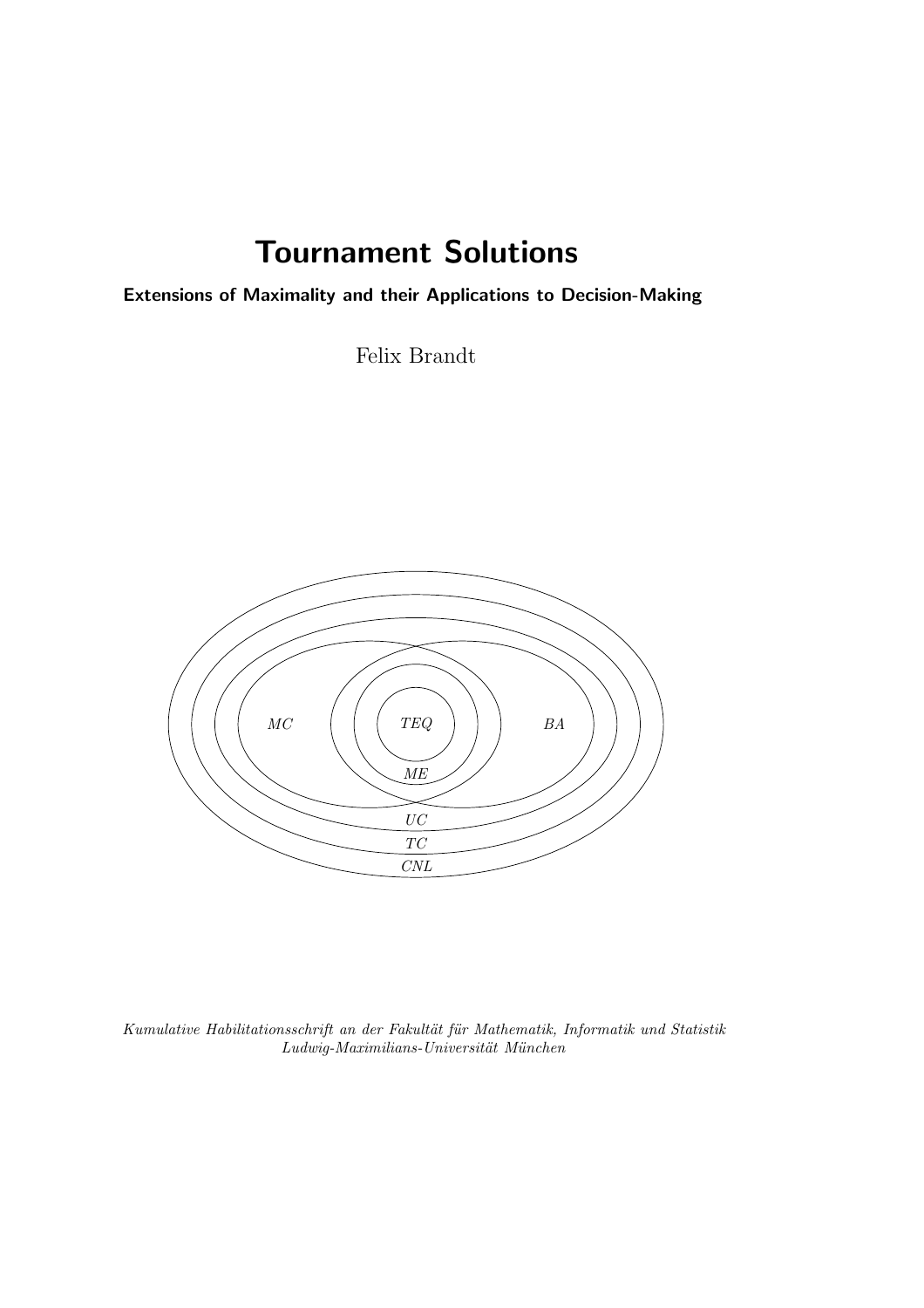*Now the notion of domination on which we rely is, indeed, not transitive. [. . . ] This lack of transitivity, especially in the above formalistic presentation, may appear to be an annoying complication and it may even seem desirable to make an effort to rid the theory of it. Yet the reader who takes another look at the last paragraph will notice that it really contains only a circumlocution of a most typical phenomenon in all social organizations. The domination relationships between various imputations*  $x$ ,  $y$ ,  $z$ ,  $\ldots$  *i.e. between various states of society—correspond to the various ways in which these can unstabilize—i.e. upset—each other. That various groups of participants acting as effective sets in various relations of this kind may bring about cyclical dominations—e.g.,* y *over* x*,* z *over* y*, and* x *over* z*—is indeed one of the most characteristic difficulties which a theory of these phenomena must face.*

*Thus our task is to replace the notion of the optimum—i.e. of the first element—by something which can take over its functions in a static equilibrium. This becomes necessary because the original concept has become untenable. We first observed its breakdown in the specific instance of a certain three-person game [. . . ] But now we have acquired a deeper insight into the cause of its failure: it is the nature of our concept of domination, and specifically its intransitivity. This type of relationship is not at all peculiar to our problem. Other instances of it are well known in many fields and it is regretted that they have never received a generic mathematical treatment. We mean all those concepts which are in the general nature of a comparison of preference or superiority, or of order, but lack transitivity: e.g., the strength of chess players in a tournament, the paper form in sports and races, etc.*

J. von Neumann and O. Morgenstern, 1944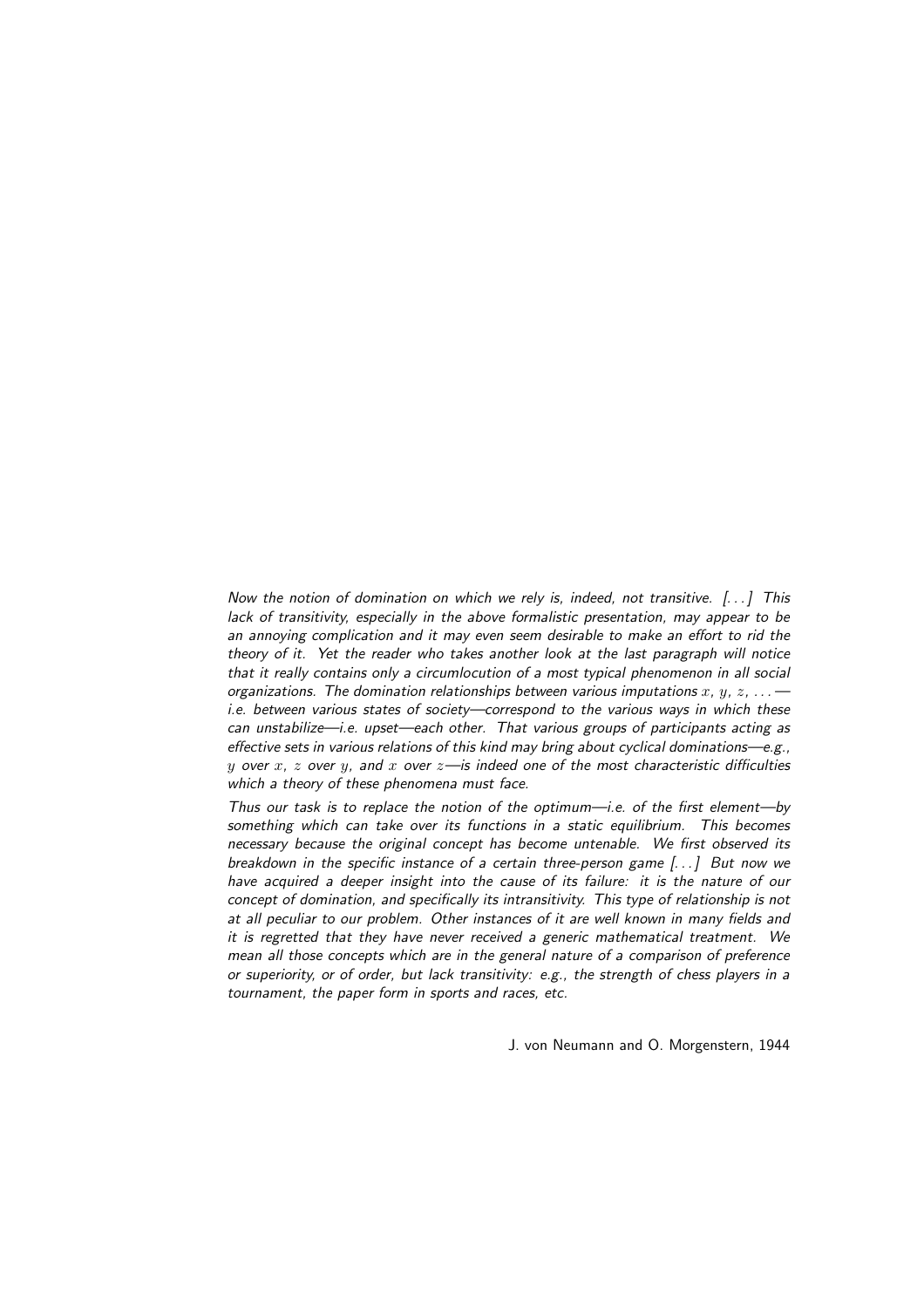# **Contents**

| 1              |     | 5<br>Introduction                                                                                        |
|----------------|-----|----------------------------------------------------------------------------------------------------------|
|                | 1.1 | 6                                                                                                        |
|                | 1.2 | 6                                                                                                        |
|                | 1.3 | $\overline{7}$                                                                                           |
| $\overline{2}$ |     | $\boldsymbol{9}$<br><b>Preliminaries</b>                                                                 |
|                | 2.1 | -9                                                                                                       |
|                | 2.2 | 10                                                                                                       |
|                | 2.3 | 11                                                                                                       |
|                | 2.4 | 11                                                                                                       |
|                | 2.5 | 12                                                                                                       |
| 3              |     | 15<br><b>Qualified Subsets</b>                                                                           |
|                | 3.1 | 15                                                                                                       |
|                | 3.2 | Maximal Elements of Maximal Qualified Subsets<br>16                                                      |
| 4              |     | 19<br><b>Stable Sets</b>                                                                                 |
|                | 4.1 |                                                                                                          |
|                | 4.2 | 22                                                                                                       |
|                | 4.3 | 25                                                                                                       |
| 5              |     | 27<br><b>Retentiveness and Stability</b>                                                                 |
|                | 5.1 | 27                                                                                                       |
|                | 5.2 | TEQ as a Minimal Stable Set $\dots \dots \dots \dots \dots \dots \dots \dots \dots \dots$<br>29          |
| 6              |     | 33<br><b>Quantitative Concepts</b>                                                                       |
|                | 6.1 | Maximal Qualified Subsets<br>33                                                                          |
|                | 6.2 | 33                                                                                                       |
| $\mathbf{7}$   |     | 37<br><b>Computational Aspects</b>                                                                       |
|                | 7.1 | Copeland Set $\dots \dots \dots \dots \dots \dots \dots \dots \dots \dots \dots \dots \dots \dots \dots$ |
|                | 7.2 | 39<br>Uncovered Set                                                                                      |
|                | 7.3 | 40                                                                                                       |
|                | 7.4 | 41                                                                                                       |
|                | 7.5 | 42                                                                                                       |
|                | 7.6 | 43                                                                                                       |
|                | 7.7 | 44                                                                                                       |
|                | 7.8 | 46                                                                                                       |
| 8              |     | <b>Applications to Decision-Making</b><br>47                                                             |
|                | 8.1 | 47                                                                                                       |
|                |     | 8.1.1<br>49                                                                                              |
|                |     | 8.1.2<br>51                                                                                              |
|                |     |                                                                                                          |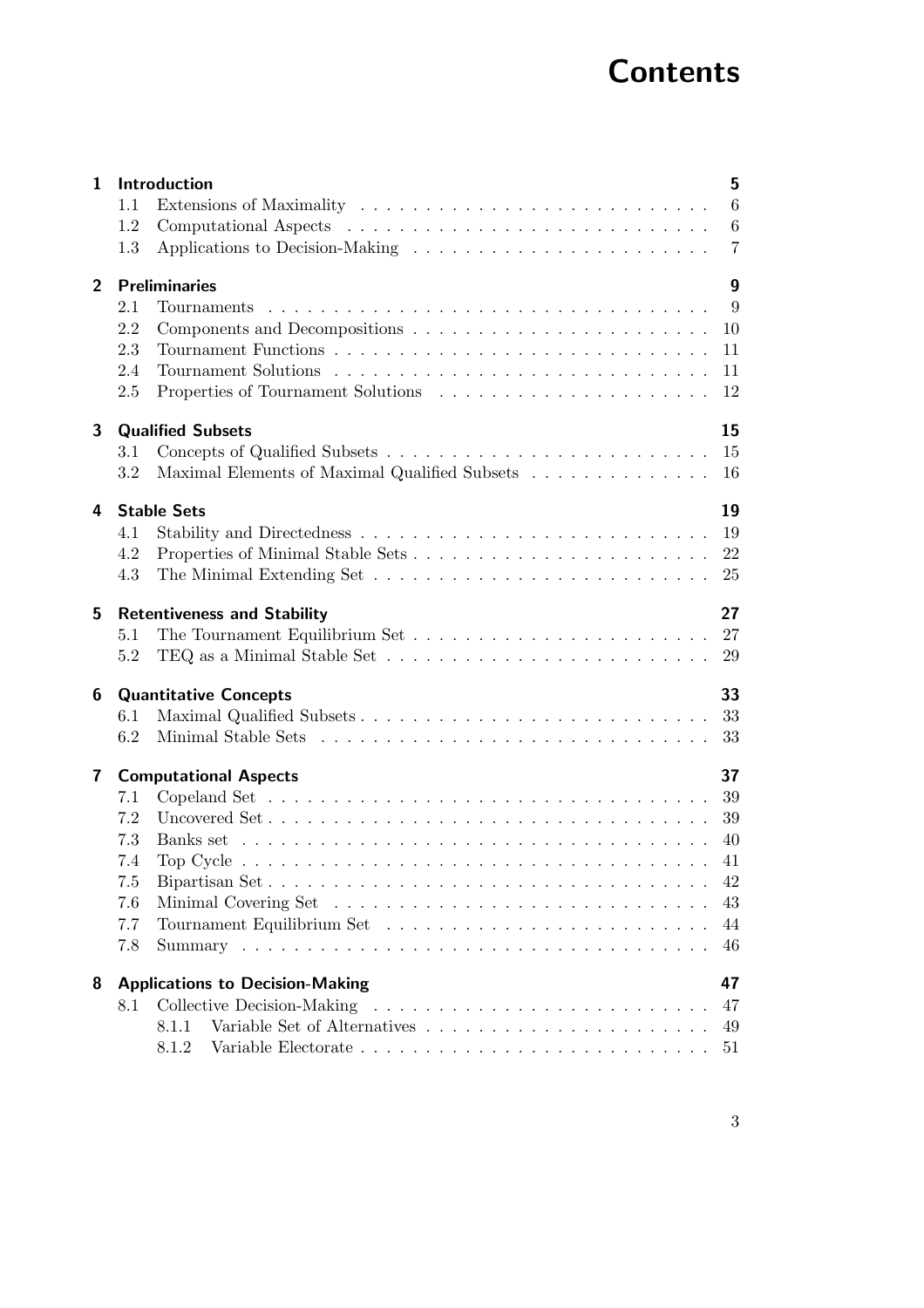## Contents

|                     | <b>9 Conclusions and Open Problems</b> |  |  |  |  |  |  |  |  |  |    |  |  |  |  |  | 57 |
|---------------------|----------------------------------------|--|--|--|--|--|--|--|--|--|----|--|--|--|--|--|----|
| <b>Bibliography</b> |                                        |  |  |  |  |  |  |  |  |  | 63 |  |  |  |  |  |    |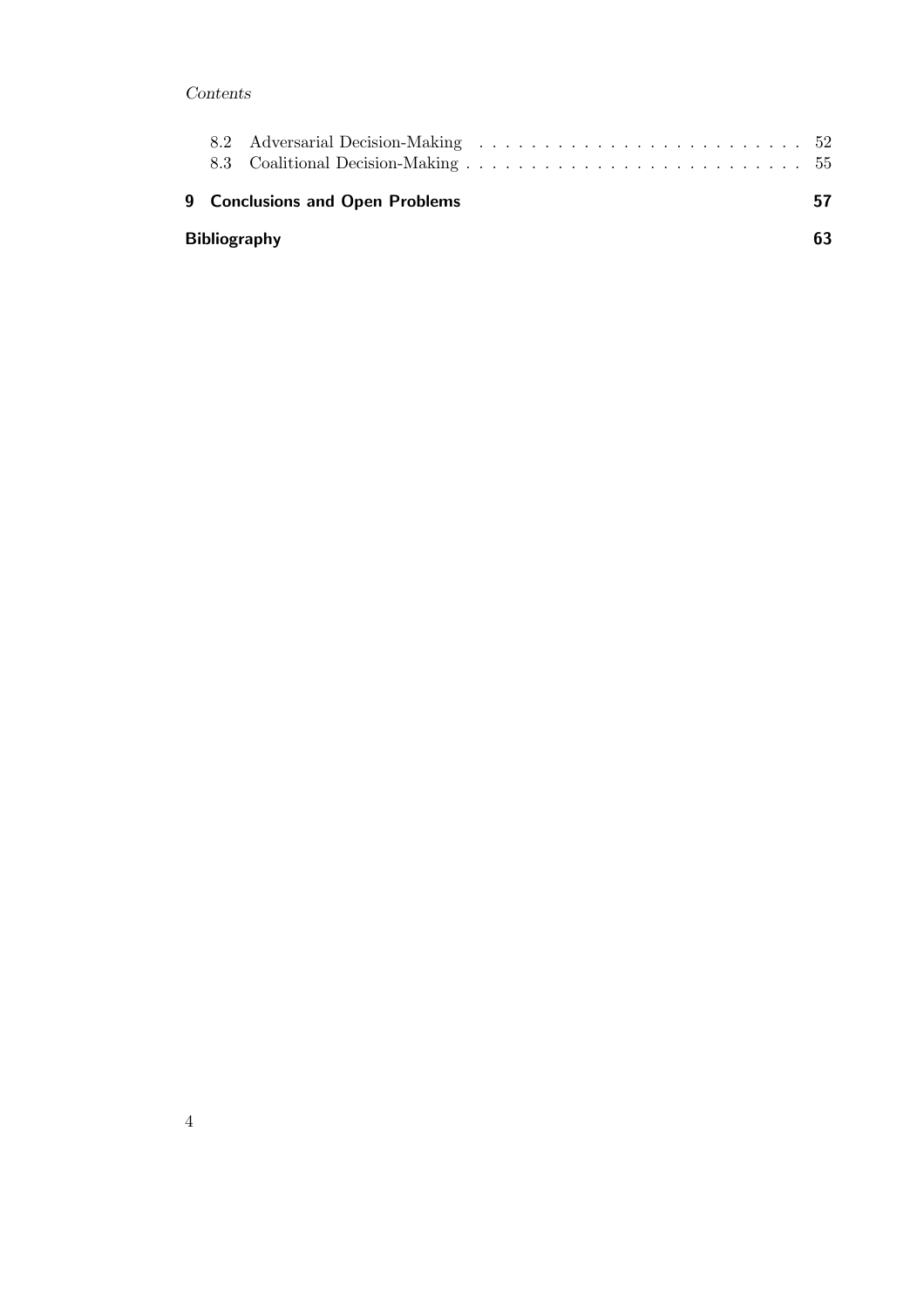*The essence of the rationality concept is that choice on large sets must depend "in a positive way" on choices in two-element sets.*

G. Bordes, 1976

# Introduction

1

Given a finite set of alternatives and choices between all pairs of alternatives, how to choose from the entire set in a way that is faithful to the pairwise comparisons? This simple, yet captivating, problem is studied in the literature on tournament solutions. A tournament solution thus seeks to identify the "best" elements according to some binary dominance relation, which is usually assumed to be asymmetric and complete. As the ordinary notion of maximality may return no elements due to cyclical dominations, numerous alternative solution concepts have been devised and axiomatized (see, e.g., Moulin, 1986; Laslier, 1997). The contribution of this thesis is threefold.

- A new methodology for defining tournament solutions based on the notions of *maximal qualified subsets* and *minimal stable sets* is proposed. This unifying framework clarifies the relationships between known tournament solutions, sheds more light on the enigmatic tournament solution *TEQ*, and yields the definition of a new tournament solution called *ME*. These results are presented for the first time in this thesis (Chapters 2 to 6).
- The computational complexity of most tournament solutions is analyzed. While some tournament solutions can be computed very efficiently (e.g., in linear time), others are shown to be NP-hard and thus computationally infeasible. These findings are of relevance to theoreticians who study and compare tournament solutions based on formal properties and to practitioners who wish to algorithmically implement tournament solutions. The results of this analysis were published by Brandt and Fischer (2008), Brandt et al. (2009a), and Brandt et al. (2009b) and are summarized in Chapter 7.
- The applicability of tournament solutions to three elementary cases of decisionmaking is demonstrated. In particular, Chapter 8 addresses *collective decisionmaking* (social choice theory), *adversarial decision-making* (theory of zero-sum games), and *coalitional decision-making* (cooperative game theory). Theorem 22 in Section 8.3 first appeared in a paper by Brandt and Harrenstein (2009).

In the remainder of this chapter, we outline the techniques and results of the three parts listed above.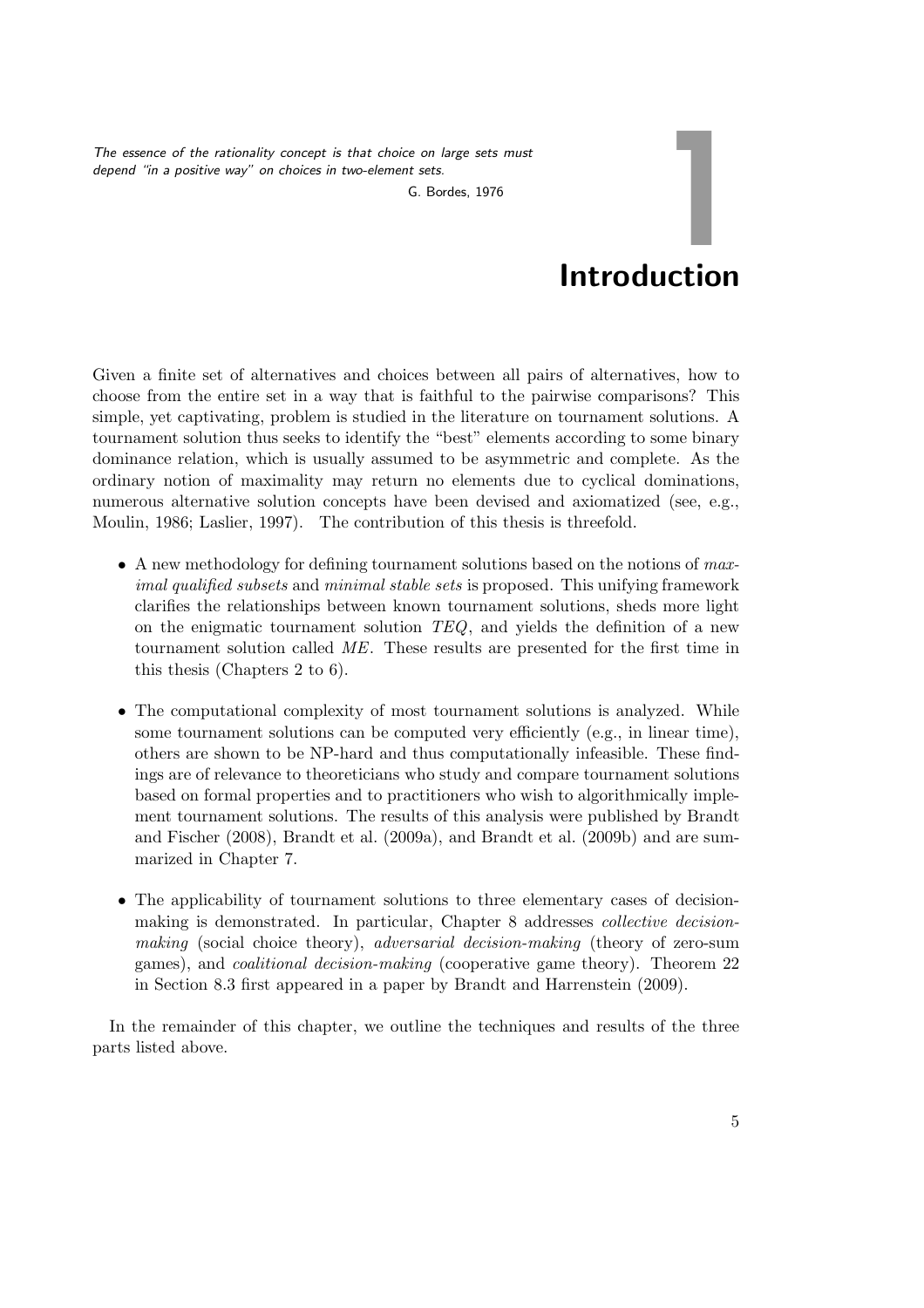## 1.1 Extensions of Maximality

We approach the tournament choice problem using a methodology consisting of two layers: *qualified subsets* and *stable sets*. Our framework captures most known tournament solutions (notable omissions are the Slater set and the Markov set).

The point of departure for our methodology is to collect the maximal elements of so-called qualified subsets because the set of *all* alternatives may not admit a maximal element. Examples of families of qualified subsets are *subsets with at most two elements*, *maximal subsets that admit a maximal element*, and *maximal transitive subsets*. The corresponding three tournament solutions are the set of all alternatives except the minimum, the uncovered set (Fishburn, 1977; Miller, 1980), and the Banks set (Banks, 1985). It is shown that the Banks set is the finest tournament solution definable via qualified subsets and can be axiomatically characterized using a single consistency condition and minimality. Generalizing an idea by Dutta (1988), we then propose a method for refining any suitable solution concept  $S$  by defining minimal sets that satisfy certain conditions of internal and external stability with respect to S. When applying this method to the concepts mentioned above, we obtain the *minimal dominating set*, better known as the *top cycle* (Good, 1971; Smith, 1973), the *minimal covering set* (Dutta, 1988), and a new tournament solution that we call the *minimal extending set (ME )*.

Assuming that every tournament admits a *unique* minimal stable set with respect to the Banks set, which we conjecture to be the case, *ME* is contained in both the minimal covering set and the Banks set and satisfies a number of desirable properties. In this respect, *ME* bears some resemblance to Schwartz's tournament equilibrium set *TEQ* (Schwartz, 1990), whose characteristics depend on a similar conjecture made by Schwartz (Laffond et al., 1993a; Houy, 2009a,b). We show that Schwartz's conjecture is stronger than ours and has a number of interesting consequences such as that *TEQ* can also be represented as a minimal stable set and is strictly contained in *ME*. As a result we obtain three new axiomatic characterizations of *TEQ*.

We also briefly discuss a quantitative version of our framework, which considers qualified subsets that are maximal in terms of cardinality rather than set inclusion. We thus obtain the Copeland set (Copeland, 1951) and—using a slightly modified definition of stability—the bipartisan set (Laffond et al., 1993b).

## 1.2 Computational Aspects

Since tournament solutions are usually studied in economics, computational considerations are often ignored or not addressed in a rigorous and formal way. Nevertheless, the effort required to compute a tournament solution is of great importance for if computing a tournament solution is intractable, its applicability is seriously undermined. For all major tournament solutions defined in the first part of the thesis, we address the following questions:

• Is there a polynomial-time algorithm for computing the tournament solution?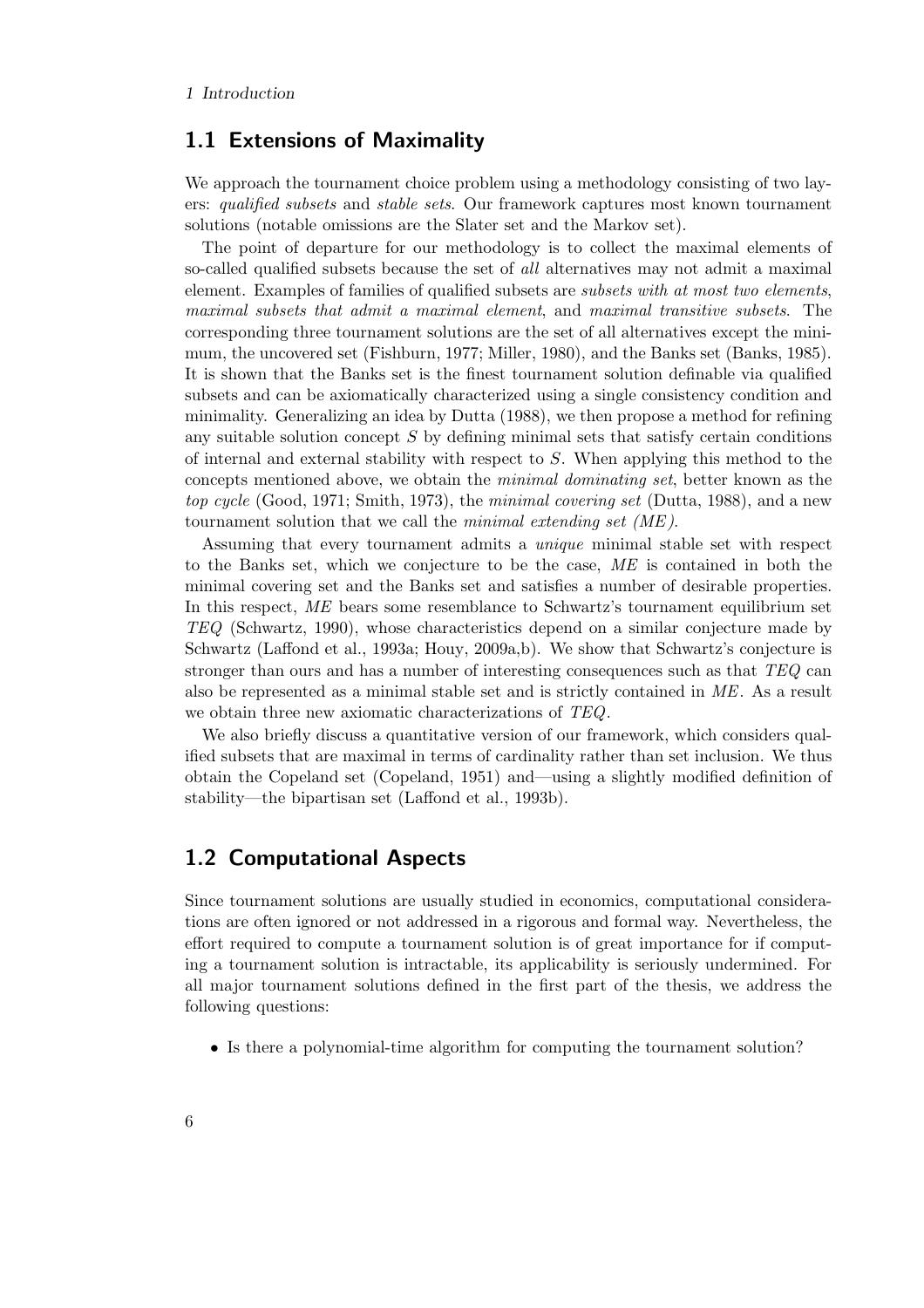- If so, can it even be computed in linear time and/or is it first-order definable (and thus contained in the complexity class  $AC<sup>0</sup>$ ?
- If not, can we show NP-hardness of the membership decision problem?

Unsurprisingly, there is a strong correlation between the number of attractive properties a tournament solution satisfies and its computational complexity. The minimal covering set and the bipartisan set are particularly noteworthy in this context as they satisfy a large number of attractive properties, yet are barely computable in polynomial time.

## 1.3 Applications to Decision-Making

Tournament solutions have numerous applications in diverse areas such as *sports competitions* (see, e.g., Ushakov, 1976; de Mello et al., 2005), *webpage and journal ranking* (see, e.g., K´oczy and Strobel, 2007; Brandt and Fischer, 2007), *biology* (see, e.g., Landau, 1951a,b, 1953), and *psychology* (see, e.g., Schjelderup-Ebbe, 1922; Slater, 1961). In this thesis, we focus on applications related to fundamental problems in decision-making, namely

- *collective decision-making* (social choice theory),
- *adversarial decision-making* (theory of zero-sum games), and
- *coalitional decision-making* (cooperative game theory).

In social choice theory, we characterize a setting where social choice functions and tournament solutions coincide. Indeed, most well-known tournament solutions were introduced as social choice functions based on the pairwise majority relation. We then establish a similar equivalence for certain game-theoretic solution concepts in a subclass of twoplayer zero-sum games. Interestingly, many tournament solutions correspond to wellknown game-theoretic solution concepts within this particular class of games. Finally, we discuss how tournament solutions may be applied as solution concepts for cooperative game theory. This connection is not as elaborate as the previous two as it requires the generalization of tournament solutions to directed graphs in order to obtain a meaningful equivalence.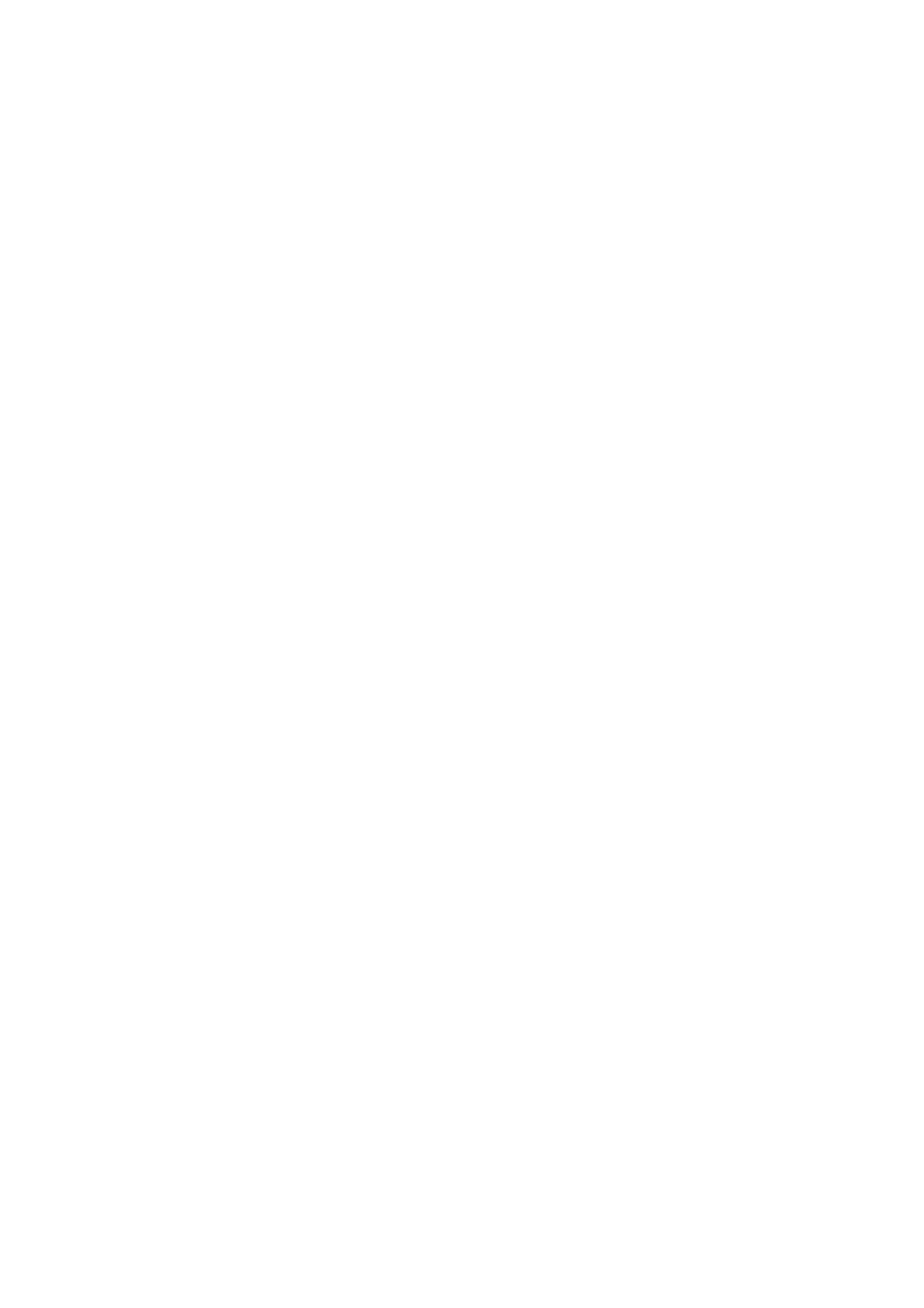*Tournaments form perhaps the most interesting class of directed graphs and have a very rich theory, a theory which has no analog in the theory of undirected graphs.*

K. B. Reid and L. W. Beineke, 1978



The core of the problem studied in the literature on tournament solutions is how to extend choices in sets consisting of only two elements to larger sets. Thus, our primary objects of study will be functions that select one alternative from any pair of alternatives. Any such function can be conveniently represented by a tournament, i.e., a binary relation on the entire set of alternatives. Tournament solutions then advocate different views on how to choose from arbitrary subsets of alternatives based on these pairwise comparisons (see, e.g., Laslier, 1997, for an excellent overview of tournament solutions and their properties).

## 2.1 Tournaments

Let X be a universe of alternatives. For notational convenience we assume that  $\mathbb{N} \subseteq X$ . The set of all *finite* subsets of set X will be denoted by  $\mathcal{F}_0(X)$  whereas the set of all *non-empty* finite subsets of X will be denoted by  $\mathcal{F}(X)$ . A (finite) *tournament* T is a pair  $(A, \succ)$ , where  $A \in \mathcal{F}_0(X)$  and  $\succ$  is an asymmetric and complete (and thus irreflexive) binary relation on X, usually referred to as the *dominance relation*.<sup>1</sup> Intuitively,  $a \succ b$ signifies that alternative  $a$  is preferable to  $b$ . The reflexive closure of the dominance relation will be denoted by  $\succeq$ . The dominance relation can be extended to sets of alternatives by writing  $A \succ B$  when  $a \succ b$  for all  $a \in A$  and  $b \in B$ . We further write  $\mathcal{D}(X) \subseteq X \times X$  for the set of all dominance relations on X and  $\mathcal{T}(X) = \mathcal{F}(X) \times \mathcal{D}(X)$ for the set of all tournaments on  $X$ .

For a relation R, we define  $R^k$  recursively by letting  $R^1 = R$  and  $R^{k+1} = R^k \cup$  $\{(a, b) | (a, c) \in R^k \text{ and } (c, b) \in R \text{ for some } c\}.$  The transitive closure of R is defined as  $R^* = \bigcup_{k \in \mathbb{N}} R^k$ . For a set B, a relation R, and an element a, we denote by  $D_{B,R}(a)$  the *dominion* of a in B, i.e.,

$$
D_{B,R}(a) = \{ b \in B \mid a \ R \ b \},\
$$

and by  $\overline{D}_{B,R}(a)$  the *dominators* of a in B, i.e.,

$$
\overline{D}_{B,R}(a) = \{ b \in B \mid b R a \}.
$$

<sup>&</sup>lt;sup>1</sup>This definition slightly diverges from the common graph-theoretic definition where ≻ is defined on A rather than X. However, it facilitates the sound definition of tournament functions (such as tournament solutions or concepts of qualified subsets).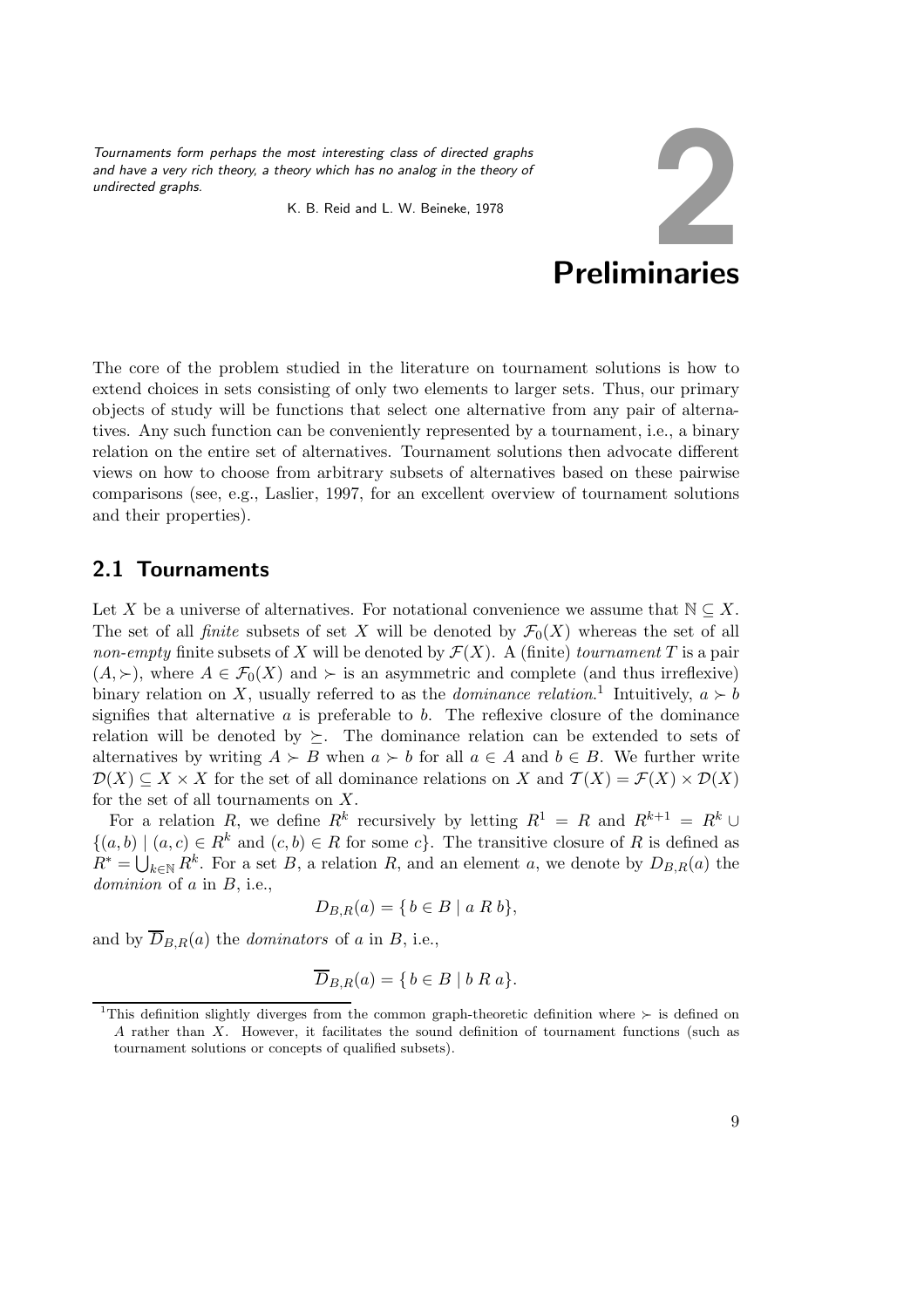#### 2 Preliminaries

Whenever the tournament  $(A, \succ)$  is known from the context and R is the dominance relation  $\succ$  or B is the set of all alternatives A, the respective subscript will be omitted to improve readability.

The *order* of a tournament  $T = (A, \succ)$  refers to its number of alternatives |A|. A tournament  $T = (A, \succ)$  is called *regular* if  $|D(a)| = |D(b)|$  for all  $a, b \in A$ . Only tournaments of odd order can be regular and regular tournaments of arbitrary odd order are easily constructed.

Let  $T = (A, \succ)$  and  $T' = (A', \succ')$  be two tournaments. A *tournament isomorphism* of T and T' is a bijective mapping  $\pi : A \to A'$  such that  $a \succ b$  if and only if  $\pi(a) \succ' \pi(b)$ . A tournament  $T = (A, \succ)$  is called *homogeneous* (or vertex-transitive) if for every pair of alternatives  $a, b \in A$  there is a tournament automorphism  $\pi : A \to A$  of T such that  $\pi(a) = b.$ 

### 2.2 Components and Decompositions

An important structural concept in the context of tournaments is that of a *component*. A component is a subset of alternatives that bear the same relationship to all alternatives not in the set.

**Definition 1.** Let  $T = (A, \succ)$  be a tournament. A non-empty subset B of A is a *component* of T if for all  $a \in A \setminus B$  either  $B \succ a$  or  $a \succ B$ . A *decomposition* of T is a set of components  $\{B_1, \ldots, B_k\}$  of T such that  $A = \biguplus_{i=1}^k B_i$ .

The *null decomposition* of a tournament  $T = (A, \succ)$  is  $\{A\}$ ; the *trivial decomposition* consists of all singletons of A. Any other decomposition is called *proper*. A tournament is said to be *decomposable* if it admits a proper decomposition. Given a particular decomposition, the *summary* of a tournament is defined as the tournament on the individual components rather than the alternatives.

**Definition 2.** Let  $T = (A_2 \succ)$  be a tournament and  $\tilde{B} = \{B_1, \ldots, B_k\}$  a decomposition of T. The *summary*  $\tilde{T} = (\tilde{B}, \tilde{\succ})$  of T is the tournament such that for any  $i, j \in \{1, \ldots, k\}$ with  $i \neq j$ ,

 $B_i \stackrel{\sim}{\sim} B_j$  if and only if  $B_i \succ B_j$ .

Conversely, a new tournament can be constructed by replacing each alternative with a component.

**Definition 3.** Let  $B_1, \ldots, B_k \subseteq X$  be disjoint sets and  $\tilde{T} = (\{1, \ldots, k\}, \tilde{\succ}), T_1 =$  $(B_1,\succ_1),\ldots,T_k=(B_k,\succ_k)$  tournaments. The *product* of  $T_1,\ldots,T_k$  with respect to  $\tilde{T}$ , denoted by  $\Pi(\tilde{T}, T_1, \ldots, T_k)$ , is the tournament  $(A, \succ)$  such that  $A = \biguplus_{i=1}^k B_i$  and for all  $b_i \in B_i, b_j \in B_j$ ,

 $b_i \succ b_j$  if only if  $i = j$  and  $b_i \succ_i b_j$ , or  $i \neq j$  and  $i \stackrel{\sim}{\succ} j$ .

Components can also be used to simplify the graphical representation of tournaments. We will denote components by gray ellipses. Furthermore, omitted edges in figures that depict tournaments are assumed to point downwards by convention (see, e.g., Figure 4.1 on page 26).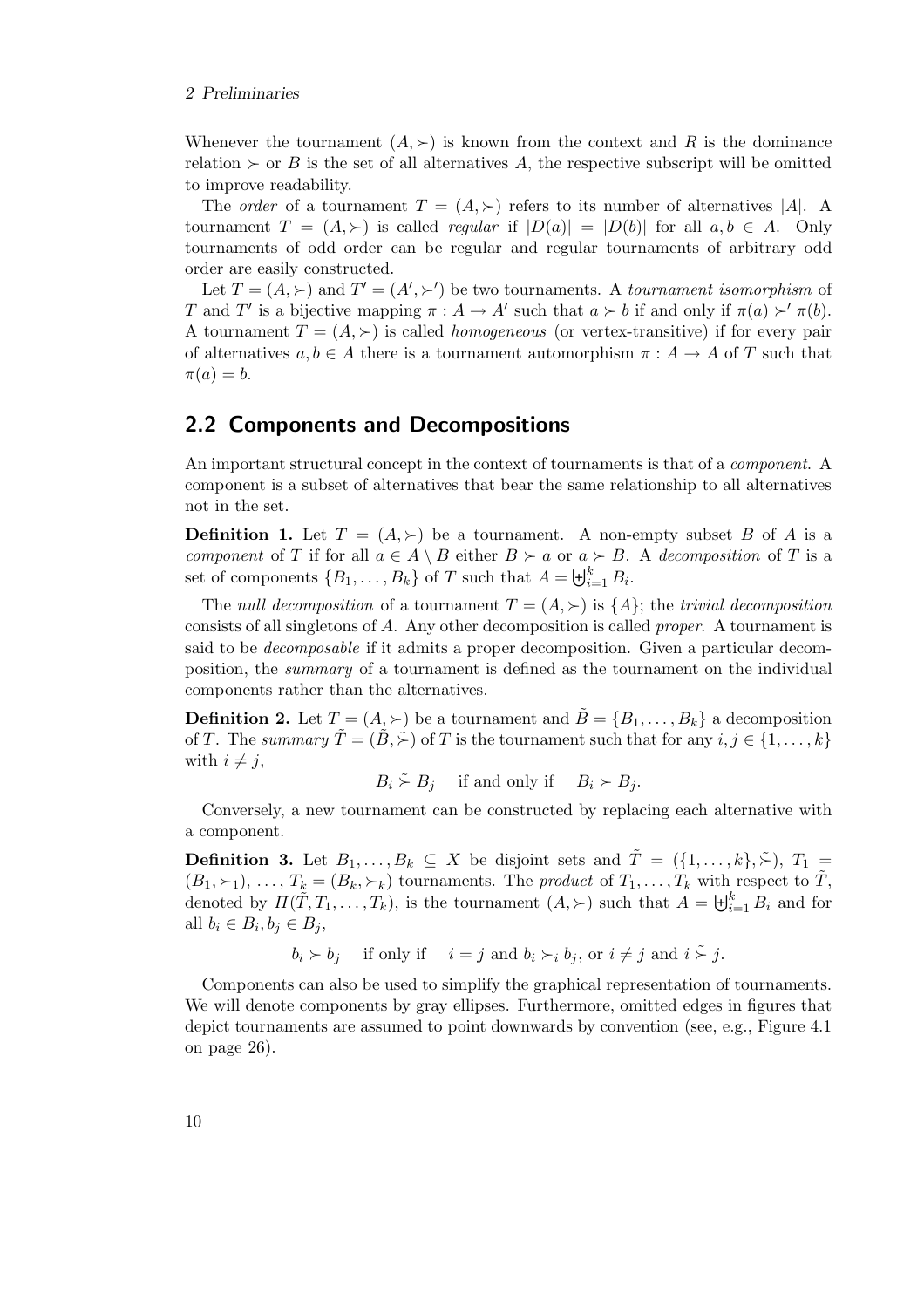### 2.3 Tournament Functions

A central aspect of this thesis will be functions that, for a given tournament, yield one or more subsets of alternatives. We will therefore define the notion of a *tournament function*. A function on tournaments is a tournament function if it is independent of outside alternatives and stable with respect to tournament isomorphisms.

**Definition 4.** Let  $Z \in {\mathcal{F}_0(X), \mathcal{F}(X), \mathcal{F}(\mathcal{F}(X))}$ . A function  $f : \mathcal{T}(X) \to Z$  is a *tournament function* if

- (*i*)  $f(T) = f(T')$  for all tournaments  $T = (A, \succ)$  and  $T' = (A, \succ')$  such that  $\succ|_{A} =$  $\succ'$ <sub>A</sub>, and
- (*ii*)  $f((\pi(A), \succ')) = \pi(f(A, \succ))$  for all tournaments  $(A, \succ), (A', \succ')$ , and tournament isomorphisms  $\pi : A \to A'$  of  $(A, \succ)$  and  $(A', \succ')$ .

For a given set  $B \in \mathcal{F}(X)$  and tournament function f, we overload f by also writing  $f(B)$ , provided the dominance relation is known from the context. For two tournament functions f and f', we write  $f' \subseteq f$  if  $f'(T) \subseteq f(T)$  for all tournaments T.

## 2.4 Tournament Solutions

The first tournament function we consider is the *maximum* function  $\max_{\prec} : \mathcal{T}(X) \to$  $\mathcal{F}_0(X)$ , which is defined as

$$
\max_{\prec}(A, \succ) = \{a \in A \mid a \succeq A\}.
$$

Due to the asymmetry of the dominance relation, the maximum function returns at most one alternative in any tournament. Moreover, maximal—i.e., undominated—and maximum elements coincide. In social choice theory, the maximum of a majority tournament is commonly referred to as the *Condorcet winner*. Obviously, the dominance relation may contain cycles and thus fail to have a maximal element. For this reason, a variety of concepts have been suggested to take over the maximum's role of singling out the "best" alternatives of a tournament. Formally, a *tournament solution* S is defined as a function that associates with each tournament  $T = (A, \succ)$  a non-empty subset  $S(T)$  of A.

**Definition 5.** A *tournament solution* S is a tournament function  $S : \mathcal{T}(X) \to \mathcal{F}(X)$ such that  $\max_{\prec}(T) \subseteq S(T) \subseteq A$  for all tournaments  $T = (A, \succ)$ .<sup>2</sup>

The set  $S(T)$  returned by a tournament solution for a given tournament T is called the *choice set* of T whereas  $A \setminus S(T)$  consists of the *unchosen alternatives*. Since tournament solutions always yield non-empty choice sets, they have to select all alternatives in homogeneous tournaments. If  $S' \subseteq S$  for two tournament solutions S and S', we say that  $S'$  is a *refinement* of  $S$  or that  $S'$  is *finer* than  $S$ .

<sup>&</sup>lt;sup>2</sup>Laslier (1997) is slightly more stringent here as he requires the maximum be the only element in  $S(T)$ whenever it exists.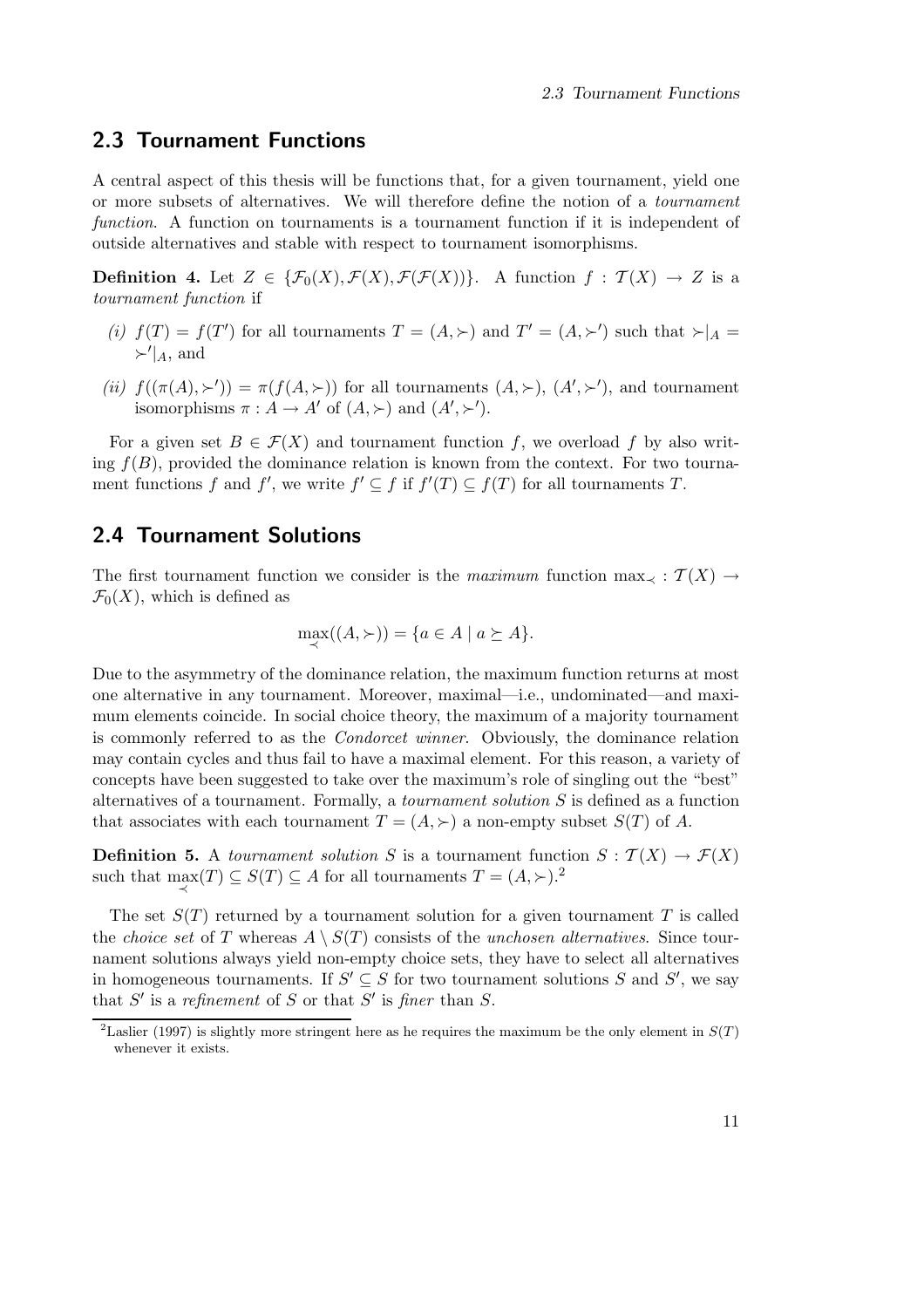## 2.5 Properties of Tournament Solutions

The literature on tournament solutions has identified a number of desirable properties for these concepts. In this section, we will define six of the most typical properties.<sup>3</sup> In a more general context, Moulin (1988) distinguishes between *monotonicity* and *independence* conditions, where a monotonicity condition describes the positive association of the solution with some parameter and an independence condition characterizes the invariance of the solution under the modification of some parameter.

In the context of tournament solutions, we will further distinguish between properties that are defined in terms of the dominance relation and properties defined in terms of the set inclusion relation. With respect to the former, we consider *monotonicity* and *independence of unchosen alternatives*. A tournament solution is monotonic if a chosen alternative remains in the choice set when extending its dominion and leaving everything else unchanged.

**Definition 6.** A tournament solution S satisfies *monotonicity* (MON) if  $a \in S(T)$ implies  $a \in S(T')$  for all tournaments  $T = (A, \succ), T' = (A, \succ')$ , and  $a \in A$  such that  $\succ |_{A\setminus\{a\}} = \succ' |_{A\setminus\{a\}}$  and  $D_{\succ}(a) \subseteq D_{\succ'}(a)$ .

A solution is independent of unchosen alternatives if the choice set is invariant under any modification of the dominance relation between unchosen alternatives.

Definition 7. A tournament solution S is *independent of unchosen alternatives* (IUA) if  $S(T) = S(T')$  for all tournaments  $T = (A, \succ)$  and  $T' = (A, \succ')$  such that  $\succ |_{S(T) \cup \{a\}} =$  $\succ' \vert_{S(T) \cup \{a\}}$  for all  $a \in A$ .

With respect to set inclusion, we consider a monotonicity property to be called the *weak superset property* and an independence property known as the *strong superset property*. A tournament solution satisfies the weak superset property if an unchosen alternative remains unchosen when other unchosen alternatives are removed.

Definition 8. A tournament solution S satisfies the *weak superset property* (WSP) if  $S(B) \subseteq S(A)$  for all tournaments  $T = (A, \succ)$  and  $B \subseteq A$  such that  $S(A) \subseteq B$ .

The strong superset property states that a choice set is invariant under the removal of alternatives not in the choice set.

Definition 9. A tournament solution S satisfies the *strong superset property* (SSP) if  $S(B) = S(A)$  for all tournaments  $T = (A, \succ)$  and  $B \subseteq A$  such that  $S(A) \subseteq B$ .

The difference between WSP and SSP is precisely another independence condition called *idempotency*. A solution is *idempotent* (IDE) if the choice set is invariant under repeated application of the solution concept, i.e.,  $S(S(T)) = S(T)$  for all tournaments

 $3$ Our terminology slightly differs from the one by Laslier (1997) and others. *Independence of unchosen* alternatives is also called independence of the losers or independence of non-winners. The weak superset property has been referred to as  $\epsilon^+$  or the Aüzerman property.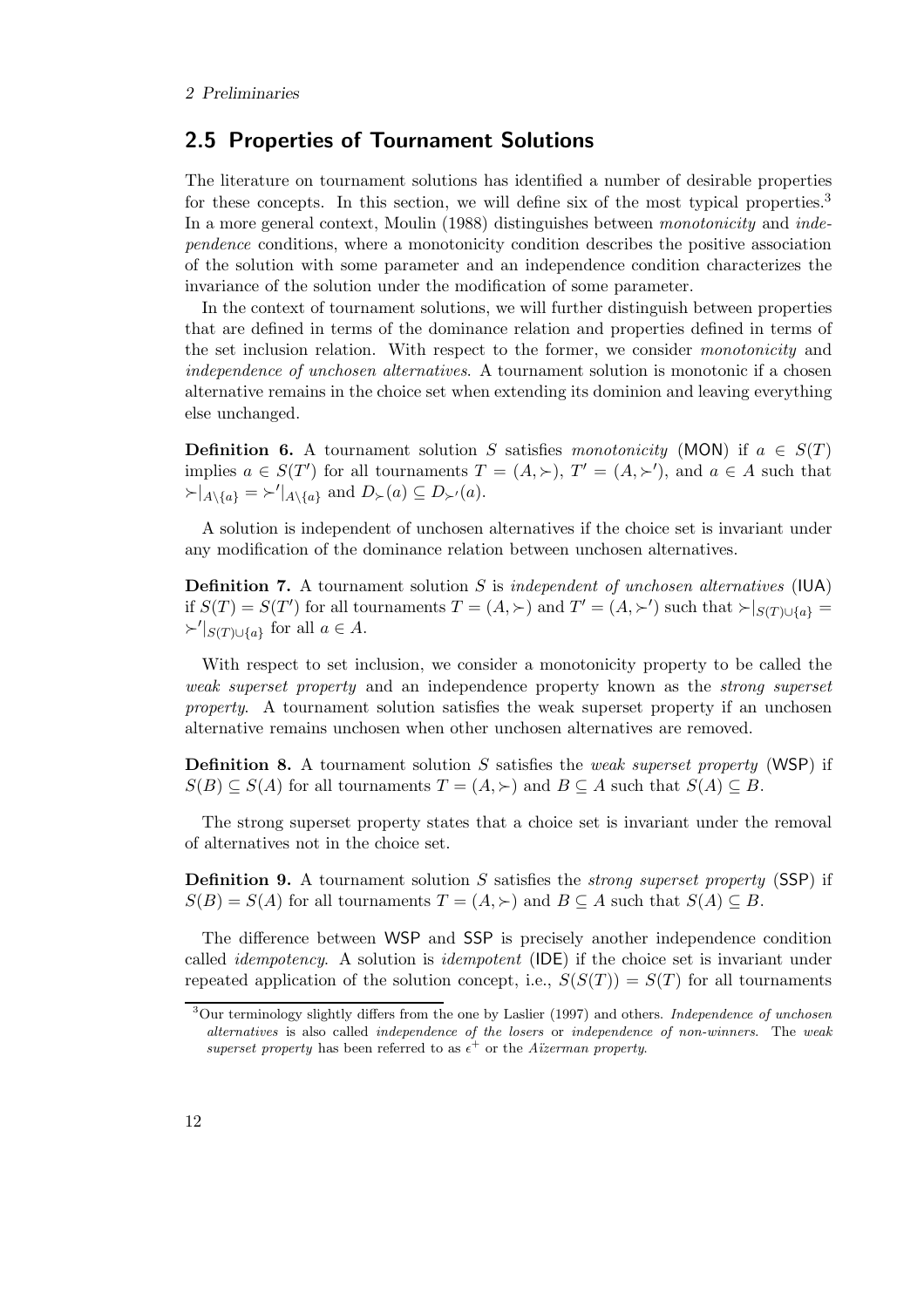T. When S is not idempotent, we define  $S^k(T) = S(S^{k-1}(T))$  inductively by letting  $S^1(T) = S(T)$  and  $S^{\infty}(T) = \bigcap_{k \in \mathbb{N}} S^k(T)$ .

The four properties defines above (MON, IUA, WSP, and SSP) will be called *basic* properties of tournament solutions. The conjunction of MON and SSP implies IUA. It is therefore sufficient to show MON and SSP in order to prove that a tournament solution satisfies all four basic properties.

Two further properties considered in this thesis are *composition-consistency* and *irregularity*. A tournament solution is composition-consistent if it chooses the "best" alternatives from the "best" components.

Definition 10. A tournament solution S is *composition-consistent* (COM) if for all tournaments  $T, T_1, \ldots, T_k$ , and  $\tilde{T}$  such that  $T = \Pi(\tilde{T}, T_1, \ldots, T_k)$ ,  $S(T) = \bigcup_{i \in S(\tilde{T})} S(T_i)$ .

Finally, a tournament solution is irregular if it is capable of excluding alternatives in regular tournaments.

Definition 11. A tournament solution S satisfies *irregularity* (IRR) if there exists a regular tournament  $T = (A, \succ)$  such that  $S(T) \neq A$ .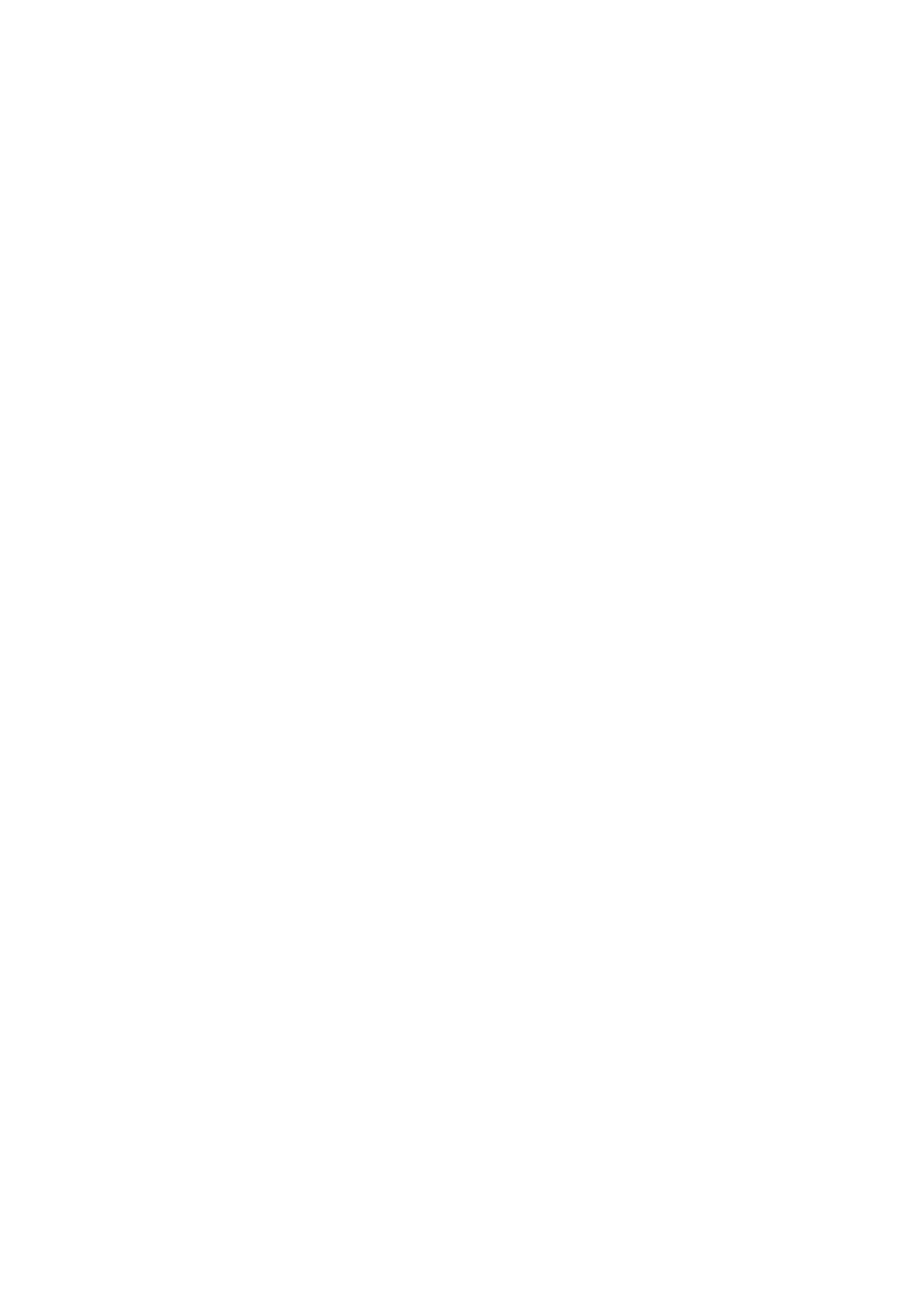*The social sciences may be characterized by the fact that in most of their problems numerical measurements seem to be absent and considerations of space are irrelevant.*



Qualified Subsets

In this chapter, we will define a class of tournament solutions that is based on identifying significant subtournaments of the original tournament, such as maximal subtournaments that admit a maximal alternative.

J. G. Kemeny, 1959

## 3.1 Concepts of Qualified Subsets

A *concept of qualified subsets* is a tournament function that, for a given tournament  $T = (A, \succ)$ , returns subsets of A that satisfy certain properties. Each such set of sets will be referred to as a *family of qualified subsets*. Two natural examples of concepts of qualified subsets are  $\mathcal{M}$ , which yields all subsets that admit a maximum, and  $\mathcal{M}^*$ , which yields all non-empty transitive subsets. Formally,

$$
\mathcal{M}((A,\succ)) = \{ B \subseteq A \mid \max_{\prec}(B) \neq \emptyset \},
$$
  

$$
\mathcal{M}^*((A,\succ)) = \{ B \subseteq A \mid \max_{\prec}(C) \neq \emptyset \text{ for all non-empty } C \subseteq B \}.
$$

For given  $k \in \mathbb{N}$ , we will also consider bounded variants of M and  $\mathcal{M}^*$ , viz. the tournament functions  $\mathcal{M}_k$  and  $\mathcal{M}_k^*$  such that  $\mathcal{M}_k(T) = \{B \in \mathcal{M}(T) \mid |B| \leq k\}$  and  $\mathcal{M}_{k}^{*}(T) = \{B \in \mathcal{M}^{*}(T) \mid |B| \leq k\}$  for all tournaments T. Furthermore, the short notation  $[B, a]$  will be used to denote the set  $B \cup \{a\}$  with  $\max_{\prec} (B \cup \{a\}) = \{a\}.$ 

 $\mathcal{M}, \mathcal{M}^*, \mathcal{M}_k$ , and  $\mathcal{M}_k^*$  are all examples of concepts of qualified subsets, which are defined as follows.

**Definition 12.** Let  $\mathcal{Q}$  :  $\mathcal{T}(X) \to \mathcal{F}(\mathcal{F}(X))$  be a tournament function such that  $\mathcal{M}_1(T) \subseteq \mathcal{Q}(T) \subseteq \mathcal{M}(T)$ . Q is a *concept of qualified subsets* if it meets the following three conditions for any tournament  $T = (A, \succ).$ 

- (Closure)  $\mathcal{Q}(T)$  is downward closed with respect to M: Let  $Q \in \mathcal{Q}(T)$ . Then,  $Q' \in \mathcal{Q}(T)$ if  $Q' \subseteq Q$  and  $Q' \in \mathcal{M}(T)$ .
- (Independence) Qualified sets are independent of outside alternatives: Let  $A' \in \mathcal{F}(X)$ and  $Q \subseteq A \cap A'$ . Then,  $Q \in \mathcal{Q}(A)$  if and only if  $Q \in \mathcal{Q}(A')$ .
- (Fusion) Qualified sets may be merged under certain conditions: Let  $[Q_1, a], [Q_2, a] \in$  $\mathcal{Q}(T)$ . Then  $[Q_1 \cup Q_2, a] \in \mathcal{Q}(T)$  if  $Q_1 \setminus Q_2 \succ Q_2$  and there is a tournament  $T' \in \mathcal{T}(X)$  and  $Q \in \mathcal{Q}(T')$  such that  $|Q_1 \cup Q_2 \cup \{a\}| \leq |Q|$ .<sup>1</sup>

<sup>&</sup>lt;sup>1</sup>The latter condition is only required to enable bounded qualified subsets.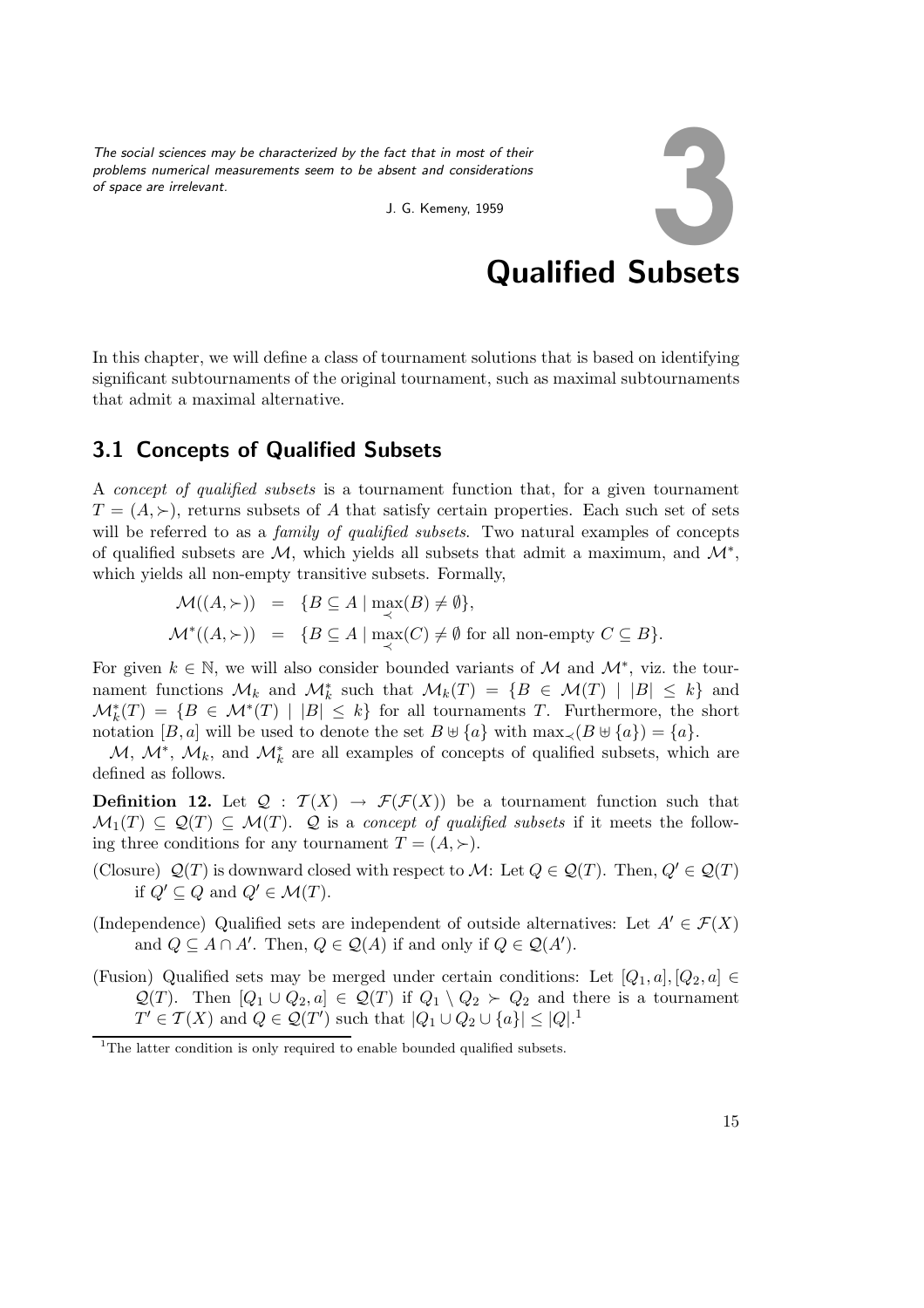#### 3 Qualified Subsets

Note that, in particular, all singletons are qualified. Whether a set is qualified only depends on its internal structure (due to independence and the isomorphism condition of Definition 4).

For any concept of qualified subsets Q and any given  $k \in \mathbb{N}$ ,  $\mathcal{Q}_k : \mathcal{T}(X) \to \mathcal{F}(\mathcal{F}(X))$ is a tournament function such that  $\mathcal{Q}_k(T) = \{B \in \mathcal{Q}(T) \mid |B| \leq k\}.$  It is easily verified that  $\mathcal{Q}_k$  is a concept of qualified subsets. Furthermore, M and  $\mathcal{M}^*$  (and thus also  $\mathcal{M}_k$ and  $\mathcal{M}_{k}^{*}$  are concepts of qualified subsets. Since only tournaments of order 4 or more may be intransitive and admit a maximal element at the same time,  $\mathcal{M}_k = \mathcal{M}_k^*$  for  $k \in \{1, 2, 3\}.$ 

### 3.2 Maximal Elements of Maximal Qualified Subsets

For any concept of qualified subsets, we can now define a tournament solution that yields the maximal elements of all inclusion-maximal qualified subsets, i.e., all qualified subsets that are not contained in another qualified subset.

**Definition 13.** Let  $Q$  be a concept of qualified subsets. Then, the tournament solution  $S_{\mathcal{Q}}$  is defined as

$$
S_{\mathcal{Q}}(T) = \{ \max_{\prec}(B) \mid B \in \max_{\subseteq}(\mathcal{Q}(T)) \}.
$$

Since any family of qualified subsets contains all singletons,  $S_{\mathcal{O}}(T)$  is guaranteed to be non-empty and contains the Condorcet winner whenever one exists. As a consequence,  $S_{\mathcal{O}}$  is well-defined as a tournament solution. In several proofs, we will make use of the following fact, which follows from closure: Whenever  $a \notin S_{\mathcal{Q}}(T)$ , there is some  $b \in S_{\mathcal{Q}}(T)$  for every qualified subset  $[Q, a]$  such that  $b \succ [Q, a]$  and  $[Q \cup \{a\}, b] \in \mathcal{Q}(T)$ . The following tournament solutions can be restated via appropriate concepts of qualified subsets.

**Condorcet non-losers.**  $S_{\mathcal{M}_2}$  is arguably the largest non-trivial tournament solution. It chooses every alternative that dominates at least one other alternative. We will sometimes refer to this concept as *Condorcet non-losers* (*CNL*) as it selects everything except the minimum (or *Condorcet loser* ) whenever such a minimum exists and there is more than one alternative.

**Uncovered set.**  $S_M(T)$  returns the *uncovered set UC(T)* of a tournament T, i.e., the set consisting of the maximal elements of inclusion-maximal subsets that admit a maximum. This concept is usually defined in terms of a subrelation of the dominance relation called the *covering relation* (Fishburn, 1977; Miller, 1980). See also Section 7.2.

**Banks set.**  $S_{\mathcal{M}^*}(T)$  yields the *Banks set BA*(T) of a tournament T (Banks, 1985).  $\mathcal{M}^*(T)$  contains subsets that not only admit a maximum, but can be completely ordered from maximum to minimum so that all of their non-empty subsets admit a maximum.  $S_{\mathcal{M}^*}(T)$  thus returns the maximal elements of inclusion-maximal *transitive* subsets.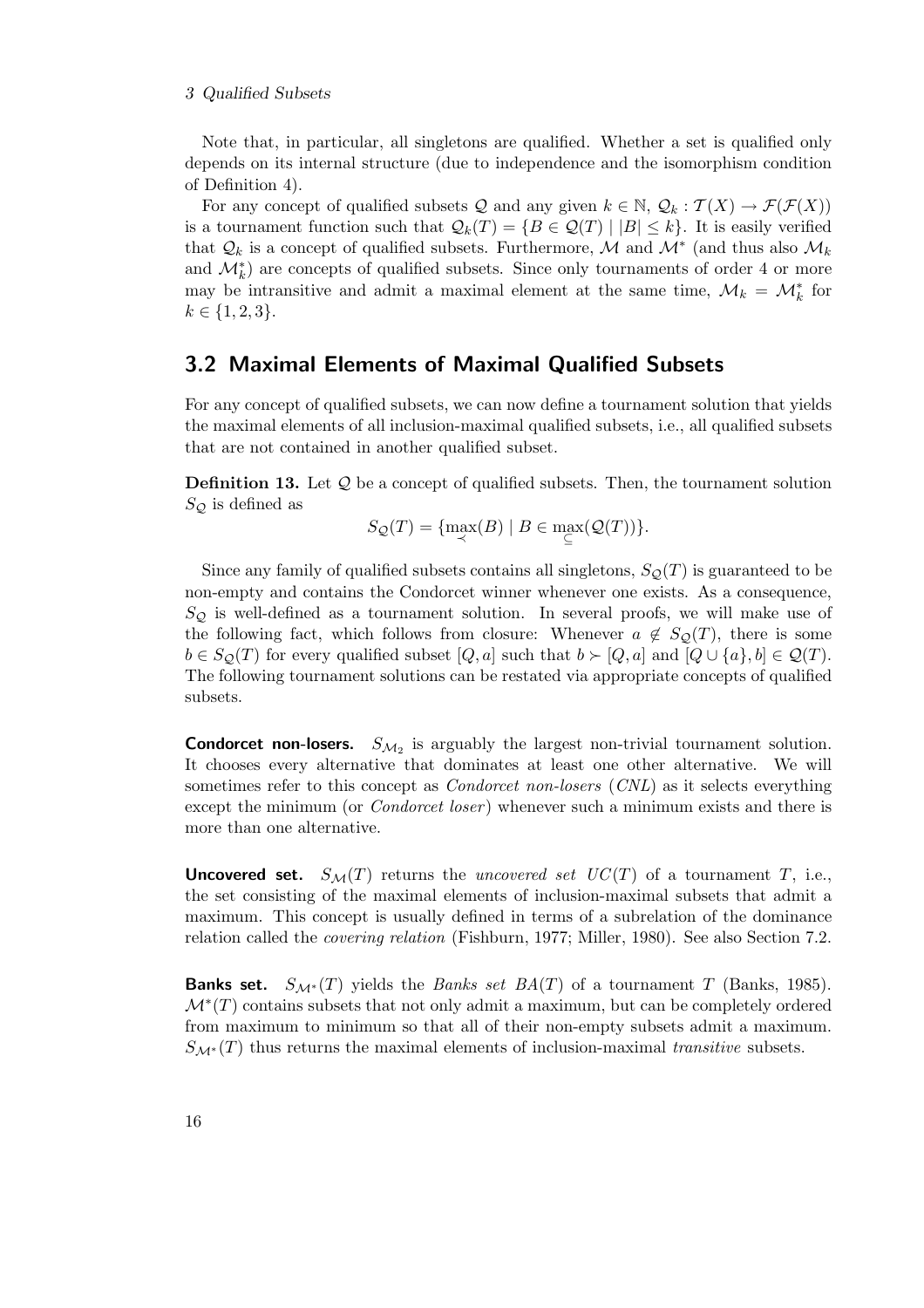Every tournament solution defined via qualified subsets satisfies the weak superset property and monotonicity.

**Proposition 1.** Let Q be a concept of qualified subsets. Then,  $S_Q$  satisfies WSP and *MON.*

*Proof.* Let  $T = (A, \succ)$  be a tournament,  $a \notin S_Q(A)$ , and  $A' \subseteq A$  such that  $S_Q(T) \cup$  ${a} \subseteq A'$ . For WSP, we need to show that  $a \notin S_{\mathcal{Q}}(A')$ . Let  $[Q, a] \in \mathcal{Q}(A')$ . Due to independence,  $[Q, a] \in \mathcal{Q}(A)$ . Since  $a \notin S_{\mathcal{Q}}(A)$ , there has to be some  $b \in S_{\mathcal{Q}}(A)$  such that  $[Q \cup \{a\}, b] \in \mathcal{Q}(A)$ . Again, independence implies that  $[Q \cup \{a\}, b] \in \mathcal{Q}(A')$ . Hence,  $a \notin S_{\mathcal{Q}}(A').$ 

For MON, observe that  $a \in S_{\mathcal{Q}}$  implies that there exists  $[Q, a] \in \max_{\mathcal{Q}}(Q(T))$ . Define  $T' = (A, \succ')$  by letting  $T'|_{A \setminus \{a\}} = T|_{A \setminus \{a\}}$  and  $a \succ' b$  for some  $b \in A$  with  $b \succ a$ . Clearly,  $[Q, a]$  is contained in  $\mathcal{Q}(T')$  due to independence and the fact that  $b \notin Q$ . Now, assume for contradiction that there is some  $c \in A$  such that  $[Q \cup \{a\}, c] \in \mathcal{Q}(T')$ . Since  $a \succ' b$ ,  $c \neq b$ . Independence then implies that  $[Q \cup \{a\}, c] \in \mathcal{Q}(T)$ , a contradiction.  $\Box$ 

Proposition 1 implies several known statements such as that *CNL*, *UC*, and *BA* satisfy MON and WSP. All three concepts are known to fail IDE (and thus SSP). *CNL* trivially satisfies IUA whereas this is not the case for *UC* and *BA* (see Laslier, 1997). We also obtain some straightforward inclusion relationships, which define an infinite hierarchy of tournament solutions ranging from *CNL* to *BA*.

 $\bf Proposition~2.~S_{M^*}\subseteq S_M,$   $S_{\mathcal{M}^*_k}\subseteq S_{\mathcal{M}_k},$   $S_{\mathcal{Q}_{k+1}}\subseteq S_{\mathcal{Q}_k},$  and  $S_{\mathcal{Q}_k}\subseteq S_{\mathcal{Q}}$  for any concept *of qualified subsets*  $\mathcal{Q}$  *and*  $k \in \mathbb{N}$ *.* 

*Proof.* All inclusion relationships follow from the following observation. Let T be a tournament and Q and Q' concepts of qualified subsets such that for every  $[Q, a] \in$  $\max_{\subseteq}(\mathcal{Q}(T))$ , there is  $[Q',a] \in \max_{\subseteq}(\mathcal{Q}'(T))$ . Then,  $S_{\mathcal{Q}} \subseteq S_{\mathcal{Q}'}$ .  $\Box$ 

It turns out that the Banks set is the finest tournament solution definable via qualified subsets. In order to show this, we introduce a variant of WSP that we call *dominion contraction*. Dominion contraction prescribes that a choice set may not grow when an alternative and its entire dominion are removed from the tournament.

**Definition 14.** A tournament solution S satisfies *dominion contraction* (DCON) if  $S(A)$  $D_{\succ}(a)$   $\subseteq$   $S(A)$  for all tournaments  $T = (A, \succ)$  and  $a \in A$ .

Since  $A \setminus D_{\succ}(a) = \overline{D}(a)$ , an alternative definition of DCON requires that  $S(\overline{D}(a)) \subseteq$  $S(A)$  for all  $a \in A$ , i.e., the choice set of every dominator set is contained in the original choice set. It follows from the non-emptiness of choice sets, that at least one alternative from any dominator set is contained in  $S(A)$ .

Lemma 1. Let Q be a concept of qualified subsets. Then,  $S_Q$  satisfies DCON.

*Proof.* Let  $(A, \succ)$  be a tournament and  $a \in A$  an alternative. Further let  $B = A \setminus D_{\succ}(a)$ . We show that  $b \in S_{\mathcal{Q}}(B)$  implies that  $b \in S_{\mathcal{Q}}(A)$ . Let  $[Q, b]$  be a maximal qualified subset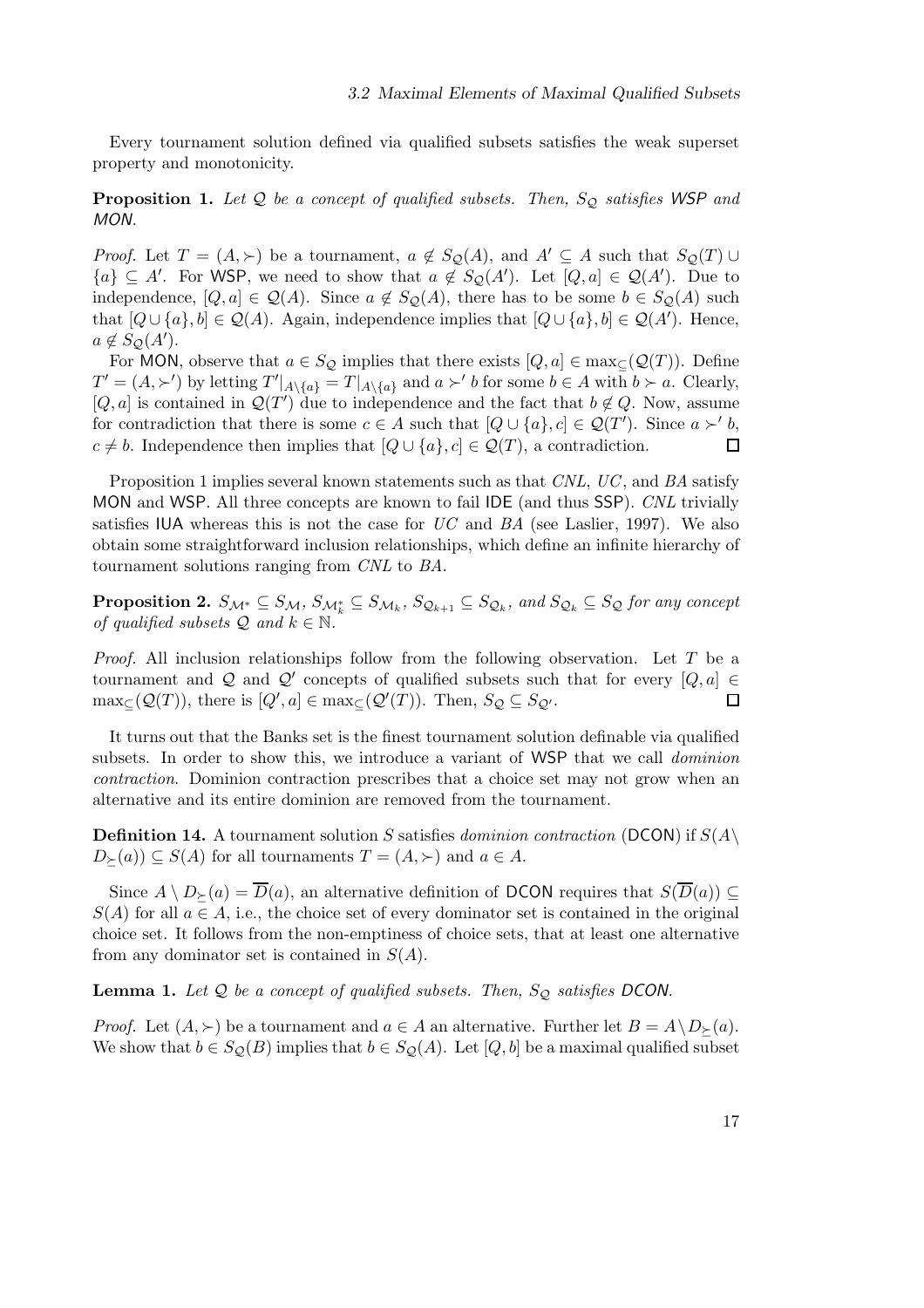#### 3 Qualified Subsets

in B, i.e.,  $[Q, b] \in \max_{\subset} (Q(B))$ . If  $[Q, b] \in \max_{\subset} (Q(A))$ , we are done. Otherwise, there has to be some  $c \in A$  such that  $c \succ [Q, b]$  and  $[Q \cup \{b\}, c] \in \mathcal{Q}(A)$ . Furthermore,  $[Q, b] \succ a$ and  $a \succ c$  because otherwise  $[Q \cup \{b\}, c]$  would be qualified in B as well. We can now merge the qualified subsets  $[Q, b]$  and  $[\{a\}, b]$  according to the fusion condition. We claim that  $[Q \cup \{a\}, b] \in \max_{\subseteq} (Q(A))$ . Assume for contradiction that there is some  $d \in A$  such that  $d \succ [Q \cup \{a\}, b]$  and  $[Q \cup \{a, b\}, d] \in Q(A)$ . Since  $d \notin D_{\succ}(a)$ , Independence implies that  $[Q \cup \{a, b\}, d] \in \mathcal{Q}(B)$ . This is a contradiction because  $[Q, b]$  was assumed to be a *maximal* qualified subset of B.  $\Box$ 

#### Theorem 1. *The Banks set is the finest tournament solution satisfying DCON.*

*Proof.* Let S be a tournament solution that satisfies DCON and  $T = (A, \succ)$  a tournament. We first show that  $BA(T) \subseteq S(T)$ . For any  $a \in BA(T)$ , there has to be maximal transitive set  $[Q, a] = \{q_1, q_2, \ldots, q_n\} \subseteq A$  such that  $q_i \succ q_j$  for all  $1 \leq j \leq i \leq n$ . We show that  $B = (((A \setminus D_{\succeq}(q_1)) \setminus D_{\succeq}(q_2)) \setminus ...) \setminus D_{\succeq}(q_n)) = \{a\}.$  Since  $a \succ Q$ ,  $a \in B$ . Assume for contradiction that  $b \in B$  with  $b \neq a$ . Then  $b \succ Q$  and either  $[Q \cup \{b\}, a]$  or  $[Q \cup \{a\}, b]$  is a transitive set, which contradicts the maximality of  $[Q, a]$ . Since  $S(B) = S({a}) = {a}$ , the repeated application of DCON implies that  $a \in S(A)$ . The statement now follows from Lemma 1.  $\Box$ 

Since all tournament solutions  $S_{\mathcal{Q}}$  for some concept of qualified subsets  $\mathcal{Q}$  satisfy DCON,  $BA \subseteq S_Q$ .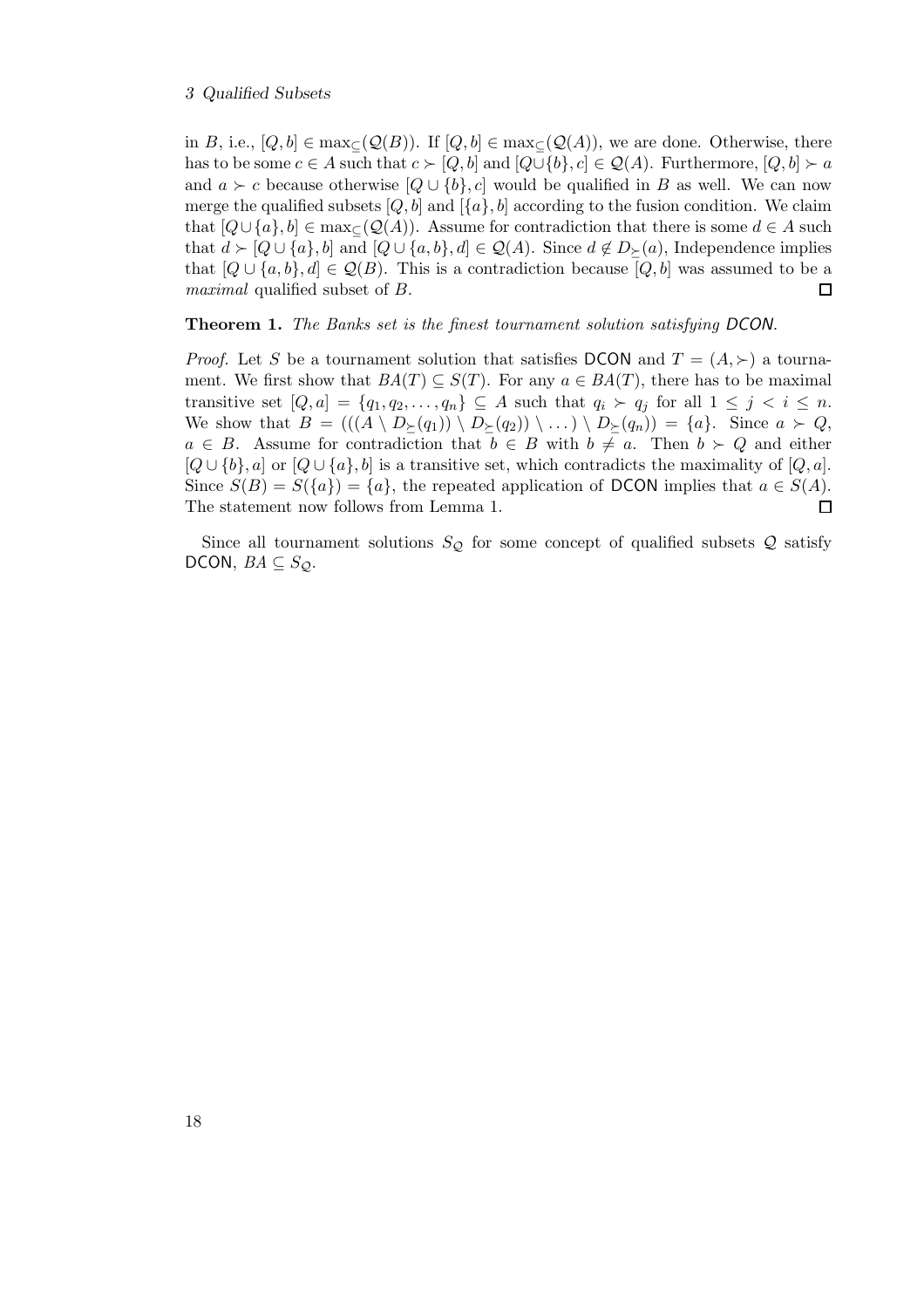*Thus our solutions* S *correspond to such "standards of behavior" that have an inner stability: once they are generally accepted they overrule everything else and no part of them can be overruled within the limits of the accepted standards.*

J. v. Neumann and O. Morgenstern, 1944



In this chapter, we propose a general method for refining any suitable solution concept S by formalizing the stability of sets of alternatives with respect to S. This method is based on the notion of stable sets introduced by von Neumann and Morgenstern (1944) and generalizes the concept of a minimal covering set by Dutta (1988).

## 4.1 Stability and Directedness

The intuition underlying stable sets is that any choice set should comply with internal and external stability in some well-defined way. First, there should be no reason to restrict the selection by excluding some alternative from it and, secondly, there should be an argument against each proposal to include an outside alternative into the selection.<sup>1</sup> In our context, external stability with respect to some tournament solution  $S$  is defined as follows.

**Definition 15.** Let S be a tournament solution and  $T = (A, \succ)$  a tournament. Then,  $B \subseteq A$  is *externally stable* in T with respect to tournament solution S (or S-stable) if  $a \notin S(B \cup \{a\})$  for all  $a \in A \setminus B$ . The set of S-stable sets for a given tournament  $T = (A, \succ)$  will be denoted by  $S_S(T) = \{ B \subseteq A \mid B \text{ is } S\text{-stable in } T \}.$ 

Externally stable sets are guaranteed to exist since the set of all alternatives A is trivially S-stable in  $(A, \succ)$  for any S. We say that a set  $B \subseteq A$  is *internally stable* with respect to S if  $S(B) = B$ . We will focus on external stability for now because we will see later that certain conditions imply the existence of a unique *minimal* externally stable set, which also satisfies internal stability. We define  $S(T)$  to be the tournament solution that returns the union of all *inclusion-minimal* S-stable sets in T, i.e., the union of all S-stable sets that do not contain an S-stable set as a proper subset.

**Definition 16.** Let S be a tournament solution. Then, the tournament solution  $\widehat{S}$  is defined as

$$
\widehat{S}(T) = \bigcup \min_{\subseteq} (S_S(T)).
$$

<sup>&</sup>lt;sup>1</sup>A large number of solution concepts in the social sciences spring from similar notions of internal and/or external stability (see, e.g., von Neumann and Morgenstern, 1944; Nash, 1951; Shapley, 1964; Schwartz, 1986; Dutta, 1988; Basu and Weibull, 1991; Duggan and Le Breton, 1996b). Wilson (1970) refers to stability as the solution property.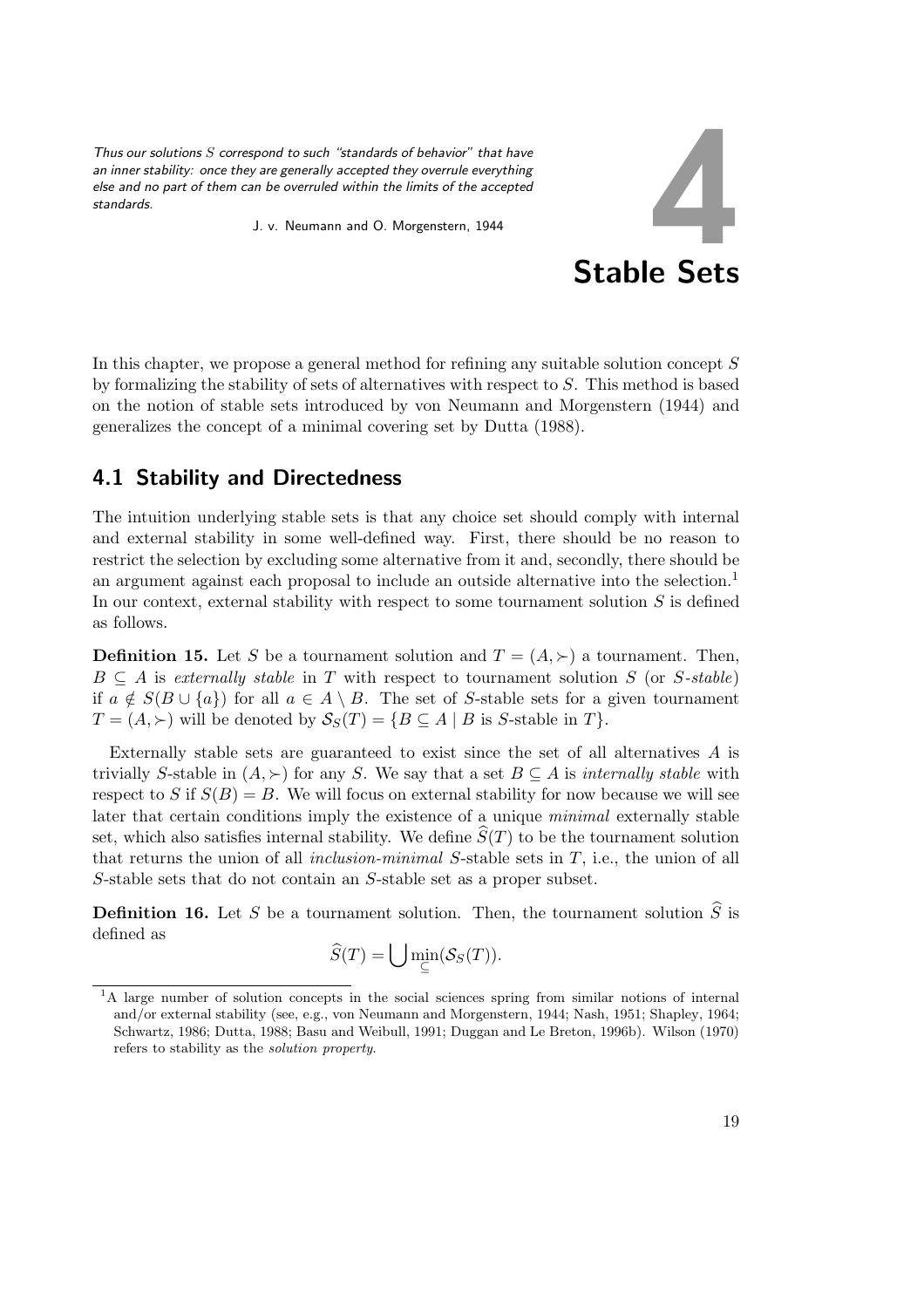#### 4 Stable Sets

It is easily verified that  $\widehat{S}$  is well-defined as a tournament solution as there are no Sstable sets that do not contain the Condorcet winner whenever one exists. We will only be concerned with tournament solutions S that (presumably) admit a *unique* minimal S-stable set in any tournament. It turns out it is precisely this property that is most difficult to prove for all but the simplest tournament solutions. A tournament  $T$  contains a *unique* minimal S-stable set if and only if  $S<sub>S</sub>(T)$  is a *directed* set, i.e., for any two sets  $B, C \in S_S(T)$  there is a set  $D \in S_S(T)$  contained in both B and C. We say that  $S_S$ is directed when  $S<sub>S</sub>(T)$  is a directed set for all tournaments T. Throughout this thesis, directedness of a set of sets  $\mathcal S$  is shown by proving the stronger property of closure under intersection, i.e.,  $B \cap C \in \mathcal{S}$  for all  $B, C \in \mathcal{S}$ . A set of sets  $\mathcal{S}$  *pairwise intersects* if  $B \cap C \neq \emptyset$  for all  $B, C \in \mathcal{S}$ . We will prove that, for any concept of qualified subsets  $\mathcal{Q}, \mathcal{S}_{S_O}$  is closed under intersection if and only if  $\mathcal{S}_{S_O}$  pairwise intersects. In order to improve readability in the following, we will use the short notation  $S_{\mathcal{Q}}$  for  $S_{S_{\mathcal{Q}}}$ .

**Theorem 2.** Let  $Q$  be a concept of qualified subsets. Then,  $S_Q$  is closed under inter*section if and only if*  $\mathcal{S}_{\mathcal{Q}}$  *pairwise intersects.* 

*Proof.* The direction from left to right is straightforward since the empty set is not stable. The opposite direction is shown by contraposition, i.e., we prove that  $\mathcal{S}_{\mathcal{Q}}$  does not pairwise intersect if  $\mathcal{S}_{\mathcal{Q}}$  is not closed under intersection. Let  $T = (A, \succ)$  be a tournament and  $B_1, B_2 \in \mathcal{S}_{\mathcal{Q}}(T)$  be two sets such that  $C = B_1 \cap B_2 \notin \mathcal{S}_{\mathcal{Q}}(T)$ . Since C is not S<sub>Q</sub>-stable, there has to be  $a \in A \setminus C$  such that  $a \in S_Q(C \cup \{a\})$ . In other words, there has to be a set  $Q \subseteq C$  such that  $[Q, a] \in \max_{\subseteq} (Q(C \cup \{a\}))$ . Define

$$
B'_1 = \{ b \in B_1 \mid b \succ Q \} \text{ and } B'_2 = \{ b \in B_2 \mid b \succ Q \}.
$$

Clearly,  $(B'_1 \setminus B'_2) \cap C = \emptyset$  and  $(B'_2 \setminus B'_1) \cap C = \emptyset$ . Assume without loss of generality that  $a \notin B_1$ . It follows from the stability of  $B_1$ , that  $B_1$  has to contain an alternative  $b_1$  such that  $b_1 \succ [Q, a]$ . Hence,  $B'_1$  is not empty. Next, we show that  $B'_1 \cap B'_2 =$  $\emptyset$ . Assume for contradiction that  $b \in B'_1 \cap B'_2$ . If  $b \succ a$ , independence implies that  $[Q \cup \{a\}, b] \in \mathcal{Q}(C \cup \{a\})$ , which contradicts the fact that  $[Q, a]$  is a maximal qualified subset in  $C \cup \{a\}$ . If, on the other hand,  $a \succ b$ , the set  $[Q \cup \{b\}, a]$  is isomorphic to  $[Q \cup \{a\}, b_1]$ , which is a qualified subset of  $B_1 \cup \{a\}$ . Thus,  $[Q \cup \{b\}, a] \in \mathcal{Q}(C \cup \{a\})$ , again contradicting the maximality of  $[Q, a]$ . Independence, the isomorphism of  $[Q, a]$ and  $[Q, b_1]$ , and the stability of  $B_2$  further require that there has to be an alternative  $b_2 \in B_2$  such that  $b_2 \succ [Q, b_1]$ . Hence,  $B'_1$  and  $B'_2$  are disjoint and non-empty.

Let  $a' \in B'_2$  and R be a maximal subset of  $B'_1 \cup Q$  such that  $[R, a'] \in \mathcal{Q}(B'_1 \cup Q \cup \{a'\})$ . We claim that Q has to be contained in R. Assume for contradiction that there exists  $b \in \mathbb{R}$  $Q \setminus R$ . Clearly,  $[Q, a]$  and  $[Q, a']$  are isomorphic. It therefore follows from independence that  $[Q, a'] \in \mathcal{Q}(B'_1 \cup Q \cup \{a'\})$  and from closure that  $[(Q \cap R) \cup \{b\}, a'] \in \mathcal{Q}(B'_1 \cup Q \cup \{a'\})$ . Due to the stability of  $B_1$ ,  $[R, a']$  is not a maximal qualified subset in  $B_1 \cup \{a'\}$ , i.e., there exists a qualified subset that contains more elements. We may thus merge the qualified subsets  $[R, a']$  and  $[(Q \cap R) \cup \{b\}, a']$  according to the fusion condition because  $R \setminus Q \succ Q$ and consequently  $R \setminus Q \succ (Q \cap R) \cup \{b\}$ . We then have that  $[R \cup \{b\}, a'] \in \mathcal{Q}(B'_1 \cup Q \cup \{a'\}),$ which yields a contradiction because  $R$  was assumed to be a maximal set such that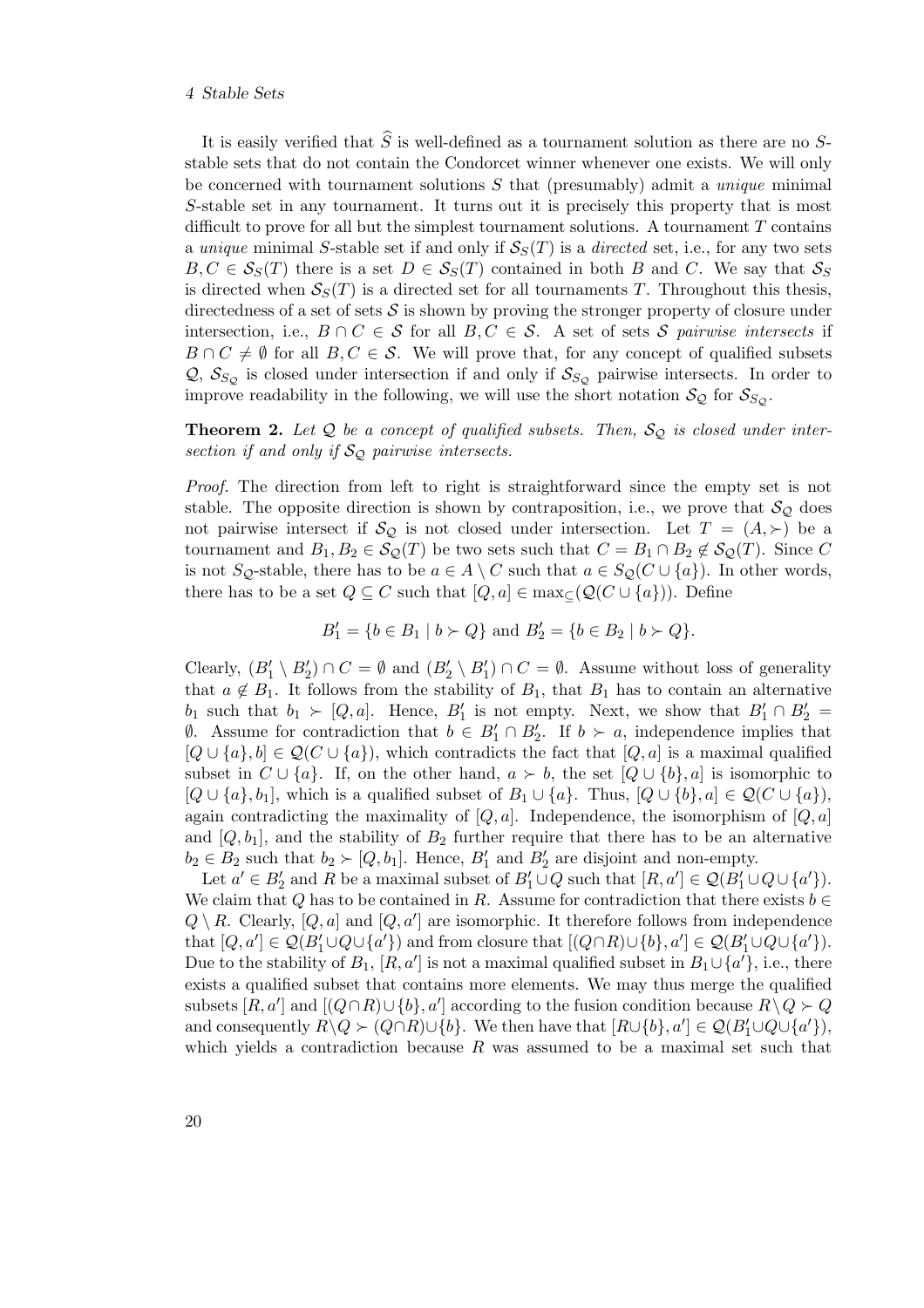$[R, a'] \in \mathcal{Q}(B'_1 \cup Q \cup \{a'\})$ . Hence,  $Q \subseteq R$ . Due to the stability of  $B_1$  in T, there has to be a  $c \in B_1$  such that  $c \succ [R, a']$ . Since  $B'_1$  contains all alternatives in  $B_1$ that dominate  $Q \subseteq R$ , it also contains c. Independence then implies that  $[R, a'] \notin$  $\max_{\subseteq} (Q_k(B'_1 \cup Q \cup \{a'\})).$ 

Thus,  $B'_1 \cup Q$  is stable in  $B'_1 \cup B'_2 \cup Q$ . Since Q is contained in every maximal set  $R \subseteq B'_1 \cup Q$  such that  $[R, a'] \in \mathcal{Q}(B'_1 \cup Q \cup \{a'\})$  for some  $a' \in B'_2$ ,  $B'_1$  (and by an analogous argument  $B'_2$ ) remains stable when removing Q. This completes the proof because  $B'_1$  and  $B'_2$  are two disjoint  $S_{\mathcal{Q}}$ -stable sets in  $B'_1 \cup B'_2$ .  $\Box$ 

Dutta has shown by induction on the tournament order that tournaments admit no disjoint SM-stable sets (so-called *covering sets*).

**Theorem 3** (Dutta, 1988).  $S_M$  *pairwise intersects.* 

Dutta (1988) also showed that covering sets are closed under intersection, which now also follows from Theorem 2.<sup>2</sup>

Naturally, finer solution concepts also yield smaller minimal stable sets (if their uniqueness is guaranteed).

**Proposition 3.** Let S and S' be two tournament solutions such that  $S_{S'}$  is directed and  $S' \subseteq S$ . Then,  $\widehat{S}' \subseteq \widehat{S}$  and  $S_S$  pairwise intersects.

Proof. The statements follow from the simple fact that every S-stable set is also S'stable. Let  $B \subseteq A$  be a minimal S-stable set in tournament  $(A, \succ)$ . Then,  $a \notin S(B \cup \{a\})$ for any  $a \in A \setminus B$  and, due to the inclusion relationship,  $a \notin S'(B \cup \{a\}) \subseteq S(B \cup \{a\}).$ As a consequence,  $B$  is  $S'$ -stable and has to contain the unique minimal  $S'$ -stable set since  $S_{S'}$  is directed.  $S_S$  pairwise intersects because two disjoint S-stable sets would also be  $S'$ -stable, which contradicts the directedness of  $S_{S'}$ .  $\Box$ 

As a corollary of the previous statements, the set of  $S_{\mathcal{M}_k}$ -stable sets for any k is closed under intersection.

**Theorem 4.**  $S_{\mathcal{M}_k}$  is closed under intersection for all  $k \in \mathbb{N}$ .

*Proof.* Let  $k \in \mathbb{N}$ . We know from Proposition 2 that  $S_M \subseteq S_{M_k}$  and from Theorem 3 and Theorem 2 that  $S_M$  is directed. Proposition 3 implies that  $S_{M_k}$  pairwise intersects. The statement then straightforwardly follows from Theorem 2.  $\Box$ 

Interestingly,  $S_{\mathcal{M}_2}$ , the set of all dominating sets, is not only closed under intersection, but in fact totally ordered with respect to set inclusion.

We conjecture that the set of all  $S_{\mathcal{M}^*}$ -stable sets also pairwise intersects and thus admits a unique minimal element. However, the combinatorial structure of transitive subtournaments within tournaments is surprisingly rich and it seems that a proof of the conjecture would be significantly more difficult than Dutta's. So far, it is not even

<sup>2</sup>As Dutta's definition requires a stable set to be internally and externally stable, he actually proves that the intersection of any pair of coverings sets contains a covering set. A simpler proof, which shows that *externally*  $S_{\mathcal{M}}$ -stable sets are closed under intersection, is given by Laslier (1997).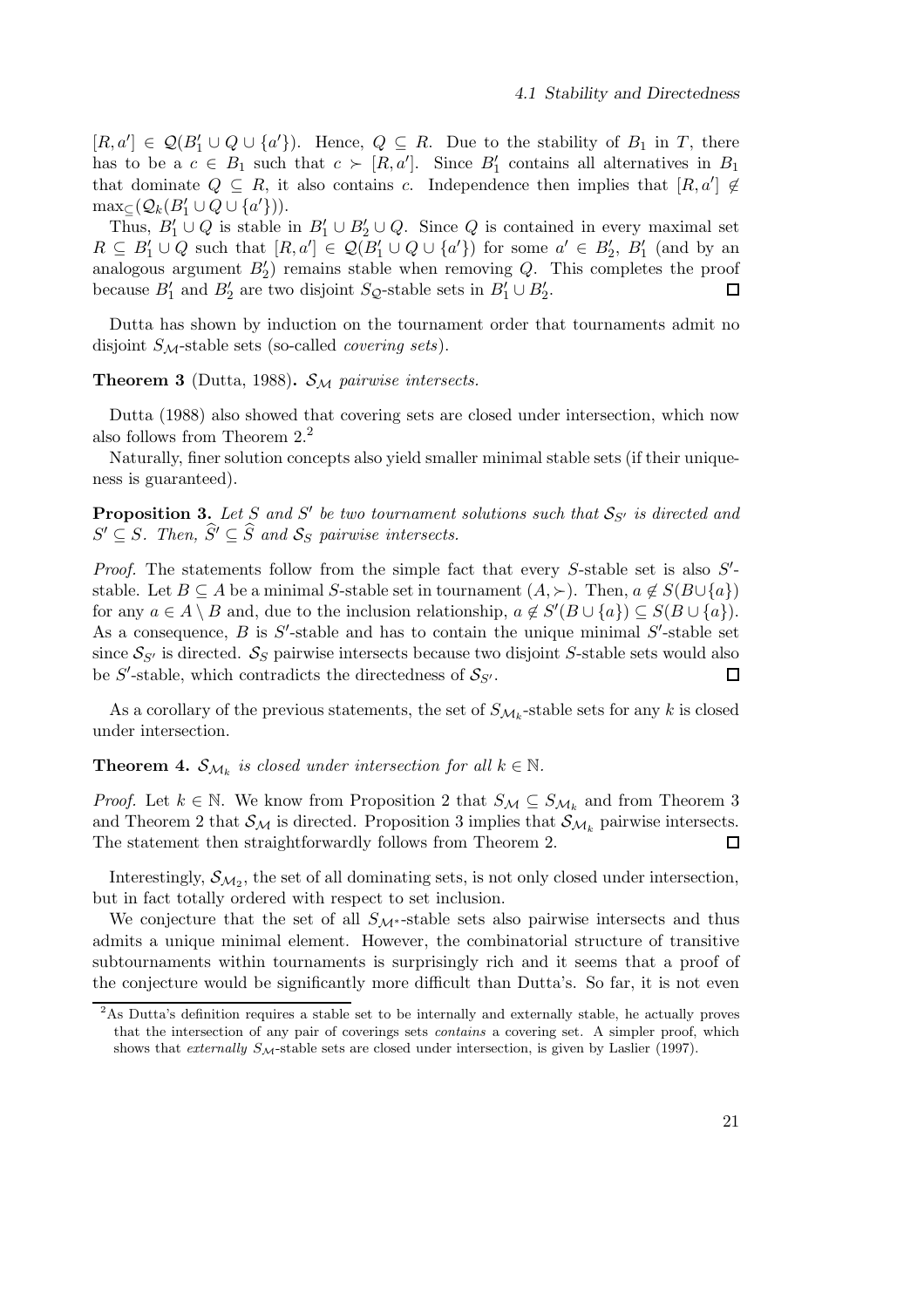known whether  $S_{\mathcal{M}_{4}^{*}}$ -stable sets pairwise intersect. As will be shown in Chapter 5, the conjecture that  $S_{\mathcal{M}^*}$ -stable sets pairwise intersect is a weakened version of a conjecture by Schwartz (1990).

#### Conjecture 1. SM<sup>∗</sup> *is closed under intersection.*

Using Theorem 2, the conjecture entails that  $\mathcal{S}_{\mathcal{M}_{k}^{*}}$  for any  $k \in \mathbb{N}$  is also closed under intersection. Since tournaments with less than four alternatives may not contain a maximal element and a cycle at the same time, this trivially holds for  $k \leq 3$ .

Two well-known examples of minimal stable sets are the top cycle of a tournament, which is the minimal stable set with respect to  $S_{\mathcal{M}_2}$ , and the minimal covering set, which is the minimal stable set with respect to  $S_{\mathcal{M}}$ .

Minimal dominating set. The *minimal dominating set* (or top cycle) of a tournament  $T = (A, \succ)$  is given by  $TC(T) = S_{\mathcal{M}_2}(T) = CNL$ , i.e., it is the smallest set B such that  $B \succ A \setminus B$  (Good, 1971; Smith, 1973).

Minimal covering set. The *minimal covering set* of a tournament T is given by  $MC(T) = S_{\mathcal{M}}(T) = UC$ , i.e., it is the smallest set B such that for all  $b \in A \setminus B$ , there exists  $a \in B$  so that every alternative in B that is dominated by b is also dominated by  $a$  (Dutta, 1988).

The proposed methodology also suggests the definition of a new tournament solution that has not been considered before in the literature.

Minimal extending set. The *minimal extending set* of a tournament T is given by  $ME(T) = S_{\mathcal{M}^*}(T) = BA$ , i.e., it is the smallest set B such that no  $a \in A \setminus B$  is the maximal element of a maximal transitive subset in  $B \cup \{a\}$ .

The minimal extending set will be further analyzed in Section 4.3.

## 4.2 Properties of Minimal Stable Sets

If  $S_S$  is directed—and we will only be concerned with tournament solutions S for which this is (presumably) the case— $\hat{S}$  satisfies a number of desirable properties.

**Proposition 4.** Let S be a tournament solution such that  $S_S$  is directed. Then,  $\hat{S}$ *satisfies WSP and IUA.*

*Proof.* Clearly, any minimal S-stable set B remains S-stable when losing alternatives are removed or when edges between losing alternatives are modified. In the latter case, B also remains minimal. In the former case, the minimal S-stable set is contained in B.  $\Box$ 

It can be shown that the stable sets of a stable set are stable when the underlying tournament solution is defined via a concept of qualified subsets Q. This lemma will prove very useful when analyzing  $S_{\mathcal{Q}}$ .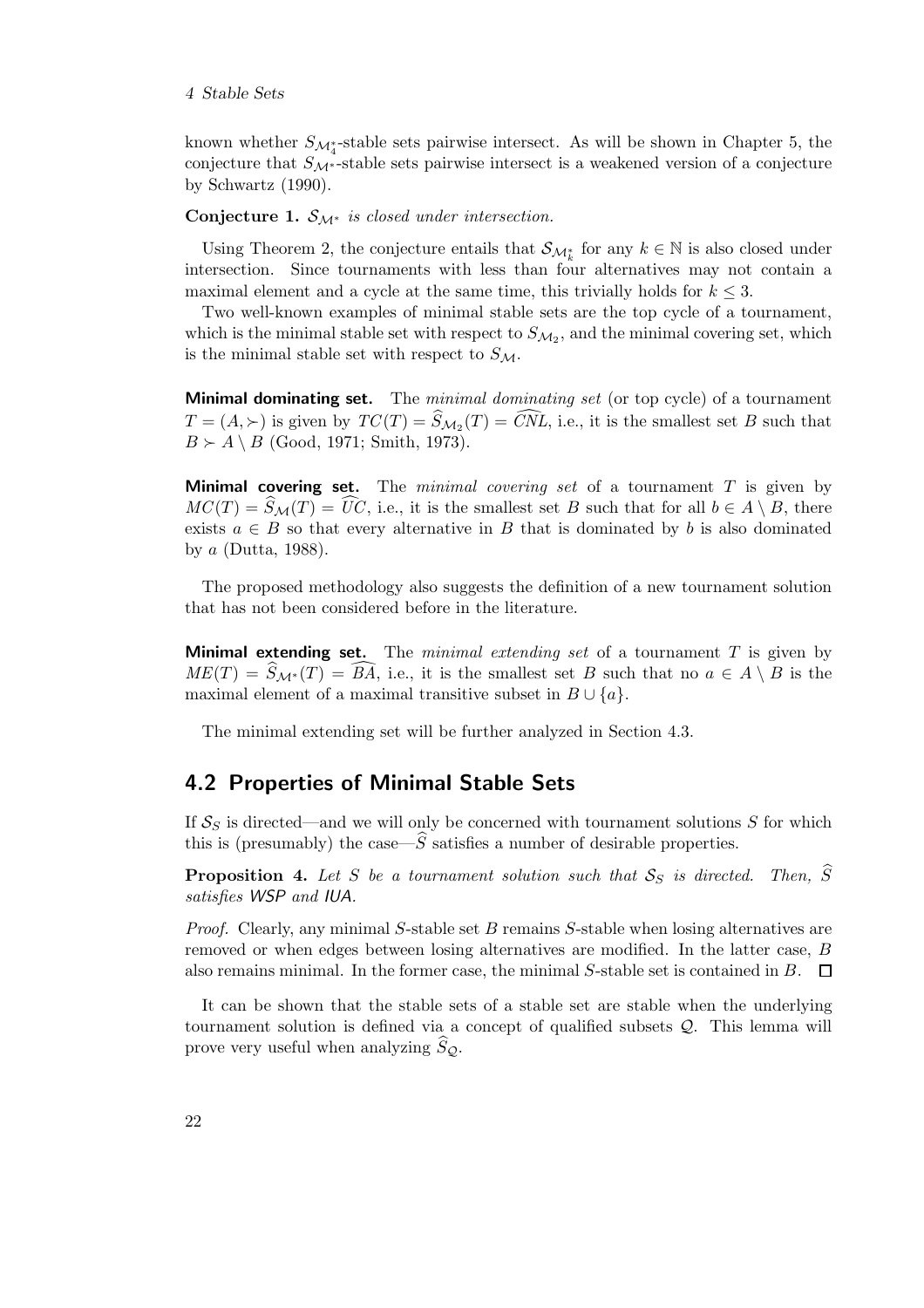**Lemma 2.** Let  $T = (A, \succ)$  be a tournament and Q a concept of qualified subsets. Then,  $\mathcal{S}_{\mathcal{O}}(B) \subseteq \mathcal{S}_{\mathcal{O}}(A)$  *for all*  $B \in \mathcal{S}_{\mathcal{O}}(A)$ *.* 

*Proof.* We prove the statement by showing that the following implication holds for all  $B \subseteq A, C \in \mathcal{S}_{\mathcal{Q}}(B),$  and  $a \in A$ :

$$
a \notin S_{\mathcal{Q}}(B \cup \{a\}) \implies a \notin S_{\mathcal{Q}}(C \cup \{a\}).
$$

To see this, let  $a \notin S_{\mathcal{Q}}(B \cup \{a\})$  and assume for contradiction that there exist  $[Q, a] \in$ max<sub>⊂</sub>  $\mathcal{Q}(C \cup \{a\})$ . Then there has to be  $b \in B$  such that  $b \succ [Q, a]$  and  $[Q \cup \{a\}, b] \in$  $\mathcal{Q}(B\cup\{a\})$  because  $[Q, a] \notin \max\{\mathcal{Q}(B\cup\{a\})\}$ . Now, if  $b \in C$ , closure and independence imply that  $[Q \cup \{a\}, b] \in \mathcal{Q}(C \cup \{a\})$ , contradicting the maximality of  $[Q, a]$ . If, on the other hand,  $b \in B \setminus C$ , then there has to be  $c \in C$  such that  $c \succ [Q, b]$  and  $[Q \cup \{b\}, c] \in \mathcal{Q}(C \cup \{b\})$ . No matter whether  $c \succ a$  or  $a \succ c$ ,  $Q \cup \{a, c\}$  is isomorphic to  $[Q \cup \{b\}, c]$  and thus also a qualified subset, which again contradicts the assumption that  $[Q, a]$  was maximal.  $\Box$ 

We are now ready to show a number of appealing properties of *unique* minimal stable sets when the underlying solution concept is defined via a concept of qualified subsets.

**Theorem 5.** Let  $Q$  be a concept of qualified subsets such that  $S_Q$  is directed. Then,

- $(i)$   $\widehat{S}_{\mathcal{Q}} \subseteq S_{\mathcal{Q}}^{\infty}$ ,
- *(ii)*  $S_{\mathcal{Q}}(S_{\mathcal{Q}}(T) \cup \{a\}) = S_{\mathcal{Q}}(T)$  *for all tournaments*  $T = (A, \succ)$  *and*  $a \in A$  *(in particular,*  $S_{\mathcal{Q}}(T)$  *is internally stable)*,
- *(iii)*  $\widehat{S}_{\mathcal{Q}}$  *satisfies SSP, and*

$$
(iv) \ \hat{S}_{\mathcal{Q}} = \hat{S}_{\mathcal{Q}}.
$$

*Proof.* Let  $T = (A, \succ)$  be a tournament. The first statement of the theorem is shown by proving by induction on k that  $S^k_{\mathcal{Q}}(T)$  is an  $S_{\mathcal{Q}}$ -stable set. For the basis, let  $B = S_{\mathcal{Q}}(T)$ . Then,  $S_{\mathcal{Q}}(B\cup\{a\})\subseteq B$  for any  $a\in A\setminus B$  due to WSP of  $S_{\mathcal{Q}}$  (Proposition 1) and thus B is S<sub>Q</sub>-stable. Now, assume that  $B = S^k_{\mathcal{Q}}(T)$  is S<sub>Q</sub>-stable and let  $C = S_{\mathcal{Q}}(B)$ . Again, WSP implies that  $a \notin S_Q(C \cup \{a\})$  for any  $a \in B \setminus C$ , i.e.,  $C \in S_Q(B)$ . We can thus directly apply Lemma 2 to obtain that  $C = S_{\mathcal{Q}}^{k+1}(T) \in \mathcal{S}_{\mathcal{Q}}(T)$ . As the minimal  $S_{\mathcal{Q}}$ -stable set is contained in every  $S_{\mathcal{Q}}$ -stable set, the statement follows.

Regarding internal stability, assume for contradiction that  $S_{\mathcal{Q}}(\widehat{S}_{\mathcal{Q}}(T)) \subset \widehat{S}_{\mathcal{Q}}(T)$ . However, Lemma 2 implies that  $S_{\mathcal{Q}}(\widehat{S}_{\mathcal{Q}}(T))$  is  $S_{\mathcal{Q}}$ -stable, contradicting the minimality of  $\widehat{S}_{\mathcal{Q}}(T)$ . The remainder of the second statement follows straightforwardly from internal stability. If  $S_{\mathcal{Q}}(S_{\mathcal{Q}}(T) \cup \{a\}) = C \subset S_{\mathcal{Q}}(T)$  for some  $a \in A \setminus S_{\mathcal{Q}}(T)$ , WSP implies that  $S_{\mathcal{Q}}(\widehat{S}_{\mathcal{Q}}(T)) \subseteq C$ , contradicting internal stability.

Regarding SSP, let  $B = \widehat{S}_{\mathcal{Q}}(T)$  and assume for contradiction that  $C = \widehat{S}_{\mathcal{Q}}(A') \subset B$ for some A' with  $B \subseteq A' \subset A$ . Clearly, C is S<sub>Q</sub>-stable not only in A' but also in B, which implies that  $C \in \mathcal{S}_{\mathcal{Q}}(B)$ . According to Lemma 2, C is also contained in  $\mathcal{S}_{\mathcal{Q}}(A)$ , contradicting the minimality of  $\widehat{S}_{\mathcal{Q}}(T)$ .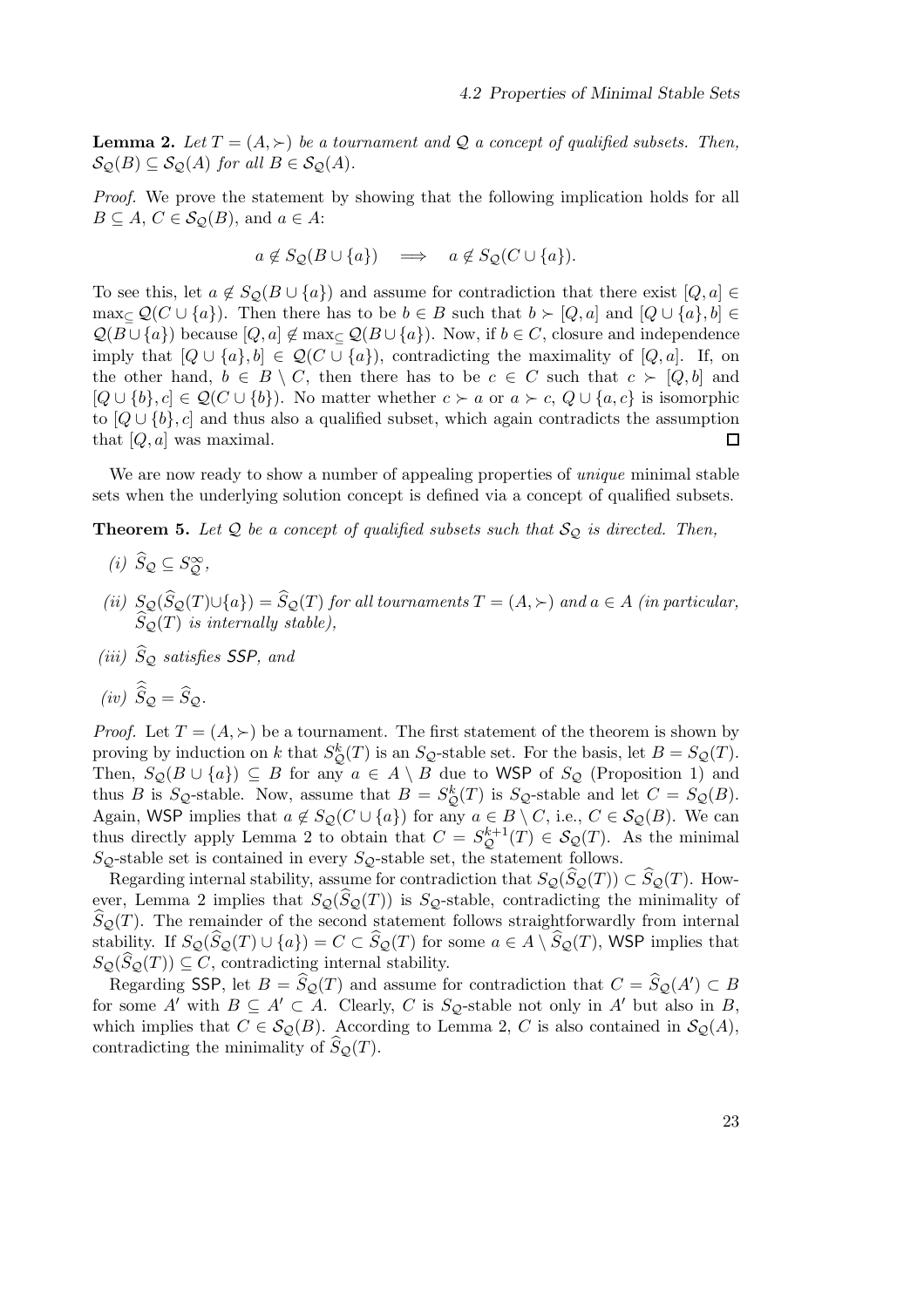#### 4 Stable Sets

Finally, for  $S_{\mathcal{Q}}(T) = S_{\mathcal{Q}}(T)$ , we show that every  $S_{\mathcal{Q}}$ -stable set is  $S_{\mathcal{Q}}$ -stable and that every *minimal*  $\widehat{S}_{\mathcal{Q}}$ -stable set is  $S_{\mathcal{Q}}$ -stable set. The former follows from  $\widehat{S}_{\mathcal{Q}}(T) \subseteq S_{\mathcal{Q}}(T)$ , which was shown at the beginning of this proof. For the latter statement, let  $B \in$  $\min_{\subseteq} (\mathcal{S}_{\widehat{S}_{\mathcal{Q}}}(T))$ . We first show that  $S_{\mathcal{Q}}(B \cup \{a\}) = B$  for all  $a \in A \setminus B$ . Assume for contradiction that  $\widehat{S}_{\mathcal{Q}}(B \cup \{a\}) = C \subset B$  for some  $a \in A \setminus B$ . Since  $\widehat{S}_{\mathcal{Q}}$  satisfies SSP,  $S_{\mathcal{Q}}(B \cup \{a\}) = C$  for all  $a \in A \setminus B$ . As a consequence, C is  $S_{\mathcal{Q}}$ -stable in  $B \cup \{a\}$ for all  $a \in A \setminus B$  and, due to the definition of stability, also in A. This contradicts the assumption that B was the *minimal*  $\hat{S}$ -stable set. Hence,  $\hat{S}_{\mathcal{Q}}(B \cup \{a\}) = B$  for all  $a \in A \setminus B$ . By definition of  $\widehat{S}_{\mathcal{Q}}$ , this implies that  $a \notin S_{\mathcal{Q}}(B \cup \{a\})$  and thus that B is  $S_{\mathcal{O}}$ -stable.  $\Box$ 

The second statement of Theorem 5 yields the following fixed-point characterization of  $S_{\mathcal{Q}}$ , unifying internal and external stability.

**Corollary 1.** Let Q be a concept of qualified subsets such that  $\mathcal{S}_{\mathcal{Q}}$  is directed and  $T =$  $(A, \succ)$  *a tournament. Then*  $\widehat{S}_{\mathcal{Q}}(T)$  *is the unique inclusion-minimal set*  $B \subseteq A$  *such that* 

$$
B = \{a \in A \mid a \in S_{\mathcal{Q}}(B \cup \{a\})\}.
$$

There may very well be more than one internally and externally  $S_{\mathcal{Q}}$ -stable set. For example, Theorem 5 implies that  $S^{\infty}_{\mathcal{Q}}(T)$  is internally and externally  $S_{\mathcal{Q}}$ -stable.

We have already seen that  $\widehat{S}_{\mathcal{Q}}$  satisfies some of the properties defined in Section 2.5. It further turns out that  $\widehat{S}$  inherits monotonicity and composition-consistency from S.

**Proposition 5.** Let S be a tournament solution such that  $S_S$  is directed and S satisfies *MON. Then, S satisfies MON as well.* 

*Proof.* First observe that monotonicity implies that weakening a losing alternative cannot make this alternative a winner. Formally,  $a \notin S(T)$  implies  $a \notin S(T')$  for any two tournaments  $T = (A, \succ)$  and  $T' = (A, \succ')$  with  $\succ |_{A \setminus \{a\}} = \succ' |_{A \setminus \{a\}}$  and  $D_{\succ'}(a) \subseteq D_{\succ}(a)$ .

Now, let  $T = (A, \succ)$  be a tournament with  $a, b \in A$ ,  $a \in \widehat{S}(T)$ , and  $b \succ a$ , and let the relation ≻' be identical to ≻ except that  $a \succ' b$ . Denote  $T' = (A, \succ')$  and assume for contradiction that  $a \notin \widehat{S}(T')$ . Then, there has to be some S-stable set  $B \subseteq A \setminus \{a\}$  in T'. If  $b \notin B$ , then B would also be an S-stable set in T, contradicting  $a \in \widehat{S}(T)$ . If, on the other hand,  $b \in B$ , B would also be S-stable in T since weakening a cannot make it a winner, which implies  $a \notin S((B \cup \{a\}, \succ))$ .  $\Box$ 

**Proposition 6.** Let S be a tournament solution that satisfies COM. Then,  $\widehat{S}$  satisfies *COM as well.*

*Proof.* Let S be a composition-consistent tournament solution and  $T = (A, \succ)$  $\Pi(\tilde{T}, T_1, \ldots, T_k)$  a product tournament with  $T = (\{1, \ldots, k\}, \tilde{\succ}), T_1 = (B_1, \succ_1), \ldots,$  $T_k = (B_k, \succ_k)$ . For a subset C of A, let  $C_i = C \cap B_i$  for all  $i \in \{1, ..., k\}$  and  $\tilde{C} = \bigcup_{i \colon C_i \neq \emptyset} \{i\}.$  We will prove that  $C \subseteq A$  is S-stable if and only if

*(i)*  $\tilde{C}$  is *S*-stable in  $\tilde{T}$ , and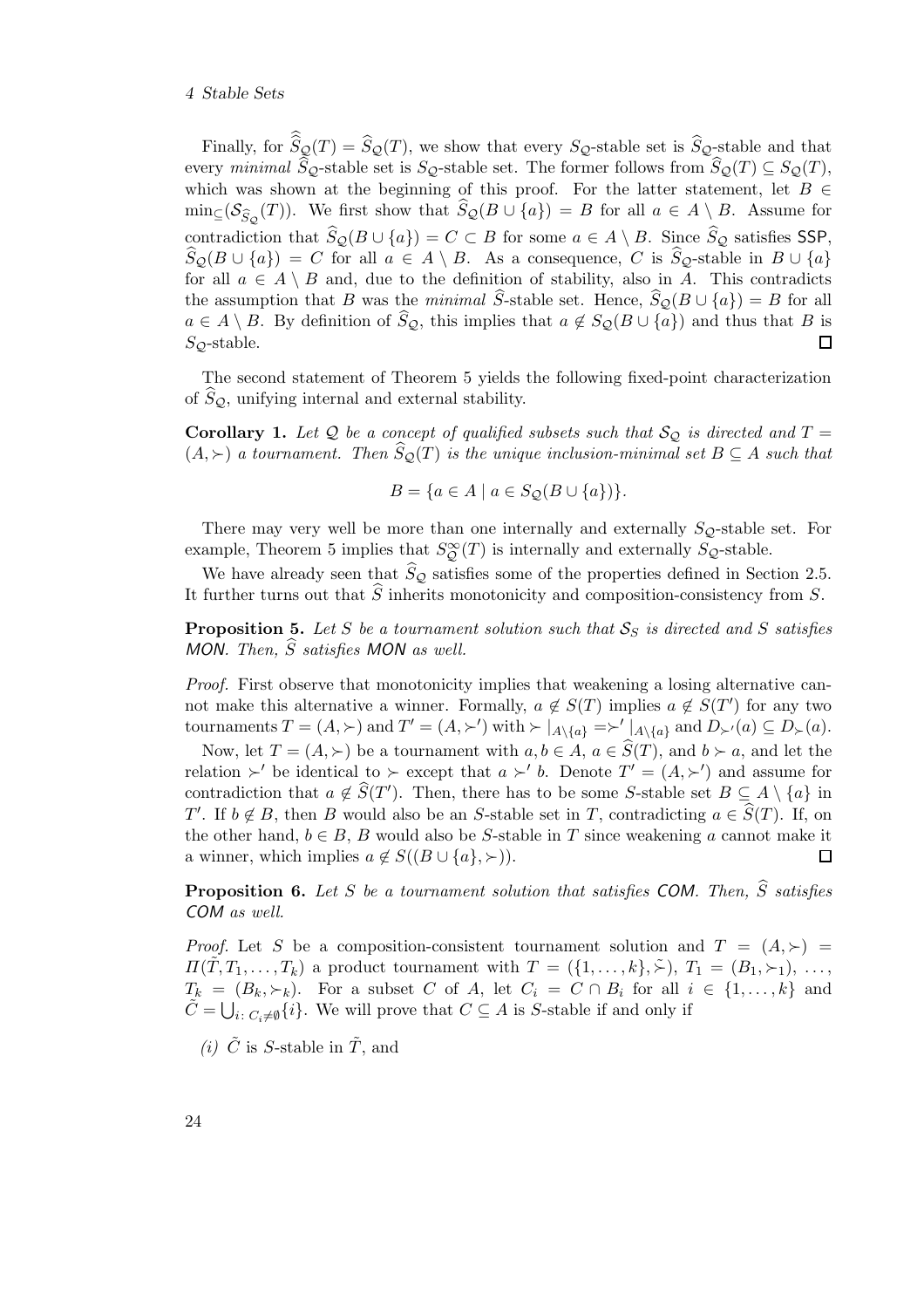(*ii*)  $C_i$  is S-stable in  $T_i$  for any  $i \in \{1, \ldots, k\}.$ 

Consider an arbitrary alternative  $a \in A \setminus C$ . For C to be S-stable, a should not be contained in  $S(C \cup \{a\})$ . Since S is composition-consistent, a may be excluded for two reasons. First, a may be contained in an unchosen component, i.e.,  $a \in B_i$  such that  $i \notin S(\tilde{C} \cup \{i\})$ . Secondly, a may not be selected despite being in a chosen component, i.e.,  $a \in B_i$  such that  $i \in S(\tilde{C} \cup \{i\})$  and  $a \notin S(C_i \cup \{a\})$ . This directly establishes the claim above and consequently that  $\widehat{S}$  is composition-consistent.  $\Box$ 

Propositions 4, 5, 6, Theorem 5, and Theorem 4 allow us to deduce several known statements about *TC* and *MC*, in particular that both concepts satisfy all basic properties and that  $MC$  is a refinement of  $UC^{\infty}$  and satisfies COM.

We conclude this section by generalizing the axiomatization of the minimal covering set (Dutta, 1988) to abstract minimal stable sets. One of the cornerstones of the axiomatization is S-exclusivity, which prescribes under which circumstances a single element may be dismissed from the choice set.<sup>3</sup>

Definition 17. A tournament solution S' satisfies S-exclusivity if, for any tournament  $T = (A, \succ), S'(T) = A \setminus \{a\}$  implies that  $a \not\in S(A)$ .

If S always admits a *unique* minimal S-stable set and  $\hat{S}$  satisfies SSP, which is always the case if S is defined via qualified subsets, then  $\widehat{S}$  can be characterized by SSP, Sexclusivity, and inclusion-minimality.

**Proposition 7.** Let S be a tournament solution such that  $S_S$  is directed and  $\hat{S}$  satisfies **SSP**. Then,  $\widehat{S}$  is the finest tournament solution satisfying **SSP** and S-exclusivity.

*Proof.* Let  $S$  be a tournament solution as desired and  $S'$  a tournament solution that satisfies SSP and S-exclusivity. We first prove that  $\widehat{S} \subseteq S'$  by showing that  $S'(T)$  is S-stable for any tournament  $T = (A, \succ)$ . Let  $B = S'(A)$  and  $a \in A \setminus B$ . It follows from SSP that  $S'(B \cup \{a\}) = B$  and from S-exclusivity that  $a \notin S(B \cup \{a\})$ , which implies that B is S-stable. Since  $\hat{S}$  is the unique inclusion-minimal S-stable set, it has to be contained in all S-stable sets. The statement now follows from the fact that  $\hat{S}$  satisfies SSP and *S*-exclusivity.  $\Box$ 

For example, *TC* is the finest tournament solution satisfying SSP and *CNL*-exclusivity, *MC* is the finest tournament solution satisfying SSP and *UC*-exclusivity, and *ME* is the finest tournament solution satisfying SSP and *BA*-exclusivity.

## 4.3 The Minimal Extending Set

As mentioned in Section 4.1, the minimal extending set is a new tournament solution that has not been considered before. In analogy to *UC*-stable sets, which are known as covering sets, we will call *BA*-stable sets *extending sets*. B is an extending set of

<sup>&</sup>lt;sup>3</sup>UC-exclusivity is the property  $\gamma^{**}$  used in the axiomatization of MC (Laslier, 1997).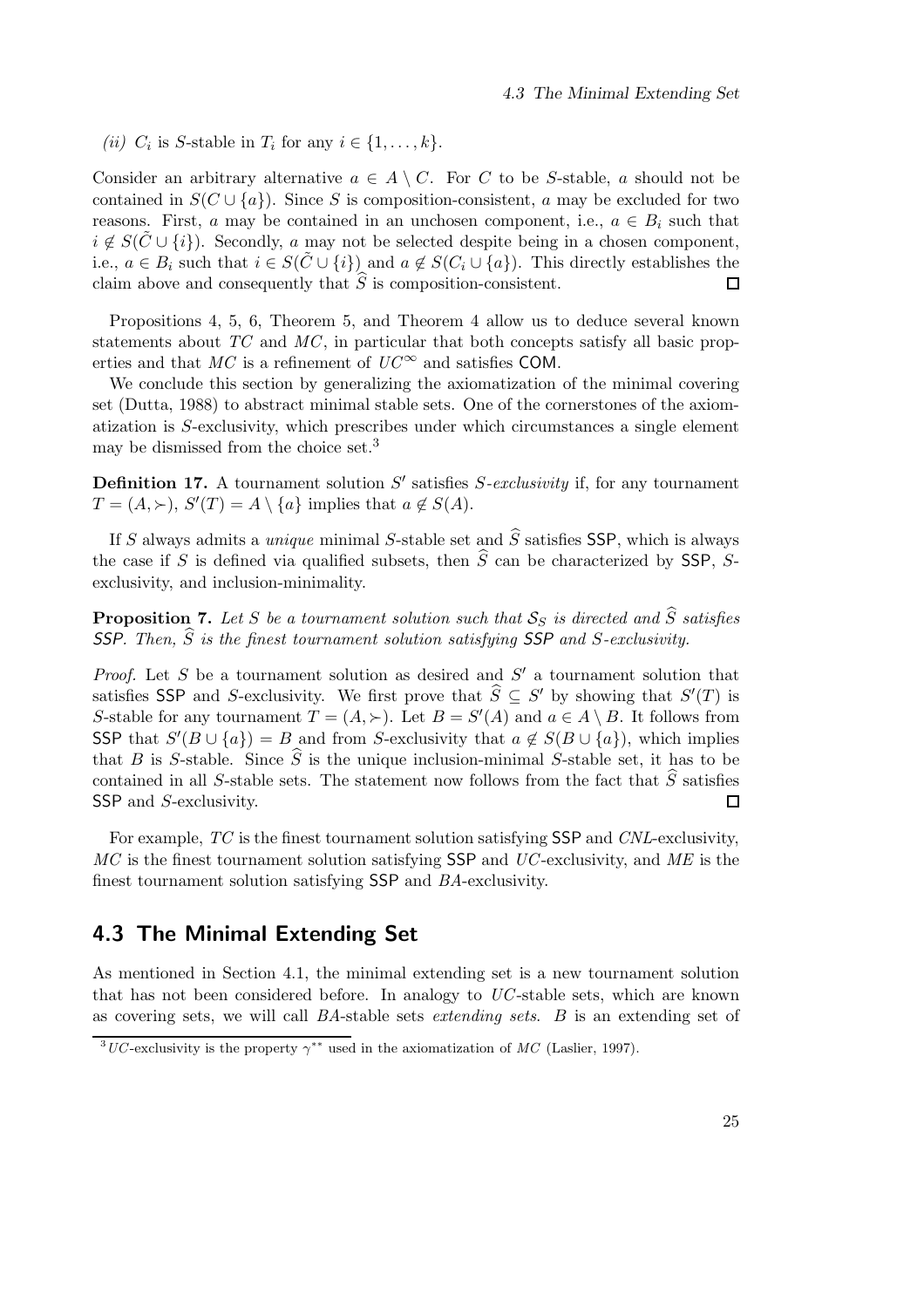tournament  $T = (A, \succ)$  if, for any  $a \notin B$ , every transitive path (or so-called Banks trajectory) in  $B \cup \{a\}$  with maximal element a can be extended, i.e., there is  $b \in B$  such that b dominates every element on the path. In other words,  $B \subseteq A$  is an *extending set* if for all  $a \in A \setminus B$ ,  $a \notin BA(B \cup \{a\})$ .

If Conjecture 1 is correct, *ME* satisfies all properties defined in Section 2.5 and is a refinement of *BA* due to Propositions 4 and 5 and Theorem 5. Assuming that Conjecture 1 holds, Proposition 3 furthermore implies that ME is a refinement of MC since every covering set is also an extending set. We refer to Figure 4.1 for an example tournament  $T$ where  $ME(T)$  happens to be *strictly* contained in  $MC(T)$ <sup>4</sup>



Figure 4.1: Example tournament  $T = (A, \succ)$  where MC and ME differ  $(MC(T)) = A$ and  $ME(T) = A \setminus \{a_{10}\}\)$ .  $a_{10}$  only dominates  $a_3$ ,  $a_6$ , and  $a_9$ .

A remarkable property of *ME* is that, just like *BA*, it is capable of ruling out alternatives in *regular* tournaments, i.e., it satisfies IRR. No irregular tournament solution is known to satisfy all four basic properties. However, if Conjecture 1 were true, *ME* would be such a concept.

<sup>&</sup>lt;sup>4</sup>This is also the case for a tournament given by Dutta (1990).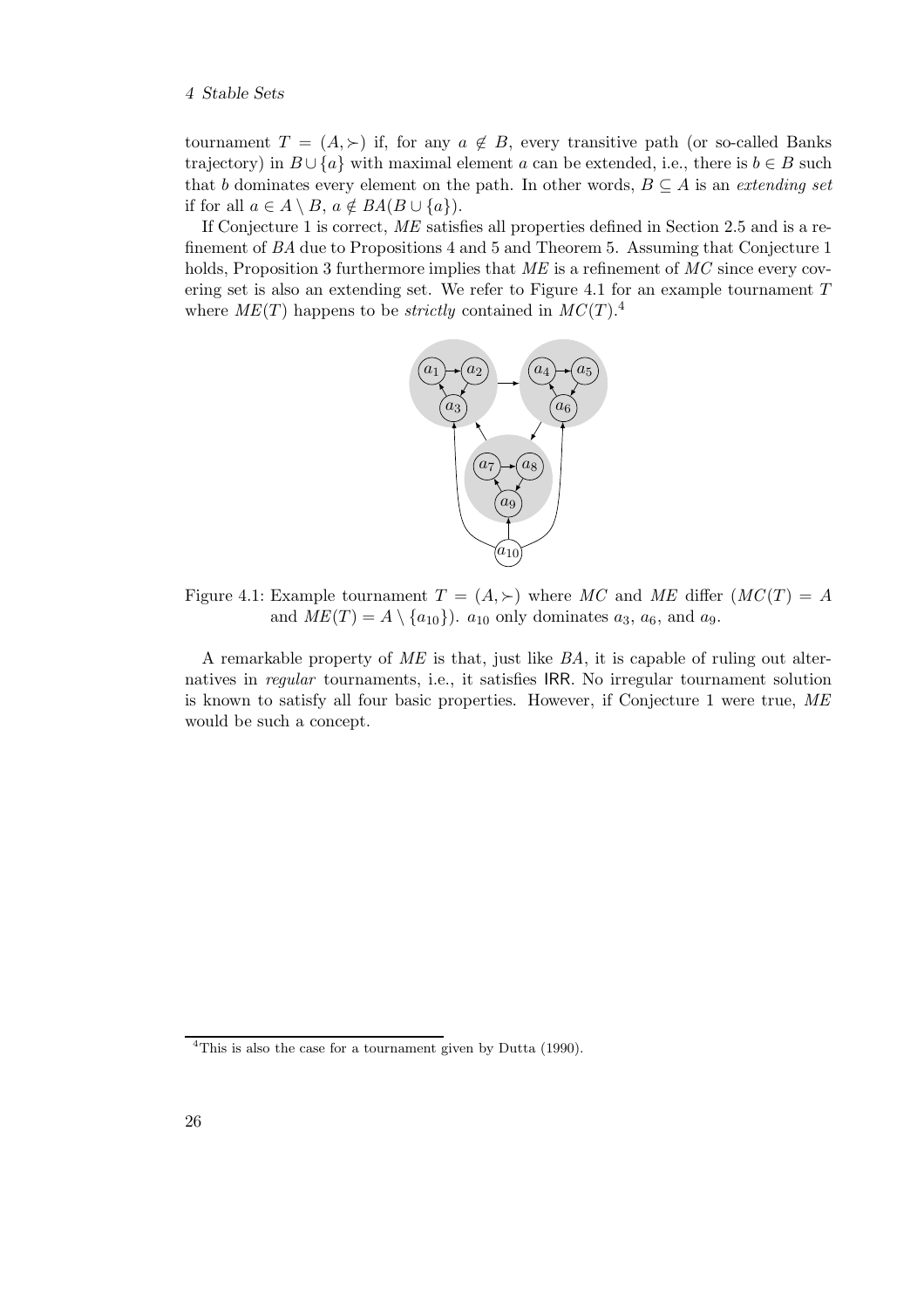*I represent collective-choice processes by mathematical objects that depict relatively little of those processes' structural complexity; this enhances the generality of my conclusions.* Exity; this enhances the<br>T. Schwartz, 1986

## Retentiveness and Stability

Motivated by cooperative majority voting, Schwartz (1990) introduced a tournament solution based on a notion he calls *retentiveness*. It turns out that retentiveness bears some similarities to stability. For example, the top cycle can be represented as a minimal stable set as well as a minimal retentive set, albeit using different underlying tournament solutions.

## 5.1 The Tournament Equilibrium Set

The intuition underlying retentive sets is that alternative  $\alpha$  is only "properly" dominated by alternative b if b is chosen among a's dominators by some underlying tournament solution S. A set of alternatives is then called S-retentive if none of its elements is properly dominated by some outside alternative with respect to S.

**Definition 18.** Let S be a tournament solution and  $T = (A, \succ)$  a tournament. Then,  $B \subseteq A$  is *retentive* in T with respect to tournament solution S (or S-retentive) if  $B \neq \emptyset$ and  $S(\overline{D}(b)) \subseteq B$  for all  $b \in B$ . The set of S-retentive sets for a given tournament  $T = (A, \succ)$  will be denoted by  $\mathcal{R}_S(T) = \{ B \subseteq A \mid B \text{ is } S\text{-retenitive in } T \}.$ 

S-retentive sets are guaranteed to exist since the set of all alternatives  $A$  is trivially S-retentive in  $(A, \succ)$  for any tournament solution S. In analogy to Definition 16, the union of minimal S-retentive sets defines a tournament solution.

**Definition 19.** Let S be a tournament solution. Then, the tournament solution  $\check{S}$  is defined as

$$
\mathring{S}(T)=\bigcup \min_{\subseteq}(\mathcal{R}_S(T)).
$$

It is easily verified that  $\hat{S}$  is well-defined as a tournament solution as there are no S-retentive sets that do not contain the Condorcet winner whenever one exists.

As an example, consider the tournament solution  $S_{\mathcal{M}_1}$  that always returns all alternatives, i.e.,  $S_{\mathcal{M}_1}((A, \succ)) = A$ . The unique minimal retentive set with respect to  $S_{\mathcal{M}_1}$ is the top cycle, that is  $TC = \widehat{S}_{\mathcal{M}_2} = \mathring{S}_{\mathcal{M}_1}$ .

Schwartz introduced retentiveness in order to recursively define the *tournament equilibrium set* (*TEQ*) as the union of minimal *TEQ*-retentive sets. This recursion is welldefined because the order of the dominator set of any alternative is strictly smaller than the order of the original tournament.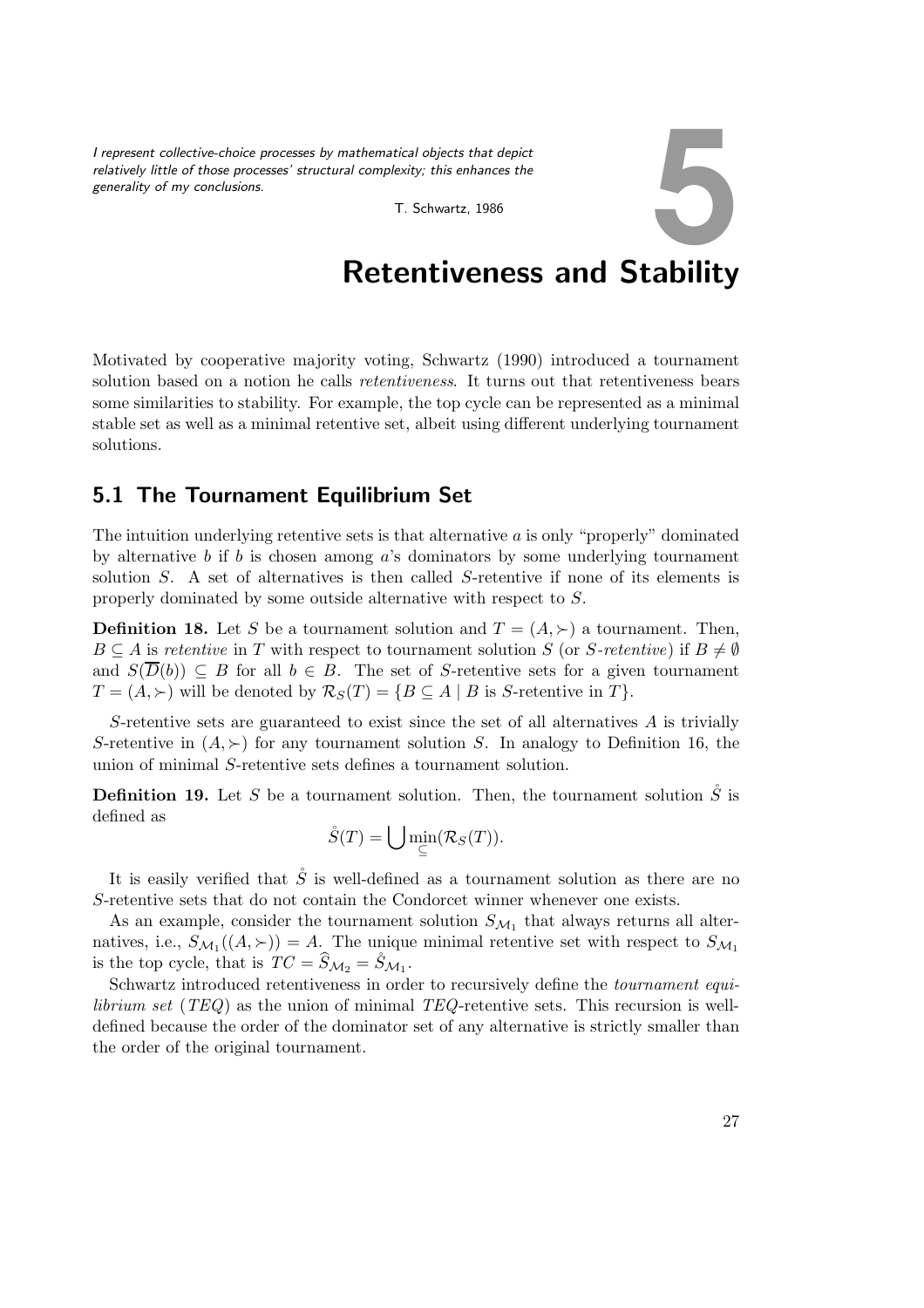#### 5 Retentiveness and Stability

Definition 20 (Schwartz, 1990). The *tournament equilibrium set* (TEQ) of a tournament T is defined recursively as  $TEQ(T) = TEQ(T)$ .

In other words, *TEQ* is the unique fixed point of the ∘-operator.

Schwartz conjectured that every tournament admits a *unique* minimal *TEQ*-retentive set. Despite several attempts to prove or disprove this statement (e.g., Laffond et al., 1993a; Houy, 2009a), the statement has remained a conjecture. A recent computer analysis failed to find a counter-example in all tournaments of order 12 or less and a fairly large number of random tournaments (Brandt et al., 2009b).

**Conjecture 2** (Schwartz, 1990).  $\mathcal{R}_{TEO}$  *is directed.* 

The following statement is easily appreciated.

Proposition 8. *Let* S *be an arbitrary tournament solution. Then, the union of two* S*retentive sets and the non-empty intersection of two* S*-retentive sets is also* S*-retentive.*

*Proof.* Let  $T = (A, \succ)$  be a tournament and  $B_1, B_2 \in \mathcal{R}_S(T)$ .  $S(\overline{D}(a)) \subseteq B_1$  for all  $a \in B_1$  and  $S(\overline{D}(a)) \subseteq B_2$  for all  $a \in B_2$ . Consequently,  $S(\overline{D}(a)) \subseteq B_1 \cup B_2$  for all  $a \in B_1 \cup B_2$  and hence  $B_1 \cup B_2 \in \mathcal{R}_S(T)$ . Now, let  $B_1 \cap B_2 \neq \emptyset$  and  $a \in B_1 \cap B_2$ . Retentiveness of  $B_1$  and  $B_2$  implies that  $S(\overline{D}(a)) \subseteq B_1$  and  $S(\overline{D}(a)) \subseteq B_2$ . Hence,  $S(\overline{D}(a)) \subseteq B_1 \cap B_2$  and  $B_1 \cap B_2 \in \mathcal{R}_S(T)$ .  $\Box$ 

It follows from Proposition 8 that Conjecture 2 is equivalent to the statement that there are no two disjoint *TEQ*-retentive sets in any tournament.

In Section 3.2, the Banks set was characterized as the finest tournament solution satisfying DCON. It turns out that, if  $\mathcal{R}_{TEQ}$  is directed,  $TEQ$  is the finest tournament solution satisfying a very natural weakening of DCON, where the dominion contraction property is only required to hold for alternatives contained in the choice set.

Definition 21. A tournament solution S satisfies *weak dominion contraction* (WDCON) if  $S(A \setminus (D_{\succ}(a))) \subseteq S(A)$  for all tournaments  $T = (A, \succ)$  and  $a \in S(A)$ .

Since  $S_{\mathcal{Q}}$  satisfies DCON for any concept of qualified subsets  $\mathcal{Q}, \hat{S}_{\mathcal{Q}}$  satisfies WDCON if  $S_{S_{\mathcal{O}}}$  is directed.

**Proposition 9.** Let  $Q$  be a concept of qualified subsets such that  $S_{S_Q}$  is directed. Then,  $\widehat{S}_\mathcal{O}$  *satisfies* **WDCON**.

*Proof.* Let  $T = (A, \succ)$  be a tournament,  $B = \widehat{S}_{\mathcal{Q}}(T), b \in B$ , and  $C = B \setminus D_{\succ}(b)$ . We show that C is  $S_Q$ -stable in  $A \setminus D_{\succ}(b)$ . Let  $a \in A \setminus (B \cup D_{\succ}(b))$  and consider the tournament restricted to  $C \cup \{a\}$ . We know from B's stability that  $S_Q(B \cup \{a\}) \subseteq B$ . Furthermore, since  $S_Q$  satisfies DCON (Lemma 1),  $S_Q(C \cup \{a\}) \subseteq C$ , which shows that C is  $S_Q$ -stable and thus contains the minimal  $S_Q$ -stable set.  $\Box$ 

Consequently, *TC* and *MC* satisfy WDCON and *ME* satisfies WDCON if Conjecture 1 holds. Some insight reveals that WDCON is strongly related to retentiveness.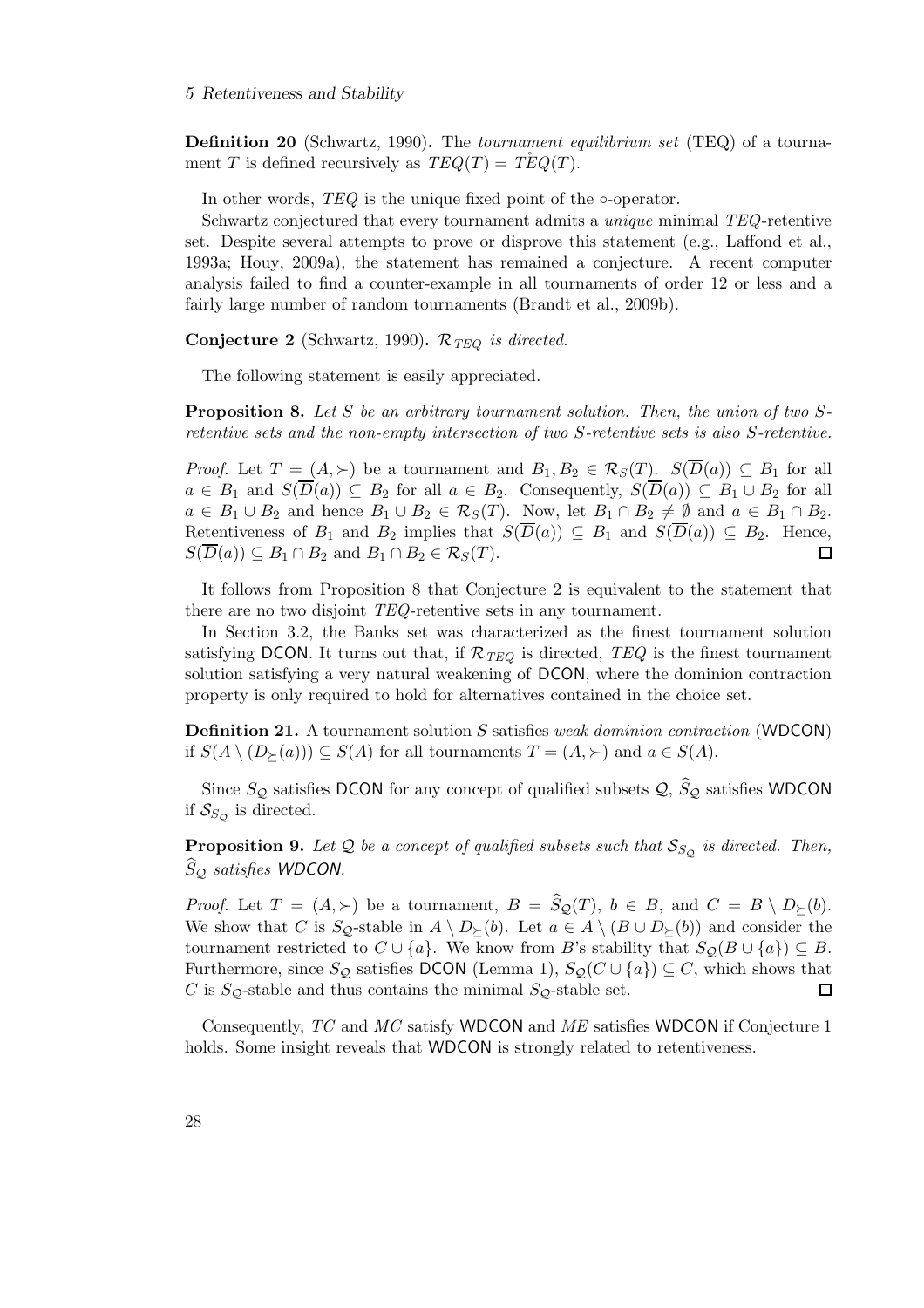Lemma 3. *A tournament solution* S *satisfies WDCON if and only if* S(T) *is* S*-retentive for any tournament* T*.*

*Proof.* Let  $T = (A, \succ)$  be a tournament. WDCON demands that  $S(A \setminus D_{\succ}(a)) \subseteq S(A)$ for any  $a \in S(A)$ . Since  $A \setminus D_{\succ}(a) = \overline{D}(a)$ , this is equivalent to  $S(\overline{D}(a)) \subseteq S(A)$  for any  $a \in S(A)$ , which precisely characterizes S-retentiveness of  $S(A)$ .  $\Box$ 

Together with Proposition 9 we thus have that every  $S_Q$ -stable set is  $S_Q$ -retentive, i.e.,  $\mathcal{S}_{S_{\mathcal{Q}}} \subseteq \mathcal{R}_{\widehat{S}_{\mathcal{Q}}}$ .

Unfortunately, and somewhat surprisingly, it is not known whether *TEQ* satisfies *any* of the basic properties defined in Section 2.5. However, Laffond et al. (1993a) and Houy (2009a,b) have shown that *TEQ* satisfies any of the basic properties if and only if  $\mathcal{R}_{TEO}$ is directed, and is strictly contained in the minimal covering set  $MC$  if  $\mathcal{R}_{TEQ}$  is directed. We show that, given that Conjecture 2 is true, *TEQ* is the finest tournament solution satisfying WDCON and thus a refinement of *all* tournament solutions  $S_{\mathcal{Q}}$  where  $\mathcal Q$  is a concept of qualified subsets.

**Theorem 6.** If  $\mathcal{R}_{TEQ}$  is directed, then TEQ is the finest tournament solution satisfying *WDCON.*

*Proof.* Let S be a tournament solution that satisfies WDCON. We prove by induction on the tournament order n that  $S(T)$  is *TEQ*-retentive for any tournament T. The basis is straightforward. For the induction step we may assume that  $S(T)$  is *TEQ*-retentive for all tournaments T of order n or less. Now, consider a tournament T of order  $n + 1$ and let  $a \in S(T)$ . Since  $\overline{D}(a)$  contains at most n alternatives,  $S(\overline{D}(a))$  is known to be *TEQ*-retentive and thus contains the unique minimal *TEQ*-retentive set in  $D(a)$ (the existence of which follows from the directness of  $\mathcal{R}_{TEQ}$ ). Hence,  $S(T)$  is  $TEQ$ retentive and consequently contains *TEQ*(T). The fact that *TEQ* satisfies WDCON follows straightforwardly from Lemma 3.  $\Box$ 

**Corollary 2.** Let  $Q$  be a concept of qualified subsets such that  $S_Q$  is directed and assume *that*  $\mathcal{R}_{TEQ}$  *is directed. Then,*  $TEQ \subseteq S_Q$ *.* 

*Proof.* The statement follows directly from Theorem 6 and Proposition 9.

 $\Box$ 

In particular, we have  $TEQ \subseteq ME$  if  $\mathcal{R}_{TEQ}$  is directed. This leaves open the question of whether *TEQ* and *ME* are actually different solution concepts. The tournament given in Figure 5.1 demonstrates that this is indeed the case.

## 5.2 TEQ as a Minimal Stable Set

A natural question is whether *TEQ* itself can be represented as a minimal stable set. The following two lemmas establish that this is indeed the case if  $\mathcal{R}_{TEQ}$  is directed. We first show that every S-retentive set is S-stable if S satisfies WSP.

**Lemma 4.** Let S be a tournament solution that satisfies WSP. Then,  $\mathcal{R}_S \subseteq \mathcal{S}_{\hat{S}}$ .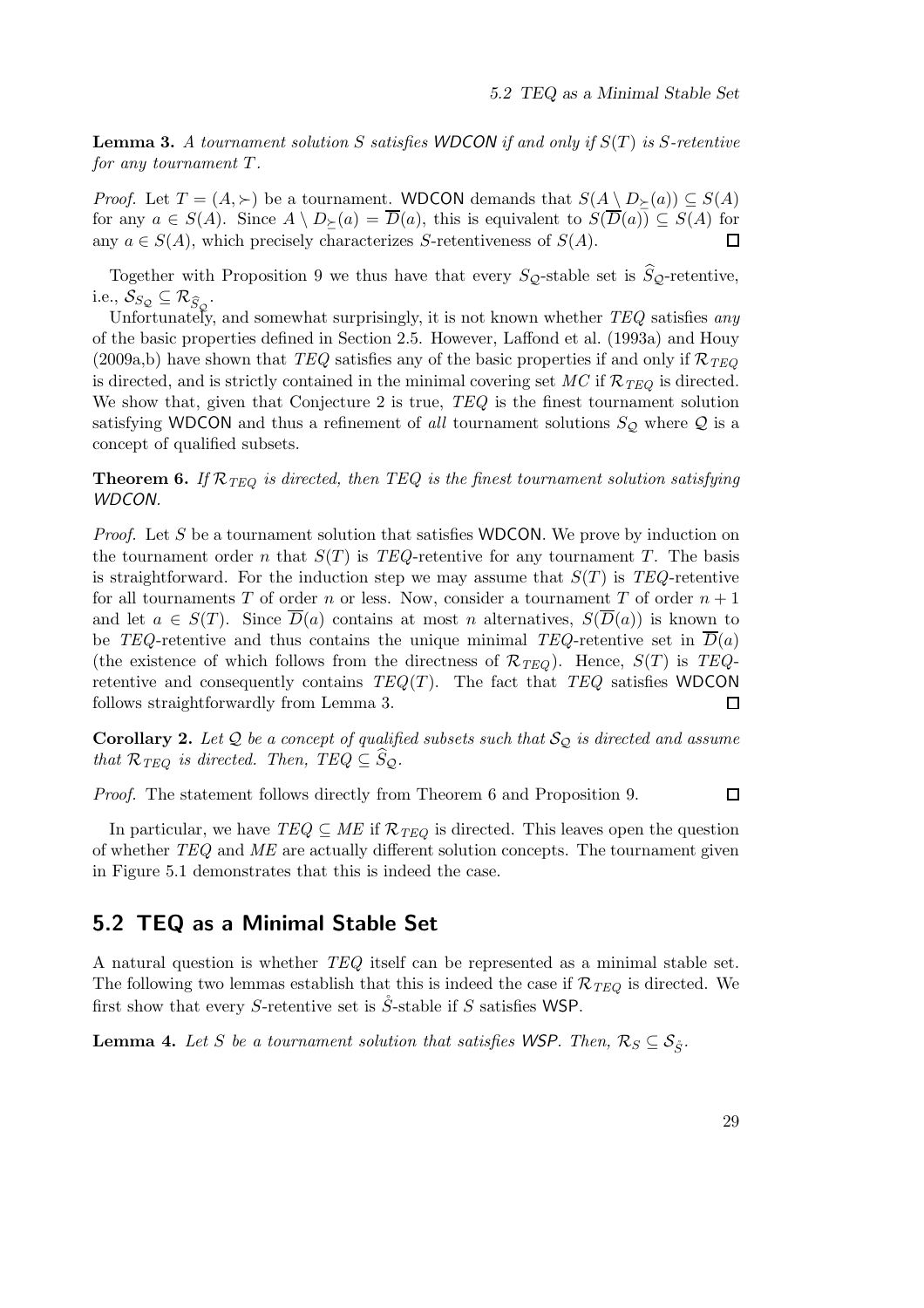#### 5 Retentiveness and Stability



Figure 5.1: Example tournament  $T = (A, \succ)$  where ME and TEQ differ  $(ME(T) = A)$ and  $TEQ(T) = A \setminus \{a_5\}$ . In particular,  $A \setminus \{a_5\}$  is no extending set since  $a_5 \in BA(A)$  via the non-extendable transitive set  $\{a_5, a_6, a_7, a_8\}.$ 

*Proof.* Let  $T = (A, \succ)$  be a tournament and B an S-retentive set in A. If  $B = A$ . the statement is trivially satisfied. Otherwise, let  $a \in A \setminus B$ . We first show that B is S-retentive in  $B \cup \{a\}$ . Let b be an arbitrary alternative in B. S-retentiveness implies  $S(\overline{D}(b)) \subseteq B$  and WSP implies  $S(\overline{D}_{B\cup\{a\}}(b)) \subseteq S(\overline{D}(b))$ . As a consequence,  $S(D_{B\cup\{a\}}(b)) \subseteq B$ , and thus B is S-retentive in  $B\cup\{a\}$ . It remains to be shown that a is not contained in another minimal S-retentive subset of  $B \cup \{a\}$ . Assume for contradiction that a is contained in some minimal S-retentive set. If  $\{a\}$  itself were an S-retentive set, a would be the Condorcet winner in  $B \cup \{a\}$ , contradicting the fact that B is S-retentive in  $B\cup \{a\}$ . Now let  $C\subset B\cup \{a\}$  with  $a\in C$  and  $|C|>1$  be a minimal S-retentive set. According to Proposition 8,  $B \cap C$  is also S-retentive, contradicting the minimality of C. It follows that B is  $\ddot{S}$ -stable.  $\Box$ 

Assuming the directedness of  $\mathcal{R}_{TEO}$ , it can be shown that every *TEQ*-stable set is also *TEQ*-retentive.

#### **Lemma 5.** *If*  $\mathcal{R}_{TEO}$  *is directed, then*  $\mathcal{S}_{TEO} \subseteq \mathcal{R}_{TEO}$ *.*

*Proof.* Let  $T = (A, \succ)$  be a tournament. It is sufficient to prove the following statement: Let  $B \subseteq A$ ,  $b_1, b_2 \in A \setminus B$ ,  $C_1 = TEQ(B \cup \{b_1\})$ , and  $C_2 = TEQ(B \cup \{b_2\})$  such that  $b_1 \notin C_1$  and  $b_2 \notin C_2$ . Then  $C_1 = C_2 = C$  and C is *TEQ*-retentive in  $B \cup \{b_1, b_2\}$ .

We may assume that  $b_1 \neq b_2$  since the statement is trivially satisfied if  $b_1 = b_2$ . We prove the statement by induction on the size of B. For the basis, let  $B = \{b\}$ . We then have  $b \succ b_1$  and  $b \succ b_2$ , which makes b a Condorcet winner in  $\{b, b_1, b_2\}$  and hence a *TEQ*-retentive subset of  $\{b, b_1, b_2\}$ . Now assume that the statement holds for any set of size up to k. Let  $|B| = k + 1$  and  $b_1$ ,  $b_2$ ,  $C_1$ , and  $C_2$  be defined as in the statement.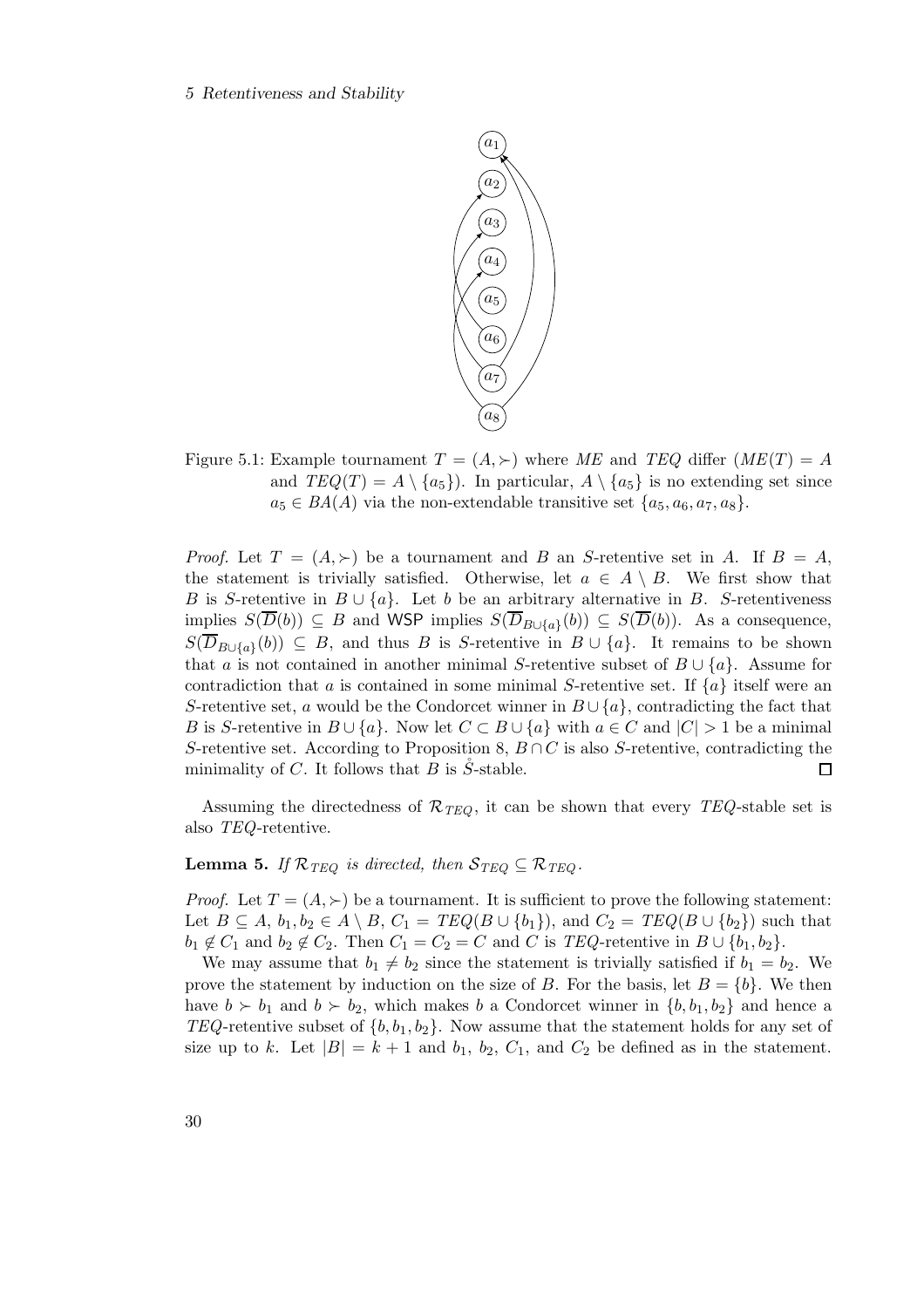Directedness of  $\mathcal{R}_{TEQ}$  is equivalent to *TEQ* satisfying SSP (Laffond et al., 1993a). Since  $b_1 \neq b_2$ , SSP implies that  $C_1 = C_2 = C$ . Let  $a \in C$ ,  $C'_1 = TEQ(\overline{D}_{B\cup \{b_1\}}(a))$ , and  $C'_2 = C$ .  $TEQ(\overline{D}_{B\cup\{b_2\}}(a))$ . If  $b_1 \notin \overline{D}(a)$  or  $b_2 \notin \overline{D}(a)$ ,  $TEQ(\overline{D}_{B\cup\{b_1,b_2\}}(a)) \subseteq C_1' = C_2' = C'$ since, according to Proposition 8,  $C'_1$  is *TEQ*-retentive in  $\overline{D}_{B\cup \{b_1\}}(a)$  and  $C'_2$  is *TEQ*retentive in  $D_{B\cup \{b_2\}}(a)$ . Otherwise we can apply the induction hypothesis to  $D_B(a)$ , since  $b_1 \notin C'_1$  and  $b_2 \notin C'_2$  due to the fact that  $a \in C$ . Thus,  $C'_1 = C'_2 = C'$  is *TEQ*retentive in  $\overline{D}_{B\cup \{b_1,b_2\}}(a)$ . Conjecture 2 further implies that  $TEQ(\overline{D}_{B\cup \{b_1,b_2\}}(a)) \subseteq C'$ . As a consequence, C is *TEQ*-retentive in  $B \cup \{b_1, b_2\}.$ 

We have now cleared the ground for the main result of this section.

### **Theorem 7.** If  $\mathcal{R}_{TEQ}$  is directed, then TEQ =  $\widetilde{TEQ}$ .

*Proof.* Since  $TEQ = TEQ$  by definition, Lemma 4 implies that every  $TEQ$ -retentive set is *TEQ*-stable, given that *TEQ* satisfies WSP. Assuming that  $\mathcal{R}_{TEO}$  is directed, a simple inductive argument shows that *TEQ* indeed satisfies WSP. Lemma 5, on the other hand, establishes that every *TEQ*-stable set is also *TEQ*-retentive, which completes the proof as  $\mathcal{R}_{TEQ} = \mathcal{S}_{TEQ}$ .  $\Box$ 

Combining Definition 20 and Theorem 7 and assuming that Conjecture 2 is true, we obtain the appealing equation

$$
TEQ = \mathring{TEQ} = \widehat{TEQ}.
$$

While *TEQ* is the only tournament solution S such that  $S = \mathring{S}$ , we know from Theorem 5 that all tournament solutions  $S = \widehat{S}_{\mathcal{Q}}$  such that  $\mathcal{S}_{\mathcal{Q}}$  is directed satisfy  $S = \widehat{S}$ . The equation above raises the question whether there are other tournament solutions that are their own minimal stable and minimal retentive set, i.e., tournament solutions  $S$  such that  $\mathring{S}=\widehat{S}$ . It can be shown that *TEQ* is the finest "reasonable" concept among these. However, whether any such tournament solution besides *TEQ* exists remains unknown.

**Proposition 10.** Let S be a tournament solution that satisfies WSP,  $\hat{S} = \hat{S}$ , and  $S_S$  is *directed. Then, TEQ*  $\subseteq$  *S if*  $\mathcal{R}_{TEQ}$  *is directed.* 

*Proof.* Let  $T = (A, \succ)$  be a tournament. We prove by induction on the tournament order *n* that every S-retentive set  $B \subseteq A$  is also *TEQ*-retentive if  $\hat{S} = \hat{S}$  and S satisfies WSP. The basis is straightforward. For the induction step consider a tournament of order  $n + 1$  that contains an S-retentive set B and let  $b \in B$ . We know from the induction hypothesis that  $TEQ(\overline{D}(b)) \subseteq \check{S}(\overline{D}(b)) = \widehat{S}(\overline{D}(b))$ . Since S satisfies WSP and  $S_S$  is directed,  $\widehat{S}(\overline{D}(b)) \subseteq S(\overline{D}(b)) \subseteq B$ . Hence,  $TEQ(\overline{D}(b)) \subseteq B$  and B is  $TEQ$ retentive.  $\Box$ 

Theorem 7 entails that Conjecture 2 is at least as strong as Conjecture 1.

**Theorem 8.** *If*  $\mathcal{R}_{TEQ}$  *is directed, then*  $\mathcal{S}_{\mathcal{M}^*}$  *is directed.*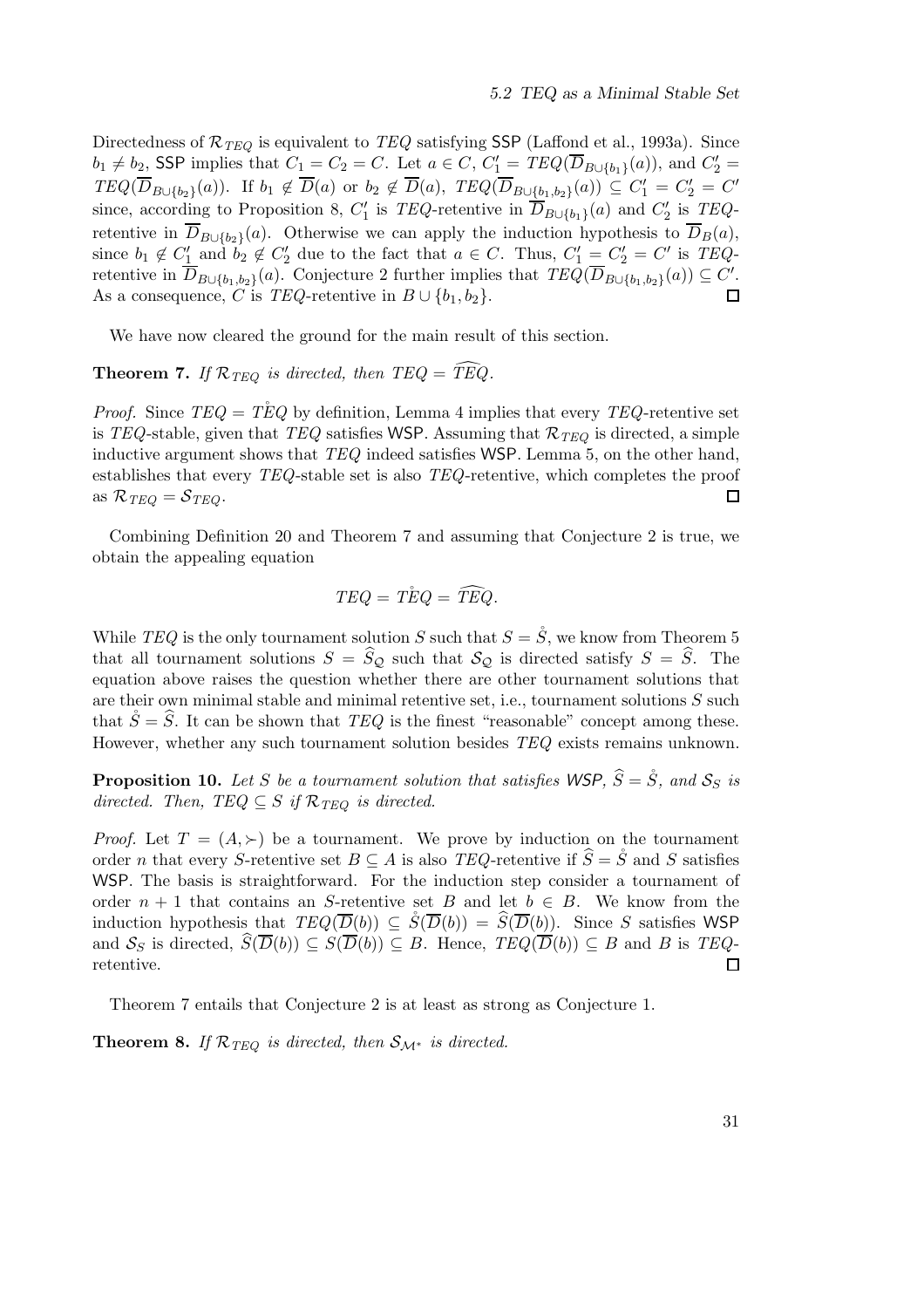#### 5 Retentiveness and Stability

*Proof.* We prove the statement by contradiction. Assume that  $\mathcal{R}_{TEQ}$  is directed, but  $\mathcal{S}_{\mathcal{M}^*}$  is not. The directedness of  $\mathcal{R}_{TEQ}$  implies the directedness of  $\mathcal{S}_{TEQ}$  (Theorem 7). Furthermore, Corollary 2 states that  $TEQ$  is a refinement of  $\hat{S}_Q$  for any concept of qualified subsets Q. Hence, every  $S_{\mathcal{M}^*}$ -stable set is also *TEQ*-stable. According to Theorem 2,  $S_{\mathcal{M}^*}$  is *not* directed if and only if there are two disjoint  $S_{\mathcal{M}^*}$ -stable sets. However, these sets would also constitute two disjoint *TEQ*-stable sets, a contradiction.  $\Box$ 

Similarly, the (known) directedness of  $\mathcal{S}_{\mathcal{M}}$  (cf. Theorem 3) also follows from the conjectured directedness of  $\mathcal{R}_{TEQ}$ . We finally show that Conjecture 2 is equivalent to the statement that there are no two disjoint *TEQ*-stable sets in any tournament.

#### **Theorem 9.**  $\mathcal{R}_{TEQ}$  *is directed if and only if*  $\mathcal{S}_{TEQ}$  *pairwise intersects.*

*Proof.* The direction from left to right follows from Theorem 7. The converse implication is proven by induction on the tournament order n. The basis is straightforward. For the induction step, we may assume that  $\mathcal{R}_{TEQ}$  is directed for all tournaments of order n or less. A simple inductive argument shows that *TEQ* satisfies WSP in these tournaments. The proof of Lemma 4 actually shows that, given that *TEQ* meets WSP for all tournaments of order at most n,  $\mathcal{R}_{TEQ} \subseteq \mathcal{S}_{TEQ}$  for all tournaments with up to  $n + 1$  alternatives. Now assume for contradiction that there is a tournament of order  $n+1$  that contains two disjoint *TEQ*-retentive sets. It follows from Lemma 4 that these sets are also *TEQ*-stable, a contradiction.  $\Box$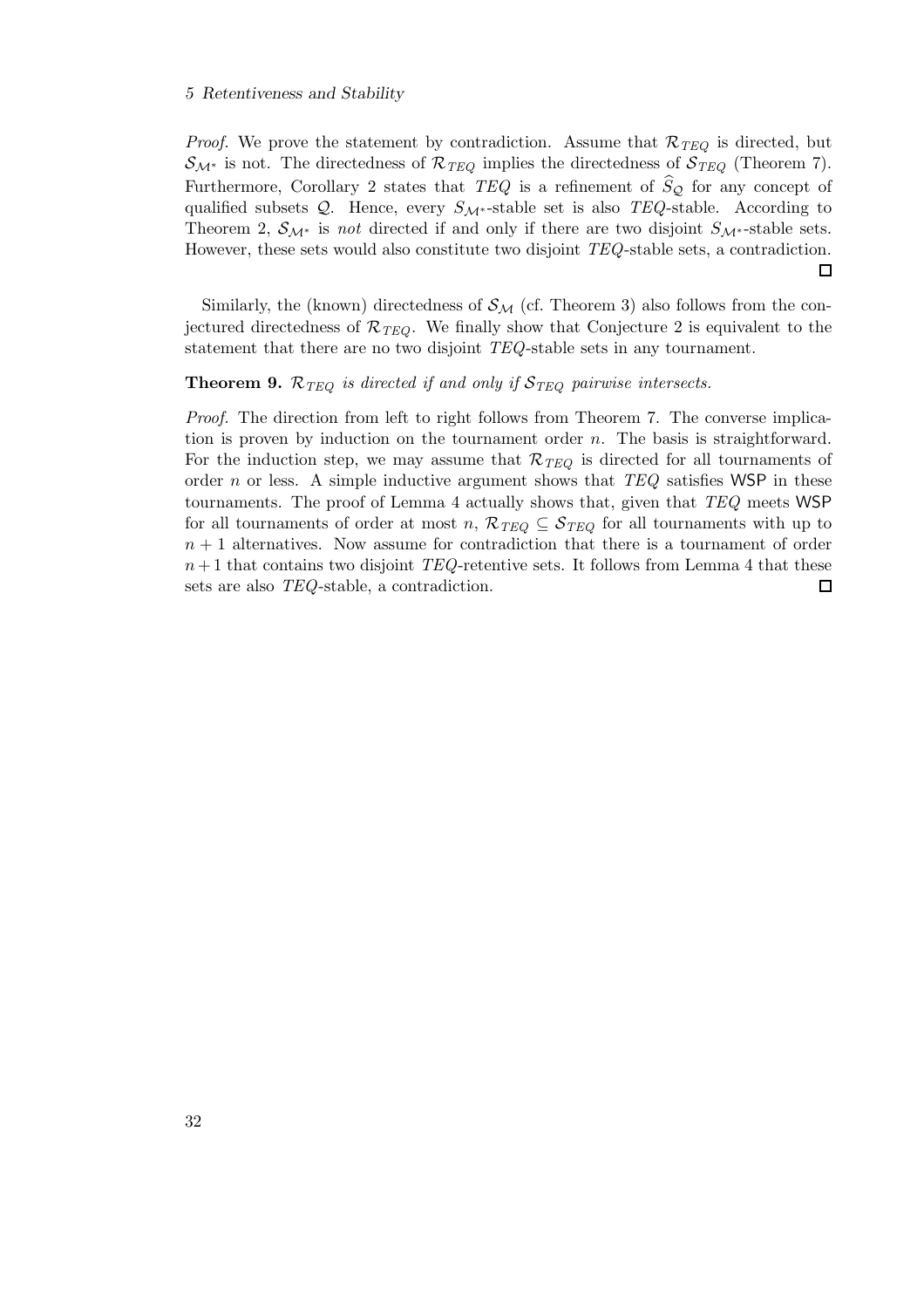Unser Verfahren kommt darauf hinaus, daß die relativen Spielstärken *als Wahrscheinlichkeiten aufgefaßt und so bestimmt werden, daß die Wahrscheinlichkeit f¨ur das Eintreten des beobachteten Turnier-Ergebnisses eine m¨oglichst große wird.*

E. Zermelo, 1929

# Quantitative Concepts

6

In Chapter 3, several solution concepts were defined by collecting the maximal elements of inclusion-maximal qualified subsets. In this chapter, we replace maximality with respect to set inclusion by maximality with respect to *cardinality*, i.e., we look at qualified subsets containing the largest number of elements.

## 6.1 Maximal Qualified Subsets

For any set of finite sets S, define  $\max_{\leq} (S) = \{ S \in S \mid |S| \geq |S'| \text{ for all } S' \in S \}.$  In analogy to Definition 13, we can now define a solution concept that yields the maximal elements of the largest qualified subsets.

**Definition 22.** Let  $Q$  be a concept of qualified subsets. Then, the tournament solution  $S_{\mathcal{O}}^{\#}$  $\mathcal{Q}$  is defined as

$$
S_{\mathcal{Q}}^{\#}(T) = \{ \max_{\prec}(B) \mid B \in \max_{\leq}(\mathcal{Q}(T)) \}.
$$

Obviously,  $S_{\mathcal{Q}}^{\#} \subseteq S_{\mathcal{Q}}$  for any concept of qualified subsets  $\mathcal{Q}$ . For the concept of qualified subsets  $M$ , i.e., the set of subsets that admit a maximal element, we obtain the Copeland set.

**Copeland set.**  $S^{\#}_{\mathcal{M}}(T)$  returns the *Copeland set CO*(*T*) of a tournament *T*, i.e., the set of all alternatives whose dominion is of maximal size (Copeland,  $1951$ ).<sup>1</sup>

## 6.2 Minimal Stable Sets

When the Copeland set is taken as the basis for stable sets, some tournaments contain more than one inclusion-minimal externally stable set and, even worse, do not admit a set that satisfies both internal *and* external stability (see Figure 6.1 for an example).

However, as it turns out, every tournament is the *summary* of some tournament consisting only of homogeneous components that admits a unique internally and externally

<sup>&</sup>lt;sup>1</sup>This set is usually attributed to Copeland despite the fact that Zermelo (1929) and Llull (as early as 1283, see Hägele and Pukelsheim 2001) have suggested equivalent concepts much earlier.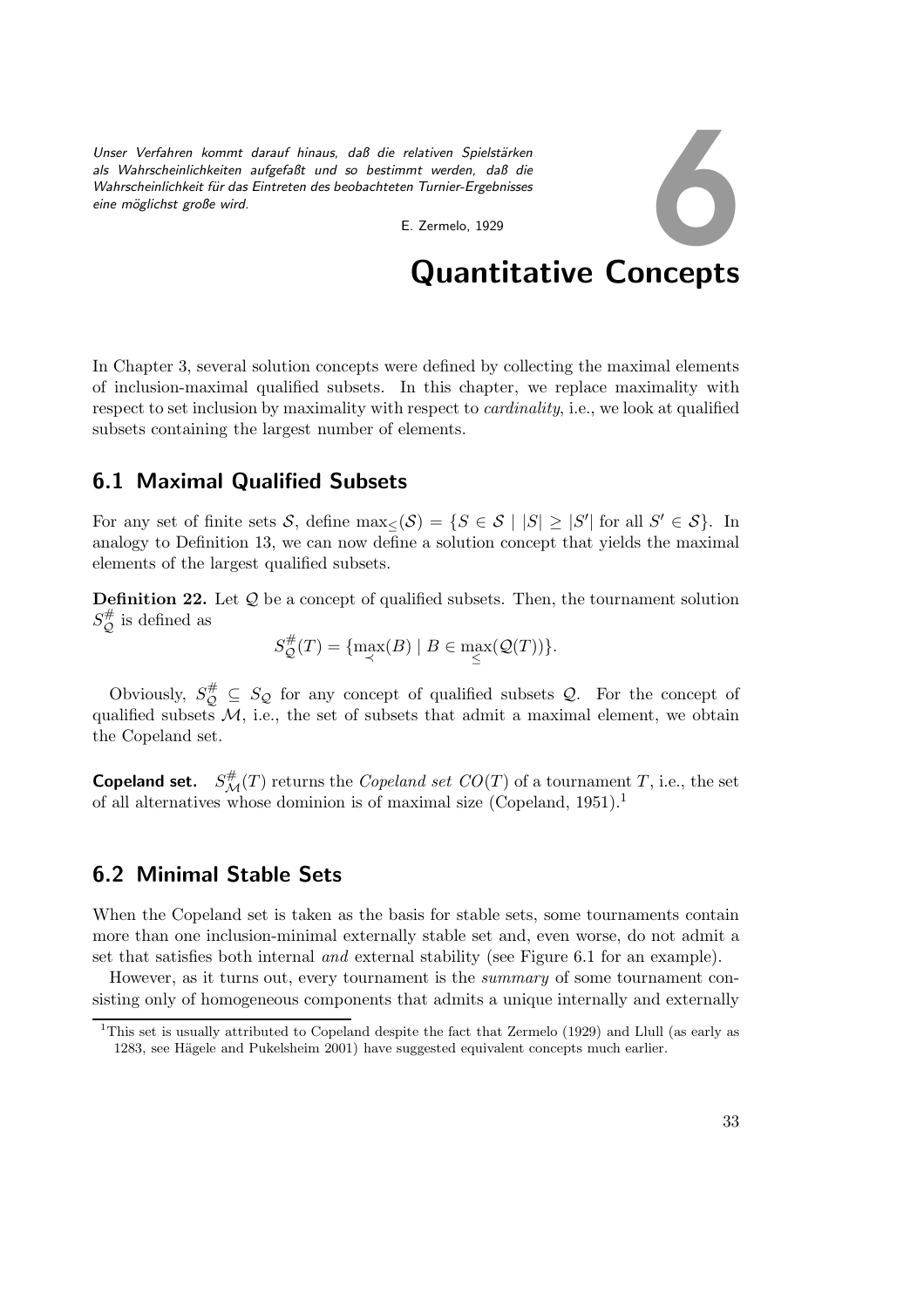#### 6 Quantitative Concepts



Figure 6.1: Example tournament  $T = (A, \succ)$  that does not contain an internally and externally *CO*-stable set. There are four externally *CO*-stable sets (A,  $\{a_2, a_3, a_4, a_5\}, \{a_1, a_3, a_4, a_5\}, \text{ and } \{a_1, a_2, a_4, a_5\}, \text{ none of which is inter$ nally stable.

 $CO$ -stable set. For example, when replacing  $a_4$  and  $a_5$  in the tournament given in Figure 6.1 with 3-cycle components, the set of all alternatives is internally and externally stable. The following definition captures this strengthened notion of stability.

**Definition 23.** Let S be a tournament solution and  $\tilde{T} = (\{1, ..., k\}, \tilde{\succ})$  a tournament. Then,  $\tilde{B} \subseteq \{1, \ldots, k\}$  is *strongly stable* with respect to tournament solution S (or *strongly* S-stable) if there exist homogeneous tournaments  $T_1, \ldots, T_k$  on k disjoint sets  $B_1, \ldots, B_k \subseteq X$  such that  $B = \bigcup_{i \in \tilde{B}} B_i$  is internally and externally S-stable in  $T = \Pi(\tilde{T}, T_1, \ldots, T_k)$ . The set of strongly S-stable sets for a given tournament  $T = (A, \succ)$  will be denoted by  $\tilde{S}_S(T) = \{ B \subseteq A \mid B \text{ is strongly } S\text{-stable in } T \}.$ 

Now, in analogy to  $\hat{S}$ , we can define a tournament solution that yields the minimal strongly S-stable set with respect to some underlying tournament solution S.

**Definition 24.** Let S be a tournament solution. Then, the tournament solution  $\hat{S}$  is defined as

$$
\widehat{S}(T) = \bigcup \min_{\subseteq} (\widetilde{\mathcal{S}}_S(T)).
$$

The following result follows straightforwardly from observations made independently by Laffond et al. (1993b) and Fisher and Ryan (1995) (see, also Laslier, 1997, 2000).

**Theorem 10** (Laffond et al., 1993b).  $|\tilde{S}_{S_M^{\#}}(T)| = 1$  *for any tournament* T.

The unique strongly stable set with respect to the Copeland set is the *bipartisan set*.

**Bipartisan set.** The *bipartisan set* of a tournament T is given by  $BP(T) = \hat{S}_{\mathcal{M}}^{\#}(T)$ , i.e., the set of alternatives corresponding to the support of the unique Nash equilibrium of the tournament game (Laffond et al., 1993b). The tournament game of a tournament is the two-player zero-sum game given by its adjacency matrix (see Section 8.2).

*BP* satisfies all basic properties, composition-consistency, and is contained in *MC*. Its relationship with *BA* is unknown (Laffond et al., 1993b).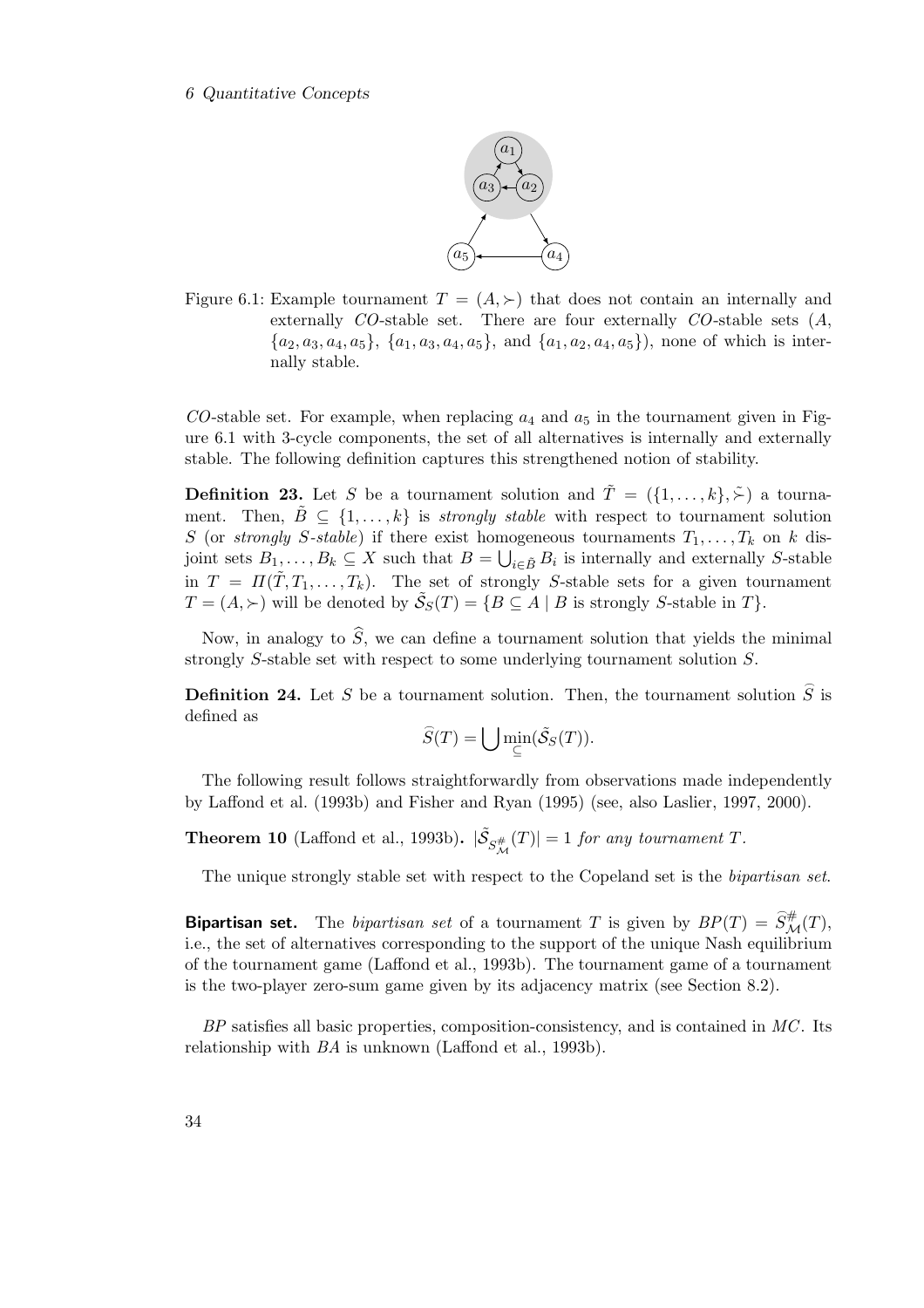Interestingly, minimality is not required for  $\widehat{S}_{\mathcal{M}}^{\#}$ , because there can be at most one  $S^{\#}_{\mathcal{M}}$ -strongly stable set. Further observe that internally and externally stable sets and strongly stable sets coincide when the underlying solution concept satisfies COM. This is the case for *MC*, *ME*, and *TEQ*. Even though, *TC* does not satisfy COM, it is easily verified that replacing alternatives with homogeneous components does not affect the top cycle of a tournament. It is thus possible to define all mentioned concepts using minimal strongly stable sets instead of stable sets (see Table 6.1).

| Condorcet non-losers $(CNL)$       | Top cycle $(TC)$                   |
|------------------------------------|------------------------------------|
| Copeland set $(CO)$                | Bipartisan set $(BP)$              |
| Uncovered set $(UC)$               | Minimal covering set $(MC)$        |
| Banks set $(BA)$                   | Minimal extending set $(ME)$       |
| Tournament equilibrium set $(TEQ)$ | Tournament equilibrium set $(TEQ)$ |

Table 6.1: Tournament solutions and their minimal strongly stable counterparts. The representation of *TEQ* as a stable set relies on Conjecture 2.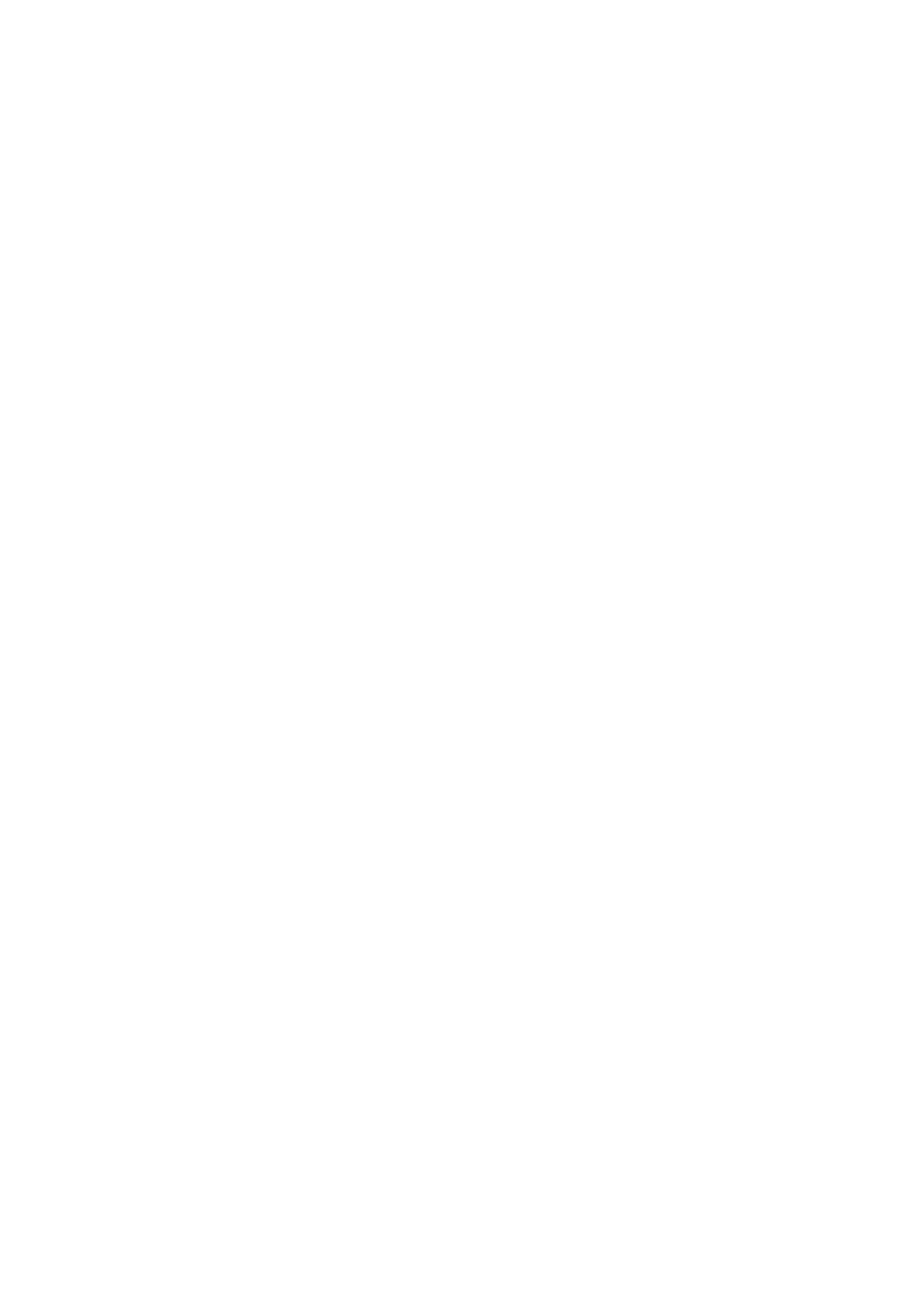*My own viewpoint is that, inter alia, a solution concept must be calculable, otherwise you are not going to use it.*

R. J. Aumann, 1998

## Computational Aspects

7

The effort required to determine the choice set of a given tournament is obviously an important property of any tournament solution. If computing a choice set is infeasible, the applicability of the corresponding solution concept is seriously undermined. In order to make formal statements about the computational aspects of tournament solutions, we will rely on the well-established framework of *computational complexity theory* (see, e.g., Papadimitriou, 1994). Complexity theory deals with *complexity classes* of problems that are computationally equivalent in a certain well-defined way. Typically, problems that can be solved by an algorithm whose running time is polynomial in the size of the problem instance are considered *tractable*, whereas problems that do not admit such an algorithm are deemed *intractable*. Formally, an algorithm is *polynomial* if there exists  $k \in \mathbb{N}$  such that the running time is in  $O(n^k)$  where n is the size of the input. When  $k = 1$ , the running time is *linear*.

For convenience, problems are usually phrased as *decision problems*, i.e., problems whose answer is either "yes" or "no." The class of decision problems that can be solved in polynomial time is denoted by P, whereas NP (for "nondeterministic polynomial time") refers to the class of decision problems whose solutions can be *verified* in polynomial time. The famous  $P\neq NP$  conjecture states that the hardest problems in NP do not admit polynomial-time algorithms and are thus not contained in P. Although this statement remains unproven, it is widely believed to be true. *Hardness* of a problem for a particular class intuitively means that the problem is no easier than any other problem in that class. Both membership and hardness are established in terms of *reductions* that transform instances of one problem into instances of another problem using computational means appropriate for the complexity class under consideration. Most reductions in this chapter rely on reductions that can be computed in time polynomial in the size of the problem instances. Finally, a problem is said to be *complete* for a complexity class if it is both contained in and hard for that class.

Given the current state of complexity theory, we cannot prove the *actual* intractability of most algorithmic problems, but merely give *evidence* for their intractability. Showing NP-hardness of a problem is commonly regarded as very strong evidence for computational intractability because it relates the problem to a large class of problems for which no efficient, i.e., polynomial-time, algorithm is known, despite enormous efforts to find such algorithms.

The definition of any computable tournament solution induces a straightforward al-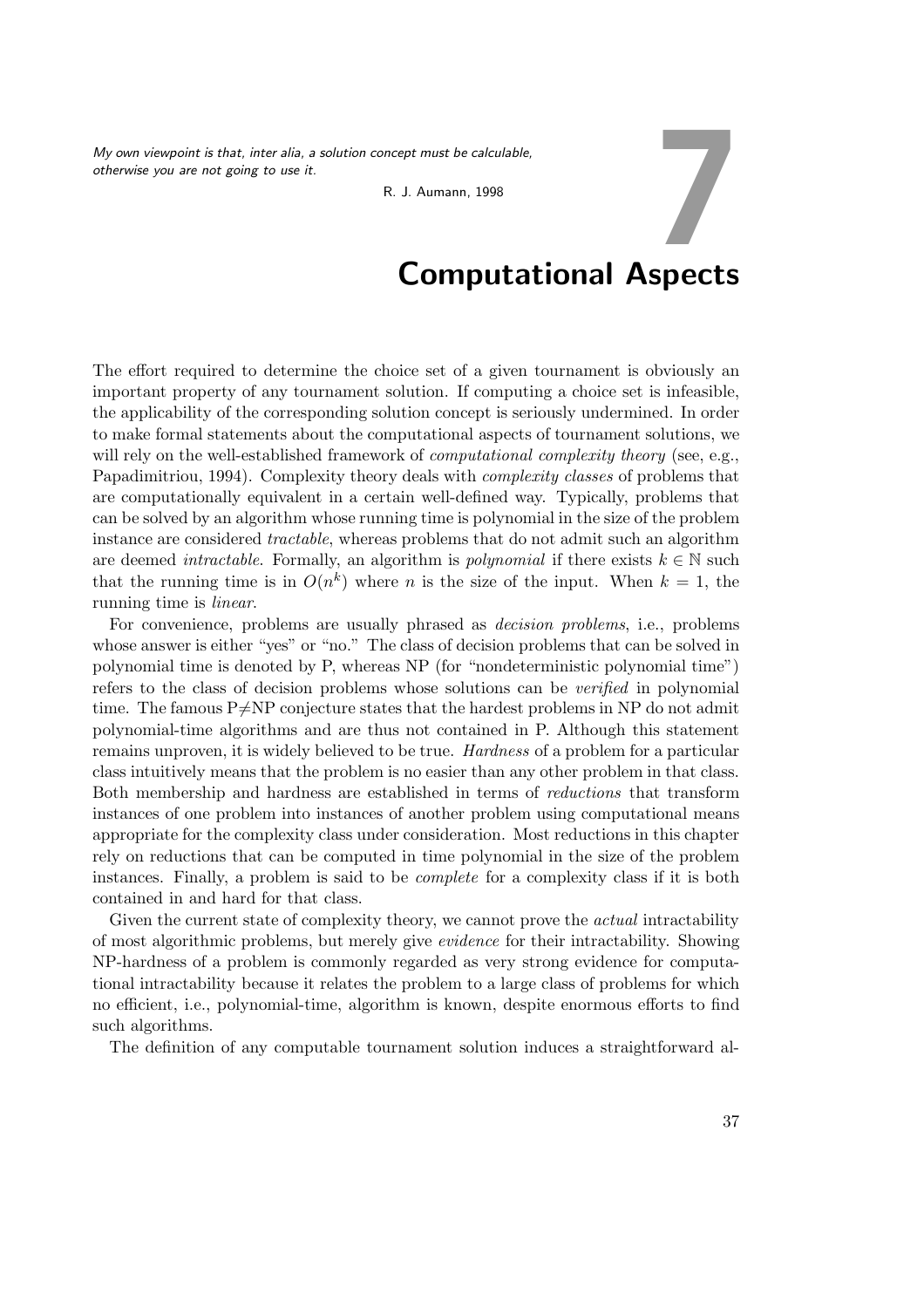gorithm, which exhaustively enumerates all subsets of alternatives and checks which of them comply with the conditions stated in the definition. Not surprisingly, such an algorithm is very inefficient. Yet, proving the intractability of a solution concept essentially means that *any* algorithm that implements this concept is asymptotically as bad as the straightforward algorithm! The following decision problem will be of central interest in this chapter:

Given a tournament solution S, a tournament  $T = (A, \succ)$ , and an alternative  $a \in A$ , is a contained in  $S(T)$ ?

Deciding whether an alternative is contained in a choice set is computationally equivalent (via so-called first-order reductions) to actually finding the set. As a consequence, we can restrict our attention to the above mentioned membership decision problem without loss of generality.

Besides P and NP, we will consider the complexity classes  $AC^0$  and  $TC^0$ .  $AC^0$  is the class of problems solvable by uniform constant-depth Boolean circuits with unbounded fan-in and a polynomial number of gates.  $TC^{0}$  is defined as  $AC^{0}$ , but additionally allows majority gates which output true if and only if the number of true inputs exceeds the number of false inputs. Uniformity means that there is an algorithm that requires only logarithmic space for constructing the circuit  $C_n$  for each input length n. AC<sup>0</sup>, TC<sup>0</sup>, P, and NP are related according to the following inclusion chain:

$$
AC^0 \subset TC^0 \subseteq P \subseteq NP.
$$

The inclusion relationships between  $TC^0$  and P and between P and NP are believed to be strict.

Finite model theory has revealed a strong relationship between complexity theory and logic in a finite, ordered universe (see, e.g., Immerman, 1998; Libkin, 2004). This underlines the robustness of common complexity classes as their logical characterizations do not invoke machine models or notions such as time and space, let alone "polynomial" and "exponential." NP, for instance, is the class of predicates definable in existential second-order logic. We will make no appeal to these logical characterizations except when showing membership in  $AC^0$  as this class simply corresponds to first-order logic.<sup>1</sup> For a binary operator  $\succ$  representing the dominance relation, a first-order theory of tournaments is given by the axioms

$$
\forall x \forall y (\neg x = y \leftrightarrow x \succ y \lor y \succ x) \quad \text{and} \quad \forall x \forall y (x \succ y \rightarrow \neg y \succ x).
$$

The membership decision problem for tournament solution  $S$  is in AC<sup>0</sup> if there is a first-order expression that is true for a given set A and a binary relation  $\succ$  if and only if  $(A, \succ)$  is a tournament and  $a \in S(A)$ . In order to simplify first-order expressions, we furthermore let  $x \succeq^0 y \leftrightarrow x = y$  and  $x \succeq^{k+1} y \leftrightarrow x \succeq^k y \vee \exists z (x \succeq^k z \land z \succ y).$ 

In the remainder of this chapter, we will analyze the computational complexity of the most common tournament solutions of our framework, namely the Copeland set, the

<sup>&</sup>lt;sup>1</sup>More precisely, uniform  $AC^0$  corresponds to first-order logic with a so-called BIT predicate. Our results, however, do not require the BIT predicate.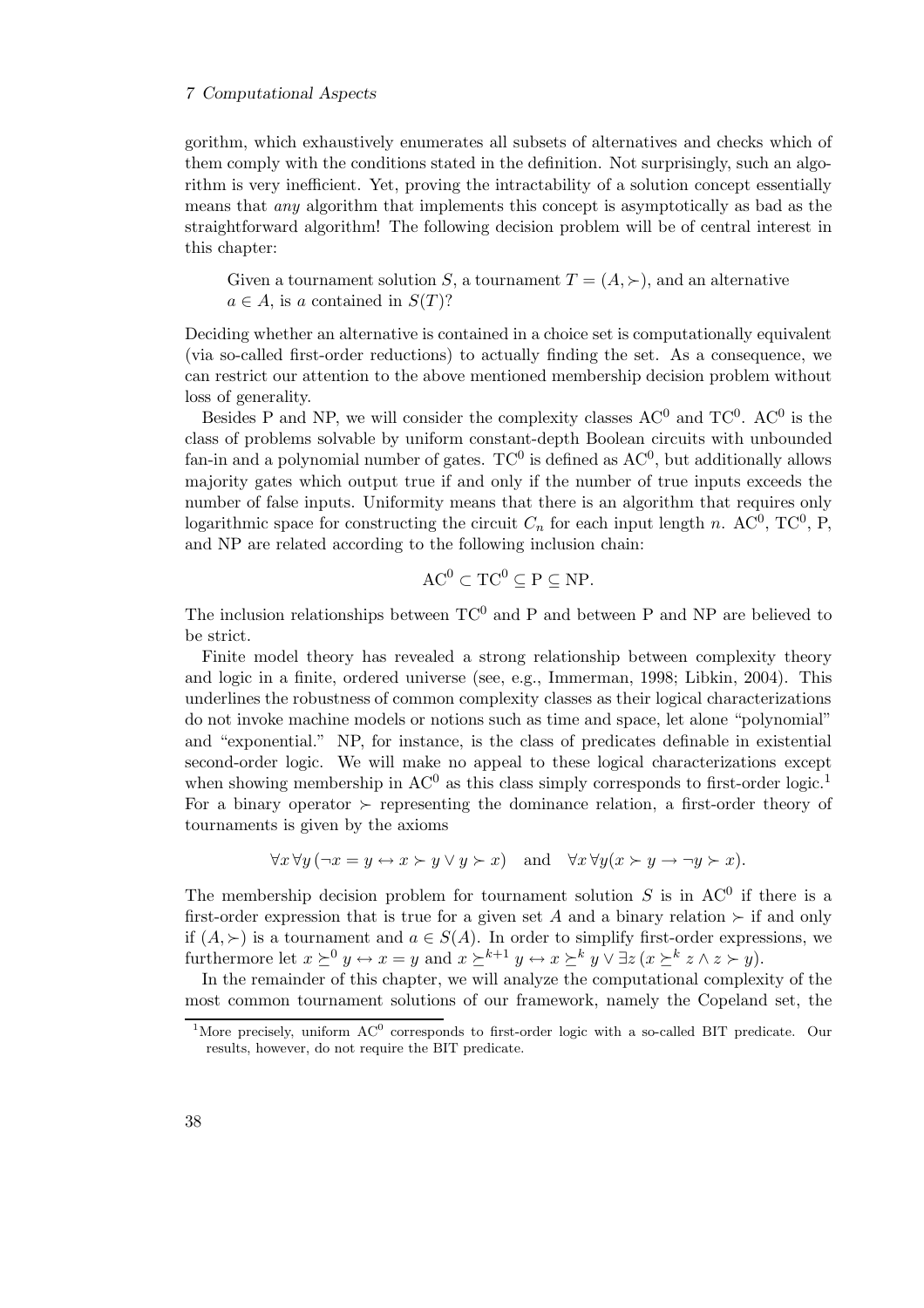uncovered set, the Banks set, the top cycle, the bipartisan set, the minimal covering set, the minimal extending set, and the tournament equilibrium set.

## 7.1 Copeland Set

The Copeland set consists of all alternatives with maximal degree, i.e., all alternatives whose dominion is of maximal size. Not surprisingly, this set can be easily computed in linear time (see Algorithm 1).

Algorithm 1 Copeland set procedure  $CO(A, \succ)$  $B \leftarrow \{a \in A \mid \forall b \in A : |D(a)| \geq |D(b)|\}$ return B

However, the membership decision problem for the Copeland set is not in  $AC^0$  and therefore not expressible in first-order logic.

Theorem 11 (Brandt et al., 2009a). *Deciding whether an alternative is contained in the Copeland set of a tournament is TC*<sup>0</sup> *-complete under first-order reductions.*

## 7.2 Uncovered Set

The uncovered set is usually defined via a subrelation of the dominance relation called *covering relation* rather than in terms of maximal sets that admit a maximal element (cf. Section 3.2).

**Definition 25.** Let  $(A, \succ)$  be a tournament. Then, for any  $a, b \in A$ , a covers b, in symbols  $a \supset b$ , if  $D(a) \supset D(b)$ .

Observe that  $a \supset b$  implies  $a \succ b$  and that  $a \supset b$  if and only if  $\overline{D}(a) \subset \overline{D}(b)$ . It is easily verified that the covering relation is a transitive subrelation of the dominance relation. The set of maximal elements of the covering relation of a given tournament T is the uncovered set  $UC(T) = \{a \in A \mid b \supset a$  for *no*  $b \in A\}$  (Fishburn, 1977; Miller, 1980).

Interestingly, the uncovered set consists precisely of those alternatives that reach every other alternative on a domination path of length at most two. In graph theory, these alternatives are often called the *kings* of a tournament.

**Theorem 12** (Shepsle and Weingast, 1984).  $UC(T) = \{a \in A \mid D_{\succ 2}(a) = A\}$  *for any tournament*  $T = (A, \succ).$ 

*Proof.* For the direction from left to right, let  $a \in UC(T)$ . Clearly, if  $b \in D(a)$ , then  $b \in D_{\geq 2}(a)$ . Let therefore  $b \in \overline{D}(a)$ . Since a lies within the uncovered set, b may not cover a, i.e.,  $\overline{D}(b) \nsubseteq \overline{D}(a)$ . Thus, there has to be a  $c \in \overline{D}(b)$  such that  $c \nsucc a$ . As a consequence,  $a \succ c \succ b$  and  $b \in D_{\succ^2}(a)$ .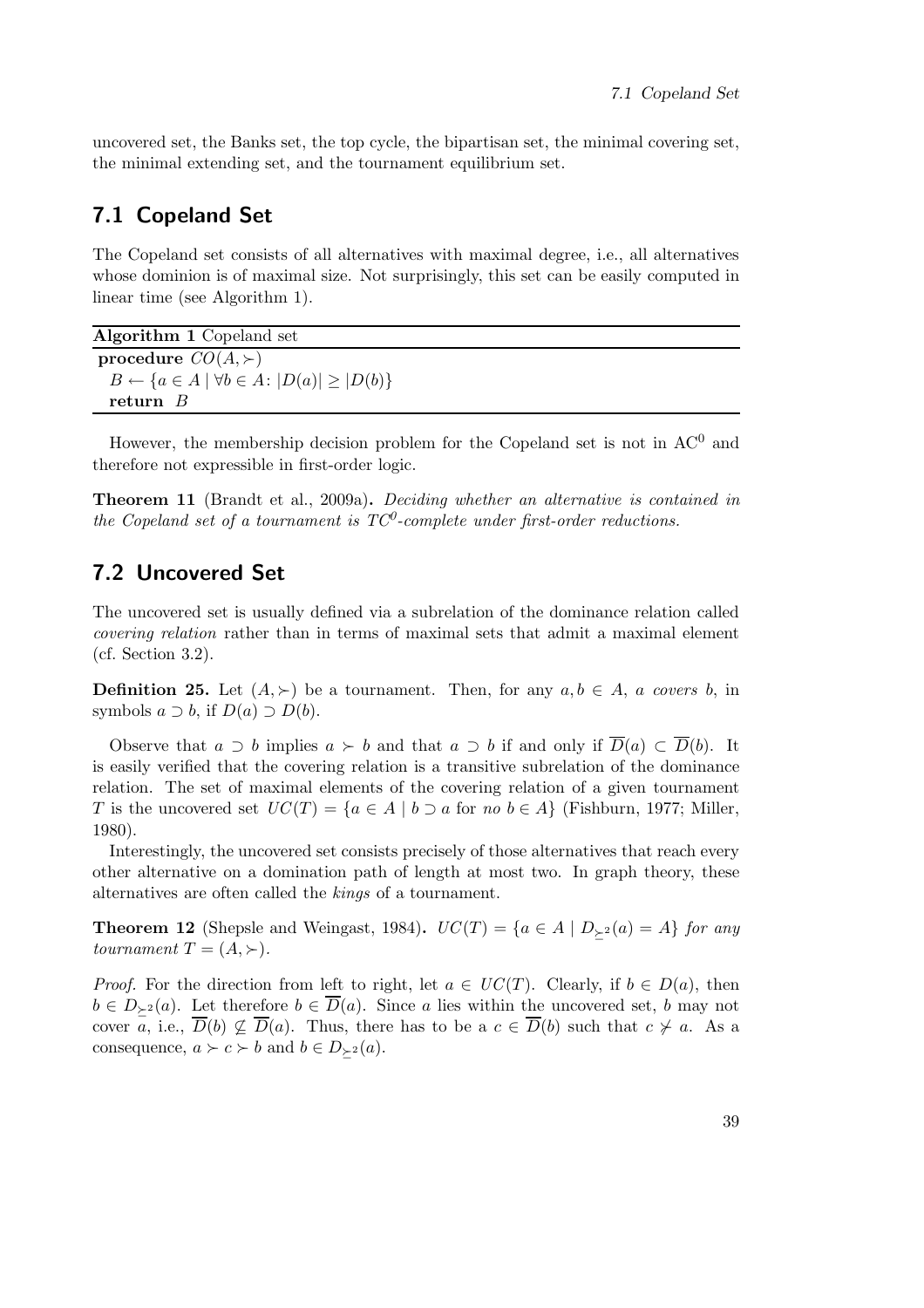#### 7 Computational Aspects

For the converse, let  $a \notin UC(T)$ . Then, there has to be  $b \in \overline{D}(a)$  such that  $b \supset a$ , which implies that b dominates all c in  $D(a)$  and consequently that  $b \notin D_{\geq 2}(a)$ .  $\Box$ 

The previous characterization can be leveraged to compute the uncovered set via matrix multiplication (Landau, 1953). Using the fastest known algorithm for matrix multiplication (Coppersmith and Winograd, 1990), the asymptotic complexity of Algorithm 2 is  $O(n^{2.38})$  (see, also Hudry, 2009).<sup>2</sup>

#### Algorithm 2 Uncovered set

procedure  $UC(A, \succ)$ for all  $i, j \in A$  do **if**  $i \succ j \lor i = j$  **then**  $m_{ij}$  ← 1 else  $m_{ij} \leftarrow 0$  end if end for  $M \leftarrow (m_{ij})_{i,j \in A}$  $U \leftarrow (u_{ij})_{i,j \in A} \leftarrow M^2 + M$  $B \leftarrow \{i \in A \mid \forall j \in A: u_{ij} \neq 0\}$ return B

Since  $CO \subseteq UC$ , the alternatives that dominate most alternatives dominate *every* alternative on a path of length at most two. From a complexity theory point of view, deciding whether an alternative lies within  $UC(T)$  is computationally easier than checking whether it is contained in  $CO(T)$ , despite the fact that the fastest known algorithm for computing *UC* is asymptotically slower than the fastest algorithm for *CO*. Computing the uncovered sets can be highly parallelized by determining the covering relation for every pair of alternatives.

Theorem 13 (Brandt and Fischer, 2008). *Deciding whether an alternative is contained in the uncovered set of a tournament is in*  $AC^0$ *.* 

The previous theorem follows straightforwardly from the fact that there is a simple first-order expression for checking membership in the uncovered set,

$$
UC(x) \leftrightarrow \forall y \, (x \succeq^2 y).
$$

The theorem also implies that the iterated uncovered set  $UC^{\infty}$  can be computed in polynomial time.

### 7.3 Banks set

In contrast to the previous two tournament solutions, the Banks set, which consists of the maximal alternatives of maximal transitive subsets, cannot be computed in polynomial time unless P equals NP.

<sup>&</sup>lt;sup>2</sup>There is some evidence that  $O(n^2)$  algorithms for matrix multiplication exist (Cohn et al., 2005).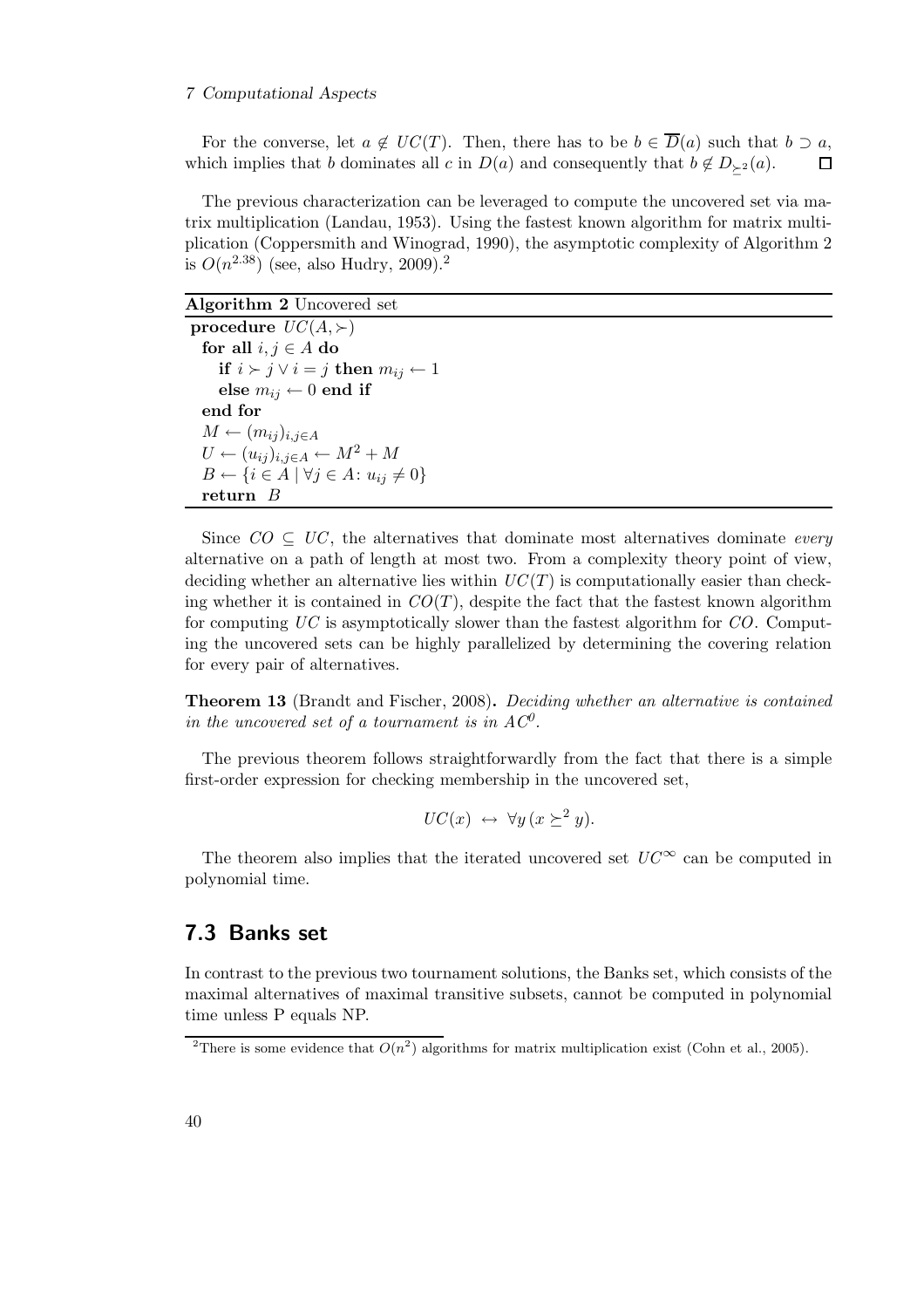Theorem 14 (Woeginger, 2003). *Deciding whether an alternative is contained in the Banks set of a tournament is NP-complete.*

An alternative, arguably simpler, proof of this statement has been given by Brandt et al. (2009b). Interestingly, random alternatives (and thus subsets) of the Banks set can be found in linear time (Hudry, 2004). This is can be achieved by iteratively assembling maximal transitive sets (see Algorithm 3). The difficulty of computing the Banks sets is rooted in the potentially exponential number of maximal transitive subsets contained in a tournament.

Algorithm 3 Banks set element

```
procedure BA - ELEMENT(A, \succ)a \in Aloop
    B \leftarrow B \cup \{a\}C \leftarrow \{c \mid c \succ B\}if C = \emptyset then return a end if
    a \in Cend loop
```
## 7.4 Top Cycle

 $B \leftarrow B \cup C$ 

end loop

The top cycle or minimal dominating set of a tournament  $T$  can be computed in linear time by starting with an arbitrary non-empty (linear-time computable) set of alternatives contained in  $TC(T)$ , e.g.,  $CO(T)$ , and then iteratively adding alternatives that are not dominated by the current set (see Algorithm 4).<sup>3</sup>

Algorithm 4 Top Cycle procedure  $TC(A, \succ)$  $B \leftarrow C \leftarrow CO(A, \succ)$ loop  $C \leftarrow \bigcup_{a \in C} \overline{D}_{A \setminus B}(a)$ if  $C = \emptyset$  then return B end if

The following lemma will prove useful for characterizing the computational complexity of the top cycle.

Lemma 6.  $TC(T) = \{a \in A \mid D_{\succeq^*}(a) = A\}$  *for any tournament*  $T = (A, \succ)$ *.* 

<sup>3</sup>Slightly more efficient algorithms can be obtained by relying on the fact that the degree of any alternative in the top cycle is always at least as high as the degree of any alternative outside the top cycle (Moon, 1968).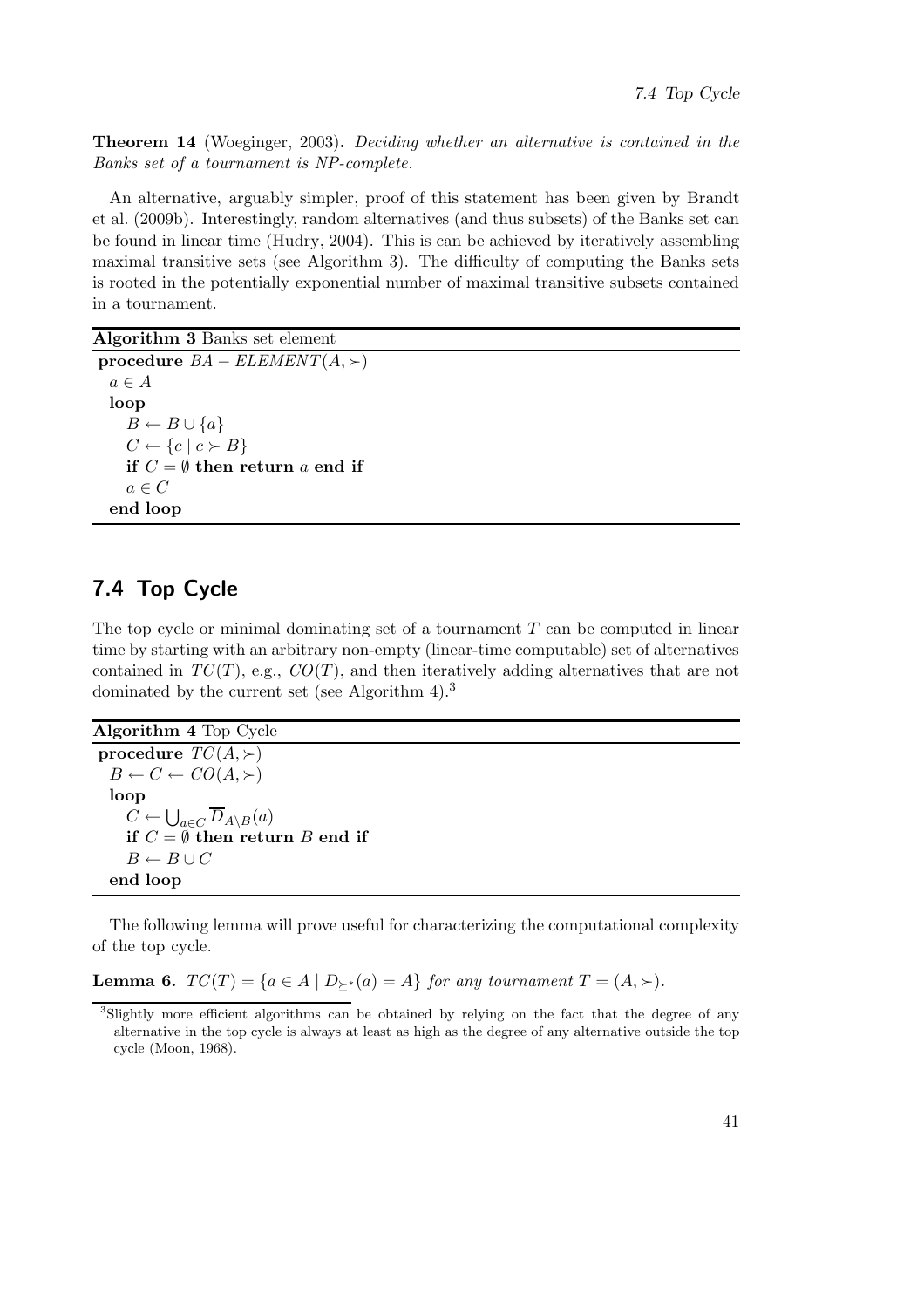#### 7 Computational Aspects

*Proof.* Let  $T = (A, \succ)$  be a tournament. For the inclusion from left to right, let  $a \in$ *TC*(*T*). We first show that for any  $b \in A$ ,  $\overline{D}_{\succ^*}(b)$  is a dominating set. Assume for contradiction that there are alternatives  $c \in \overline{D}_{\succ^*}(b)$  and  $d \notin \overline{D}_{\succ^*}(b)$  such that  $c \not\sim d$ . This implies that  $d > c$  and consequently that  $d \in \overline{D}_{\succ^*}(b)$ , a contradiction. Since a is contained in all dominating sets,  $a \in \overline{D}_{\succ}(b)$  for any  $b \in A$ . As a consequence,  $D_{\succ^*}(a) = A$ .

For the converse, assume that  $a \notin TC(T)$  and let  $b \in TC(T)$ . Since all alternatives in  $TC(T)$  dominate all alternatives outside  $TC(T)$ , no alternative in  $TC(T)$ , including b, can be contained in  $D_{\succ^*}(a)$ .  $\Box$ 

Nickelsen and Tantau (2005) have shown that reachability in tournaments can be decided in AC<sup>0</sup>. This implies that deciding membership in the top cycle is also in  $AC^0$ .

Theorem 15 (Brandt et al., 2009a). *Deciding whether an alternative is contained in the top cycle of a tournament is in*  $AC^0$ *.* 

Interestingly, Nickelsen and Tantau's proof relies on the existence of an alternative that dominates every other alternative in at most two steps (see Section 7.2). As in the case of the uncovered set, there is a first-order expression for membership in the top cycle,

$$
TC(x) \leftrightarrow \forall y \forall z (\forall v (z \succeq^3 v \rightarrow z \succeq^2 v) \land z \succeq^2 x \rightarrow z \succeq^2 y).
$$

## 7.5 Bipartisan Set

The bipartisan set, i.e., the set of actions of the tournament game that are played with positive probability in the unique Nash equilibrium (see also Section 8.2), can be found efficiently by solving a linear feasibility problem (see Algorithm 5).

#### Algorithm 5 Bipartisan set

procedure  $BP(A, \succ)$ for all  $i, j \in A$  do if  $i \succ j$  then  $m_{ij} \leftarrow 1$ else if  $j \succ i$  then  $m_{ij} \leftarrow -1$ else  $m_{ij} \leftarrow 0$  end if end for  $s \in \{s \in \mathbb{R}^n \mid \sum_{j \in A} s_j \cdot m_{ij} \leq 0 \quad \forall i \in A$  $\sum_{j\in A}^{j\in I} s_j = 1$  $s_j \geq 0$   $\forall j \in A$  $B \leftarrow \{ a \in A \mid s_a > 0 \}$ return B

Theorem 16 (Brandt and Fischer, 2008). *Deciding whether an alternative is contained in the bipartisan set is in P.*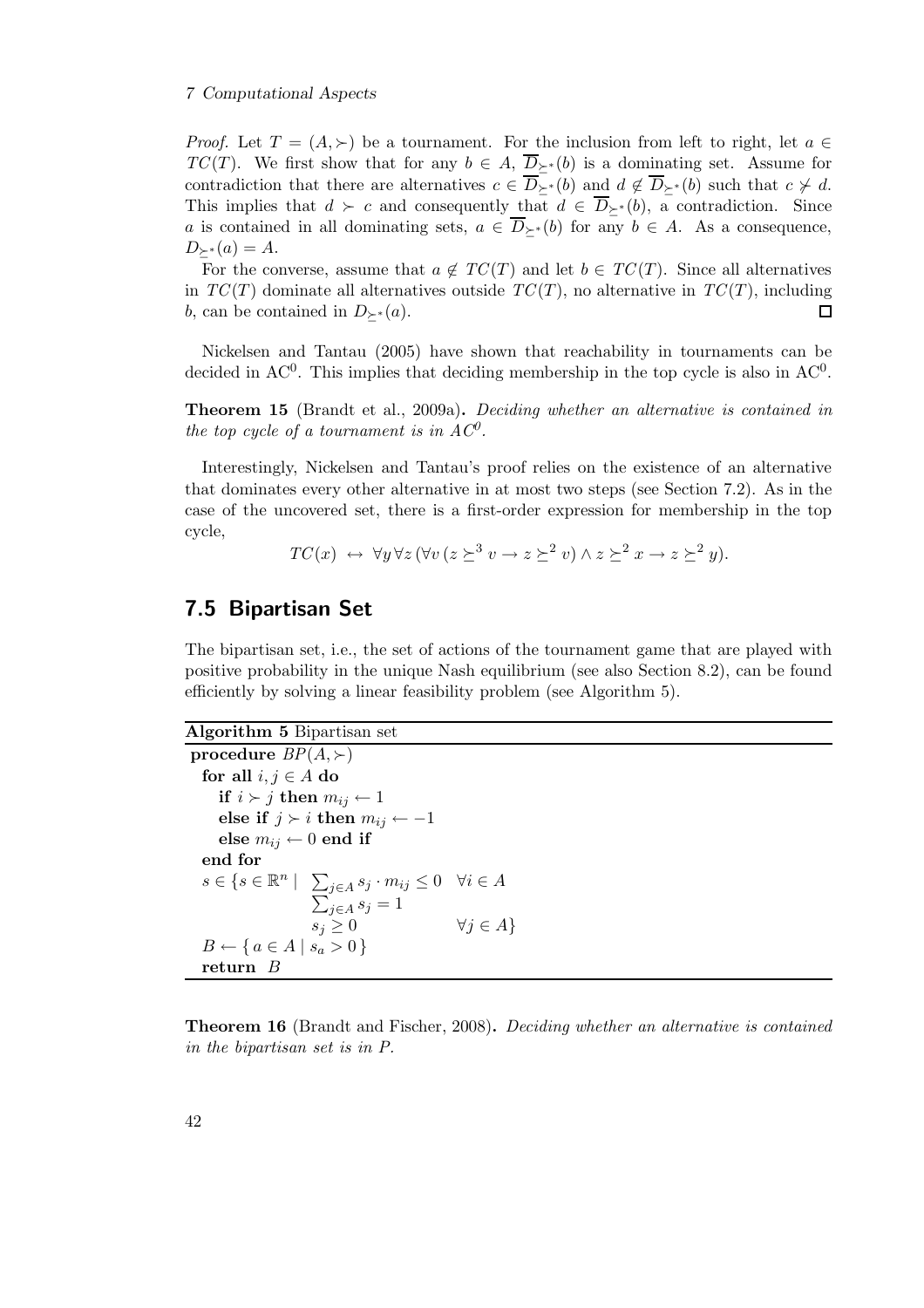In incomplete tournaments—a generalization of tournaments where the dominance relation is not required to be complete—the membership decision problem is P-*complete* (Brandt and Fischer, 2008). Whether this also holds for tournaments is an open problem.

## 7.6 Minimal Covering Set

Since its introduction in 1988, there has been doubt whether the minimal covering set can be computed efficiently (Dutta, 1988; Laslier, 1997). In contrast to all solution concepts considered so far in this chapter, there is no obvious reason why the corresponding decision problem should be in NP, i.e., even *verifying* whether a given set is indeed a minimal covering set is a non-trivial task. While it can easily be checked whether a set is a covering set, verification of minimality is problematic. For all previously considered concepts, there are witnesses of polynomial size—maximal sets that admit a maximum in the case of the uncovered set or maximal transitive sets in the case of the Banks set that permit the efficient verification of a choice set. The problem of verifying a minimal covering set and the more general problem of deciding whether a given alternative a is contained in MC are both in coNP, the class consisting of all decision problems whose complement is in NP. This is due to the fact that *MC* is contained in all covering sets. In other words,  $a \notin MC$  if and only if there is a (not necessarily minimal) covering set  $B \subseteq A$  with  $a \notin B$ .

By the inclusion of *BP* in *MC* (Laffond et al., 1993b), Algorithm 5 provides a way to efficiently compute a *non-empty subset* of *MC*. While in general the existence of an efficiently computable subset cannot be exploited to efficiently compute the set itself (just recall the case of the Banks set from Section 7.3), it is of great benefit in the case of *MC*.

Algorithm 6 resembles Algorithm 4 in that it starts with an efficiently computable subset of the choice set to be computed—in this case the bipartisan set—and then iteratively adds specific elements outside the current set that are still uncovered. However, in contrast to Algorithm 4, we must only add elements that may not be covered in a later iteration, and it is unclear which elements these should be. Lemma 7 shows that elements in the minimal covering set of the uncovered alternatives can be safely added to the current set. Since a non-empty subset of any minimal covering set, viz. the bipartisan set, can be found efficiently, this completes the algorithm.

| Algorithm 6 Minimal covering set |  |  |  |  |
|----------------------------------|--|--|--|--|
|----------------------------------|--|--|--|--|

```
procedure MC(A, \succ)B \leftarrow BP(A, \succ)loop
      \overline{A'} \leftarrow \bigcup_{a \in A \setminus B} (UC(B \cup \{a\}) \cap \{a\})if A' = \emptyset then return B end if
      B \leftarrow B \cup BP(A',\succ)end loop
```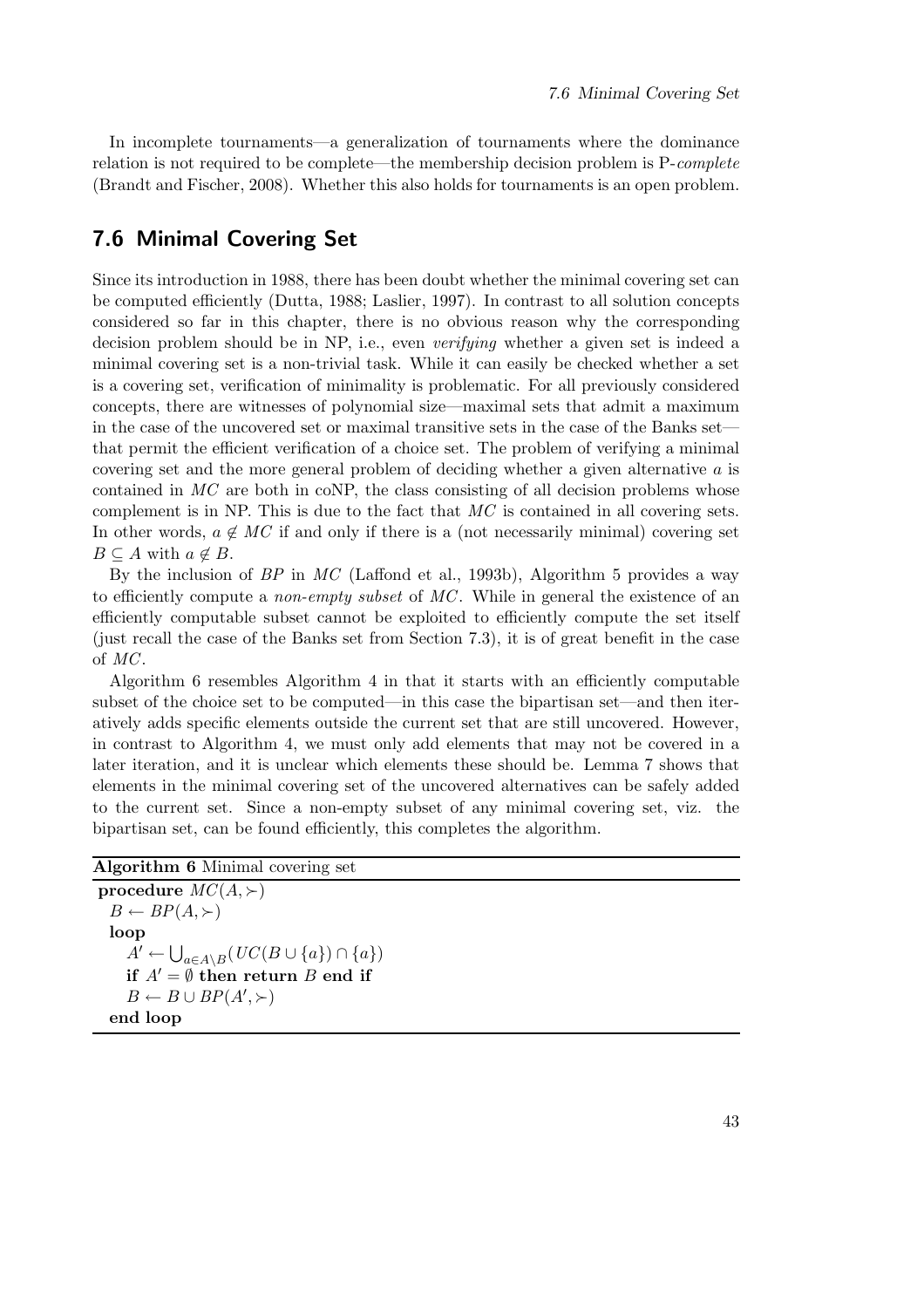**Lemma 7.** Let  $T = (A, \succ)$  be a tournament,  $B \subseteq MC(T)$ , and  $A' = \bigcup_{a \in A \setminus B} (UC(B \cup$ { $a$ }) ∩ { $a$ })*. Then, MC*( $A'$ ) ⊆  $MC(T)$ *.* 

*Proof.* We extend the notation introduced in Definition 25 by writing  $a \supseteq z b$  if  $D_Z(b) \subset$  $D_Z(a)$  for an arbitrary set  $Z \subseteq A$ . Now, partition A', the set of alternatives not covered by  $B$ , into two sets  $C$  and  $C'$  of elements contained in  $MC(T)$  and elements not contained in  $MC(T)$ , i.e.,  $C = A' \cap MC(T)$  and  $C' = A' \setminus MC(T)$ . We will show that C is externally stable within  $A'$ . Since  $MC(A')$  is contained in all sets that are externally stable within  $A'$ , this means that  $MC(A') \subseteq MC(T)$ .

In the following, we will use an easy consequence of the definition of the covering relation: for two sets  $Z, Z'$  with  $Z' \subseteq Z \subseteq A$  and two alternatives  $a, b \in Z'$ , if  $a \supseteq_Z b$ , then  $a \supseteq_{Z'} b$ . We will refer to this property as "covering in subsets."

Let  $a \in C'$ . Since  $a \notin MC(T)$ , there has to be some  $b \in MC(T)$  such that  $b \supset_{MC(T)\cup\{a\}}$ a. It is easy to see that  $b \notin B$ . Otherwise, since  $B \subseteq MC(T)$  and by covering in subsets,  $b \supset_{B\cup\{a\}} a$ , contradicting the assumption that  $a \in A'$ . On the other hand, assume that  $b \in \widetilde{MC}(T)\setminus (B\cup C)$ . Since  $b \supset_{MC(T)\cup\{a\}} x, B \subseteq MC(T)$ , and by covering in subsets, we have that  $D_B(a) \subset D_B(b)$ . Furthermore, since  $b \notin A'$ , there has to be some  $c \in B$  such that  $D_B(b) \subset D_B(c)$ . Combining the two, we have  $D_B(a) \subset D_B(c)$ , i.e.,  $c \supset_{B \cup \{a\}} a$ . This again contradicts the assumption that  $a \in A'$ . It thus has to be the case that  $b \in C$ . Since  $C \subseteq MC(T)$ , it follows from covering in subsets that  $b \supset_{C \cup \{a\}} a$ . We have shown that for every  $a \in C'$ , there exists  $b \in C$  such that  $b \supset_{C \cup \{a\}} a$ , i.e.,  $C$  is externally stable within  $A'$ .

Since  $B$  and  $A'$  in the statement of Lemma 7 are always disjoint, we obtain a powerful tool: For every proper subset of the minimal covering set, the lemma tells us how to find another disjoint and non-empty subset. This tool allows us to iteratively compute *MC* (see Algorithm  $6$ ).<sup>4</sup>

Theorem 17 (Brandt and Fischer, 2008). *Deciding whether an alternative is contained in the minimal covering set of a tournament is in P.*

## 7.7 Tournament Equilibrium Set

As in the case of the minimal covering set, there has been concern whether the tournament equilibrium set of a tournament can be computed efficiently (Laslier, 1997). In contrast to the minimal covering set, it turned out that there exists no efficient algorithm for this task unless P equals NP.

Theorem 18 (Brandt et al., 2009b). *Deciding whether an alternative is contained in the tournament equilibrium set of a tournament is NP-hard.*

The proof the previous theorem actually shows that the membership decision problem for *any* tournament solution that is sandwiched between *BA* and *TEQ*, i.e., any

<sup>&</sup>lt;sup>4</sup>Lemma 7 can also be used to construct a *recursive* algorithm for computing  $MC$  without making any reference to BP. However, such an algorithm has exponential worst-case running time.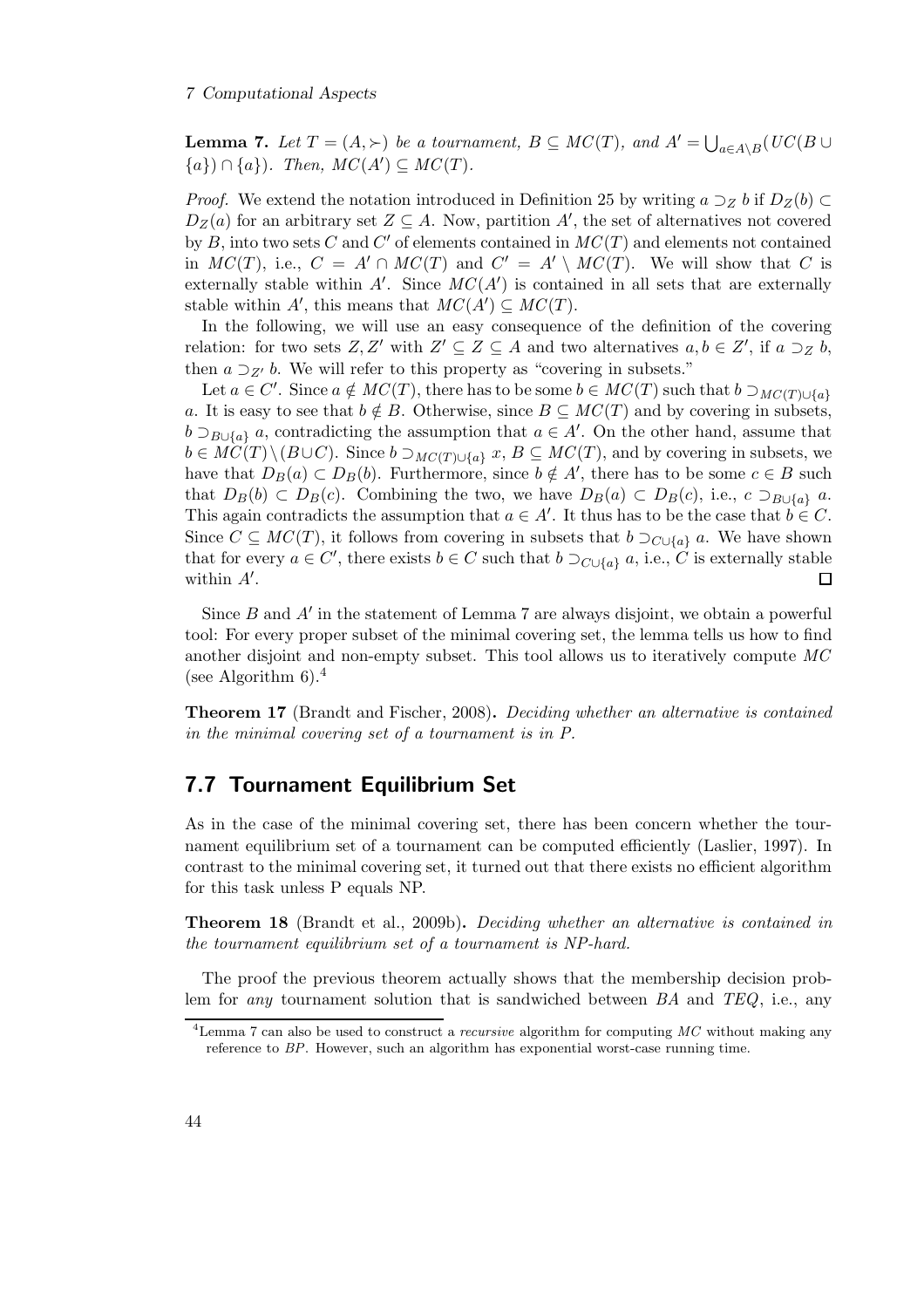tournament solution S with  $TEQ \subseteq S \subseteq BA$ , is NP-hard. We thus obtain the following corollary.

Corollary 3. *Deciding whether an alternative is contained in the minimal extending set of a tournament is NP-hard if*  $\mathcal{R}_{TEO}$  *is directed.* 

There are no obvious reasons why any of these problems—membership in *TEQ* and *ME*—should be in NP. They are possibly much harder.

Theorem 18 implies that the existence of a polynomial-time algorithm for computing *TEQ* is highly unlikely. Nevertheless, a practical algorithm for *TEQ* that runs reasonably well on moderately-sized instances, even though its worst-case complexity is of course exponential, would be very useful. The following alternative definition of *TEQ* will be valuable for devising a relatively efficient *TEQ* algorithm. Let A be a set and R a binary relation on A. Then,  $MTC(A, R)$  is defined as the set consisting of the maximal elements of the asymmetric part of the transitive closure of  $R$  in  $A$ . Now, define the tournament equilibrium set of a tournament  $(A, \succ)$  as  $TEQ(A, \succ) = MTC(A, \rightarrow_A)$ where  $\rightarrow_B$  is defined as the binary relation on  $B \subseteq A$  such that, for all  $a, b \in B$ ,  $a \rightarrow_B b$  if and only if  $a \in \text{TEQ}(\overline{D}_B(b))$ . Further let  $\text{TEQ}(\emptyset, \succ) = \emptyset$ . Like the covering relation, the *TEQ* relation  $\rightarrow_A$  is a subrelation of the dominance relation ≻. A naive algorithm for computing *TEQ* can be implemented by recursively computing the *TEQ* relation and then returning the maximal elements of the asymmetric part of its transitive closure, which can be efficiently computed using standard algorithms such as that of Tarjan (1972). The performance of this algorithm can be significantly improved by assuming that Conjecture 2 holds (Brandt et al., 2009b). This assumption can fairly be made because otherwise *TEQ* would not satisfy any of the basic properties and thus be severely compromised as a solution concept (see Section 5.1). Consequently, the issue of computing *TEQ* would be irrelevant.

Algorithm 7 Tournament Equilibrium Set

procedure  $TEQ(A, \succ)$  $R \leftarrow \emptyset$  $B \leftarrow C \leftarrow CO(A, \succ)$ loop  $R \leftarrow R \cup \{(b, a): a \in C \land b \in \mathit{TEQ}(\overline{D}(a))\}$  $D \leftarrow \bigcup_{a \in C} TEQ(\overline{D}(a))$ if  $D ⊆ B$  then return  $MTC(B, R)$  end if  $C \leftarrow D$  $B \leftarrow B \cup C$ end loop

Algorithm 7 computes *TEQ*(T) by initializing working set B with the Copeland set  $CO(T)$ . These alternatives are good candidates to be included in  $TEQ(T)$  and the small size of their dominator sets speeds up the computation of their *TEQ*-dominators. Then, all alternatives that *TEQ*-dominate any alternative in B are iteratively added to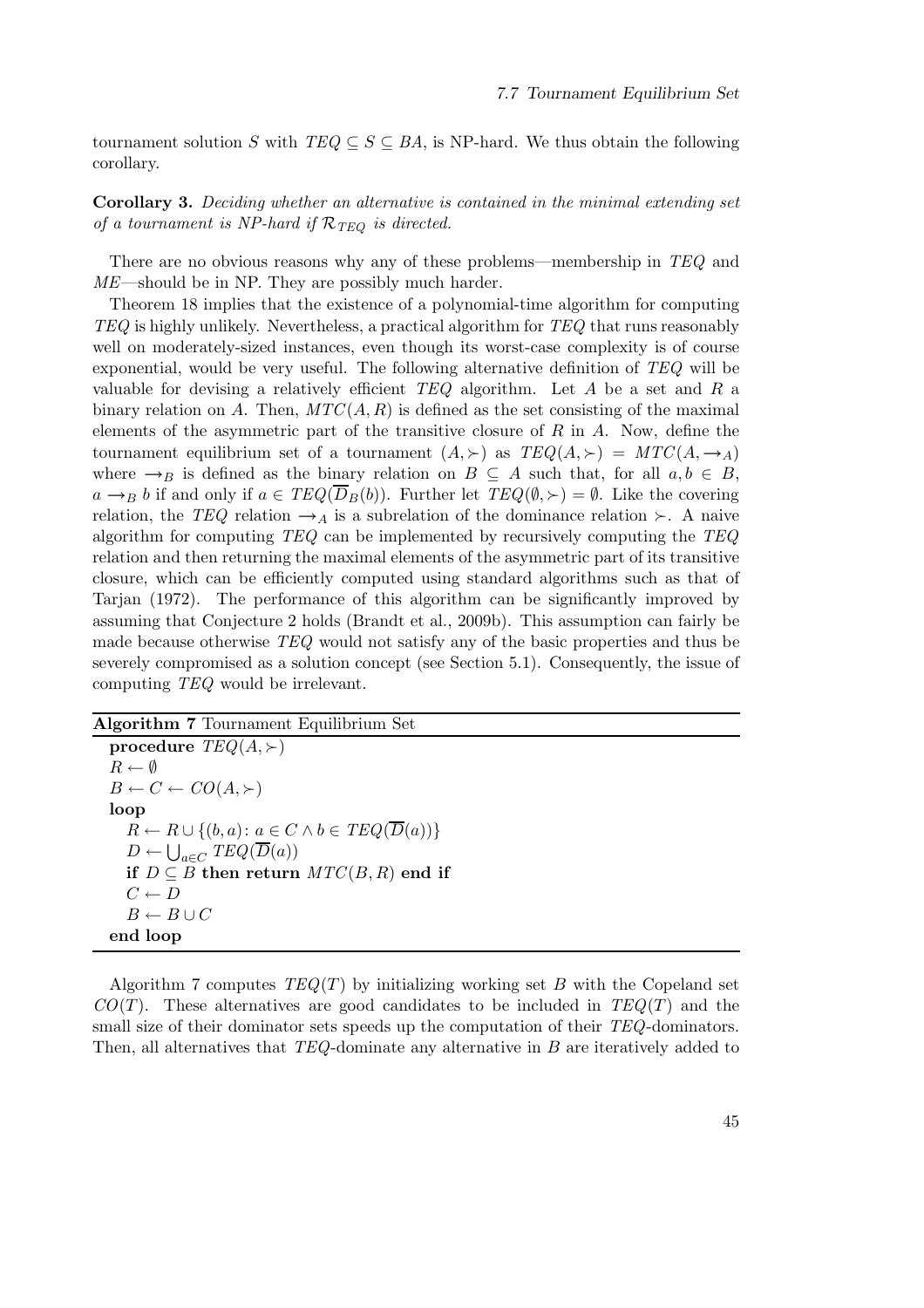#### 7 Computational Aspects

B until no more such alternatives can be found, in which case the algorithm returns *MTC* of  $\rightarrow$ <sub>B</sub>.

Experimental results show that Algorithm 7 dramatically outperforms a naive algorithm that computes the entire *TEQ* relation (Brandt et al., 2009b).

## 7.8 Summary

Table 7.1 summarizes the computational complexity of the considered tournament solutions. There are linear-time algorithms for the Copeland set and the top cycle. Moreover, a single element of the Banks set can be found in linear time. Computing the Banks set, the tournament equilibrium set, and the minimal extending set is intractable unless P equals NP. Apparently, the minimal covering set and the bipartisan set fare particularly well in terms of the tradeoff between efficient computability and choice-theoretic attractiveness (see also Table 9.1).

| Computational complexity |
|--------------------------|
| $TC^0$ -complete         |
| in $AC^0$                |
| NP-complete              |
| in $AC^0$                |
| in P                     |
| NP-hard                  |
| in P                     |
| NP-hard                  |
|                          |

Table 7.1: The computational complexity of tournament solutions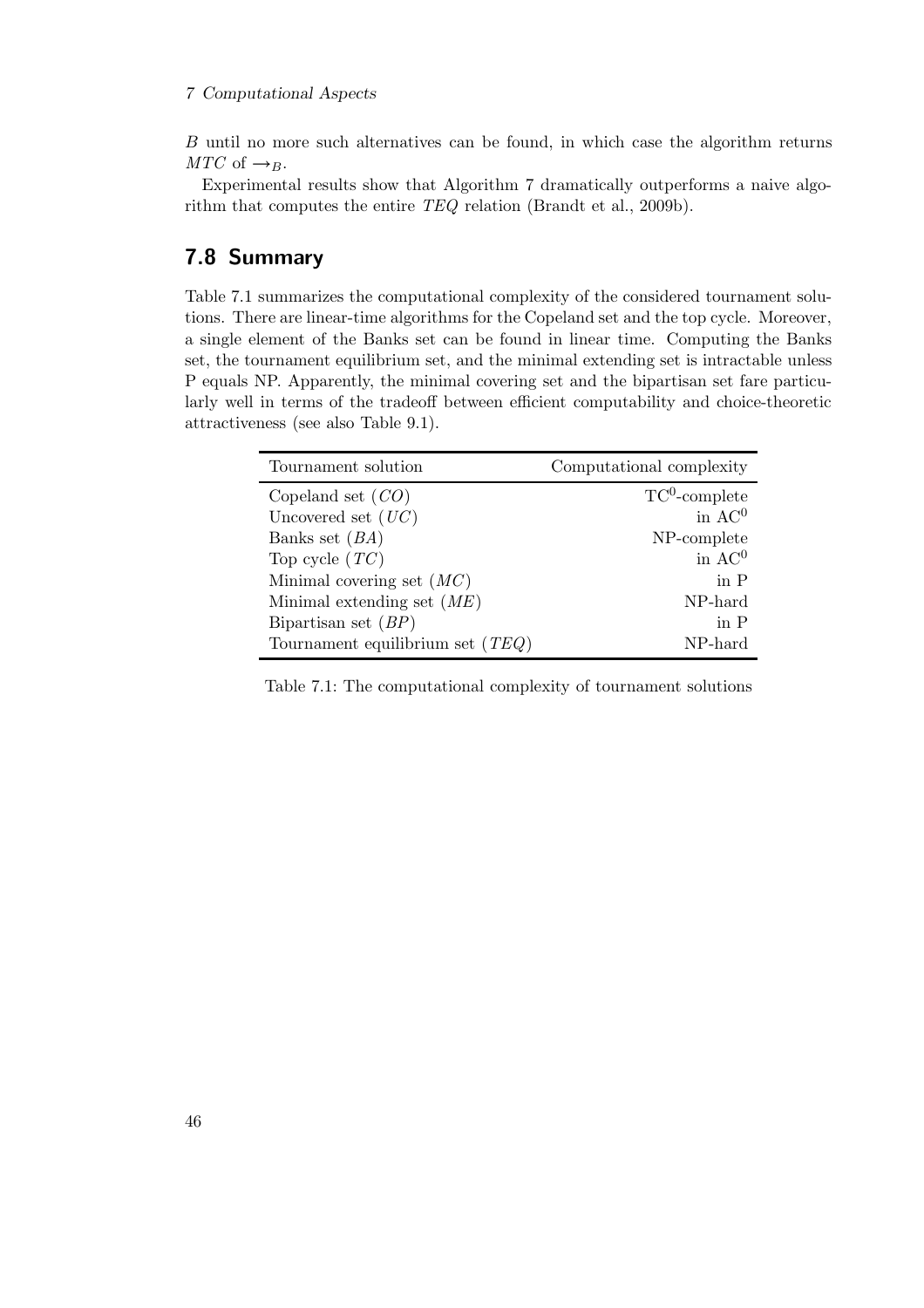*Although the motivation and most of the applications of this study are from animal societies it should be remarked that there are other examples of dominance relations.*

Extions of this study are<br>there are other examples<br>H. G. Landau, 1951

# Applications to Decision-Making

Unsurprisingly, a framework as general as that of tournament solutions has numerous applications spanning diverse areas, among them *sports competitions* (see, e.g., Ushakov, 1976; de Mello et al., 2005), *webpage and journal ranking* (see, e.g., Kóczy and Strobel, 2007; Brandt and Fischer, 2007), *biology* (see, e.g., Landau, 1951a,b, 1953), and *psychology* (see, e.g., Schjelderup-Ebbe, 1922; Slater, 1961). Here, we will focus on applications related to decision-making, namely *collective decision-making* (social choice theory), *adversarial decision-making* (theory of zero-sum games), and *coalitional decision-making* (cooperative game theory).<sup>1</sup> It is quite remarkable that the essence of each of these loosely related areas can be boiled down to choice based on pairwise comparisons.

## 8.1 Collective Decision-Making

Many problems in the social sciences involve a group of agents that ought to choose from a set of alternatives in a way that is faithful to the agents' individual preferences over the alternatives. Such problems of preference aggregation are commonly studied in *social choice theory* and have various applications in political science, welfare economics, and computational multiagent systems.

We consider a finite set of agents  $N = \{1, \ldots, n\}$  who entertain preferences over a universal set of alternatives or candidates X. Each agent  $i \in N$  possesses a transitive and complete preference relation  $R_i$  over the alternatives in X. We have a  $R_i$  b denote that agent  $i$  values alternative  $a$  at least as much as alternative  $b$ . In accordance with the conventional notation, we write  $P_i$  for the strict part of  $R_i$ , i.e., a  $P_i$  b if a  $R_i$  b but not b  $R_i$  a. Similarly,  $I_i$  denotes is indifference relation, i.e., a  $I_i$  b if both a  $R_i$  b and  $b R_i a$ . A restricted type of preference relations are *linear orders*—i.e., transitive, complete, and anti-symmetric relations—over the alternatives. The set of all preference relations over a set of alternatives X will be denoted by  $\mathcal{R}(X) \subseteq X \times X$ .

The central object of study in this section are *social choice functions*, i.e., functions that map the individual preferences of the agents and a finite set of feasible alternatives to a set of socially preferred alternatives.

**Definition 26.** A social choice function (SCF) is a function  $f : \mathcal{F}(X) \times \mathcal{R}(X)^N \to \mathcal{F}(X)$ such that  $f(R, A) \subseteq A$  for all  $R \in \mathcal{R}(X)^N$  and  $A \in \mathcal{F}(X)$ .

<sup>&</sup>lt;sup>1</sup>Besides the given examples of *multi-agent* decision making, tournament solutions have also been applied to individual decision making (see, e.g., Bouyssou et al., 2006).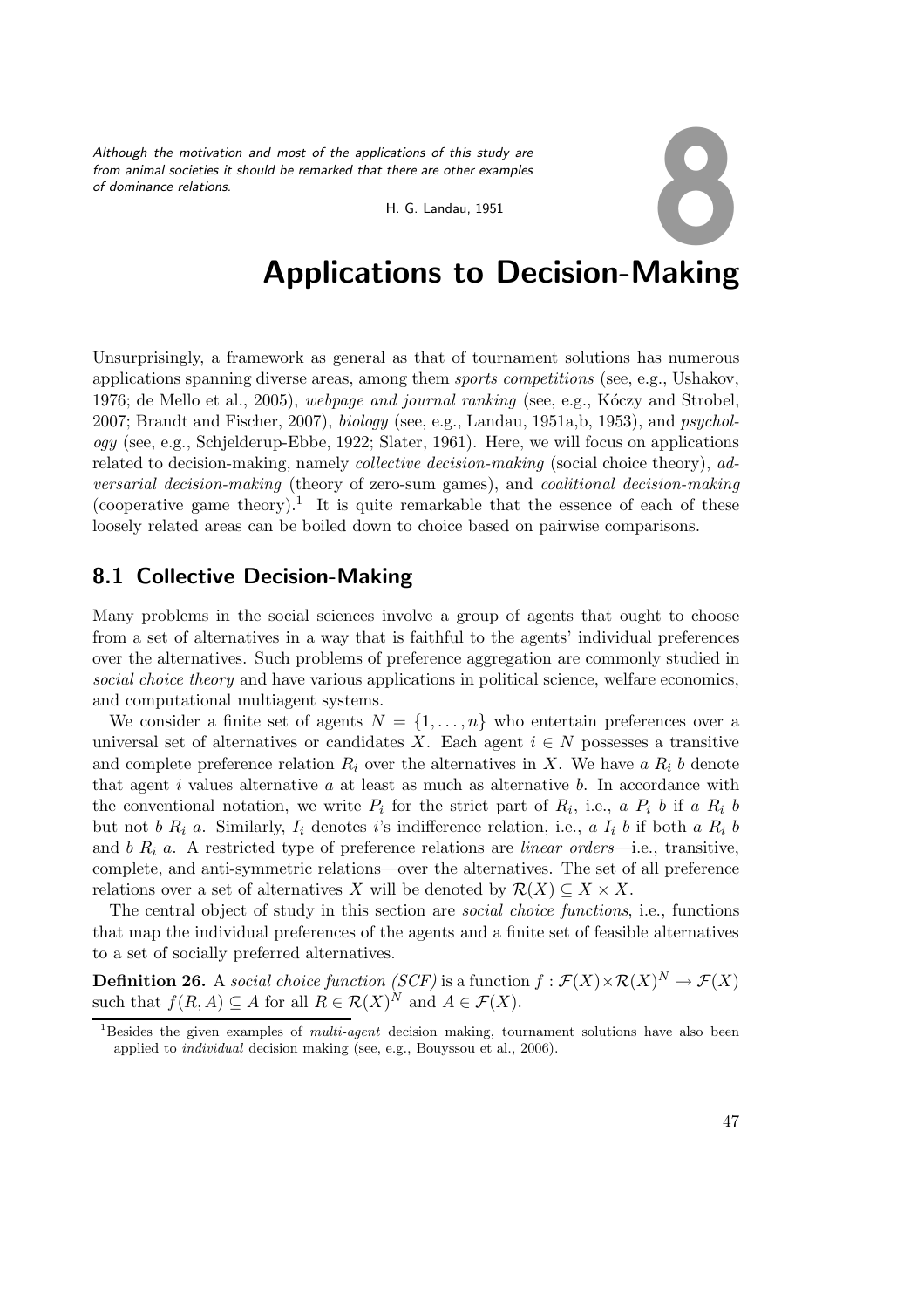#### 8 Applications to Decision-Making

We will now define three conditions on SCFs, each of which highlights a different aspect of reasonable preference aggregation. The first condition is *Pareto-optimality*, which states that an alternative should not be chosen if there exists another alternative that *all* agents unanimously prefer to the former.

**Definition 27.** A SCF f satisfies *Pareto-optimality* if  $a \notin f(R, A)$  for all  $A \in \mathcal{F}(X)$ and  $R = (R_1, \ldots, R_n) \in \mathcal{R}(X)^N$  such that there exists  $b \in A$  with  $b P_i a$  for all  $i \in N$ .

The next condition requires that choices from a set of feasible alternatives should not depend on preferences over alternatives that are not contained in this set.

Definition 28. A SCF f satisfies *independence of irrelevant alternatives (IIA)* if  $f(R, A) = f(R', A)$  for all  $A \in \mathcal{F}(X)$  and  $R, R' \in \mathcal{R}(X)^N$  such that  $R|_A = R'|_A$ .

Finally, the third—and most demanding—condition demands that choices from a set and its subsets should be consistent.

Definition 29. A SCF f satisfies the *weak axiom of revealed preference (WARP)* if  $f(R, B) = B \cap f(R, A)$  for all  $A, B \in \mathcal{F}(X)$  such that  $B \subseteq A$  and  $B \cap f(R, A) \neq \emptyset$ .

WARP has been shown equivalent to the existence of a complete and transitive relation on the universal set of alternatives, the maximal elements of which are precisely those that are chosen from any feasible set of alternatives (Arrow, 1959). The existence of such a relation is usually equated with the *rationality of choice*.

A minimal requirement for any SCF is that it should be sensitive to the preferences of more than one agent. In particular, there should *not* be a single agent who can rule out alternatives no matter which preferences the other agents have. Such an agent is usually called a dictator.

**Definition 30.** A SCF f is *dictatorial* if there exists  $i \in N$  such that for all  $A \in \mathcal{F}(X)$ ,  $a, b \in A$ , and  $R = (R_1, \ldots, R_n) \in \mathcal{R}(X)^N$ , if  $b \, P_i \, a$ , then  $a \notin f(R, A)$ .

Now, Arrow's famous impossibility theorem states that there exists no non-dictatorial SCF that meets all three seemingly mild conditions defined above.

Theorem 19 (Arrow, 1951, 1959). *Every SCF that satisfies Pareto-optimality, IIA, and WARP is dictatorial.*

Put in other words, the four properties—non-dictatorship, Pareto-optimality, IIA, and WARP—are logically inconsistent and (at least) one of them needs to be excluded to obtain positive results. Clearly, dictatorship is not acceptable and IIA merely states that the SCF represents a reasonable model of preference aggregation (see, e.g., Schwartz, 1986; Bordes and Tideman, 1991). Wilson (1972) has shown that dropping Paretooptimality only allows SCFs that are constant (i.e., completely unresponsive) or fully determined by the preferences of a single agent. Thus, the only remaining possibility is to exclude WARP.

At this point, we will pursue two different paths. The first one is to weaken WARP by substituting it with less prohibitive conditions whereas the second one ignores consistency with respect to the set of alternatives altogether and instead focusses on consistency with respect to the set of voters.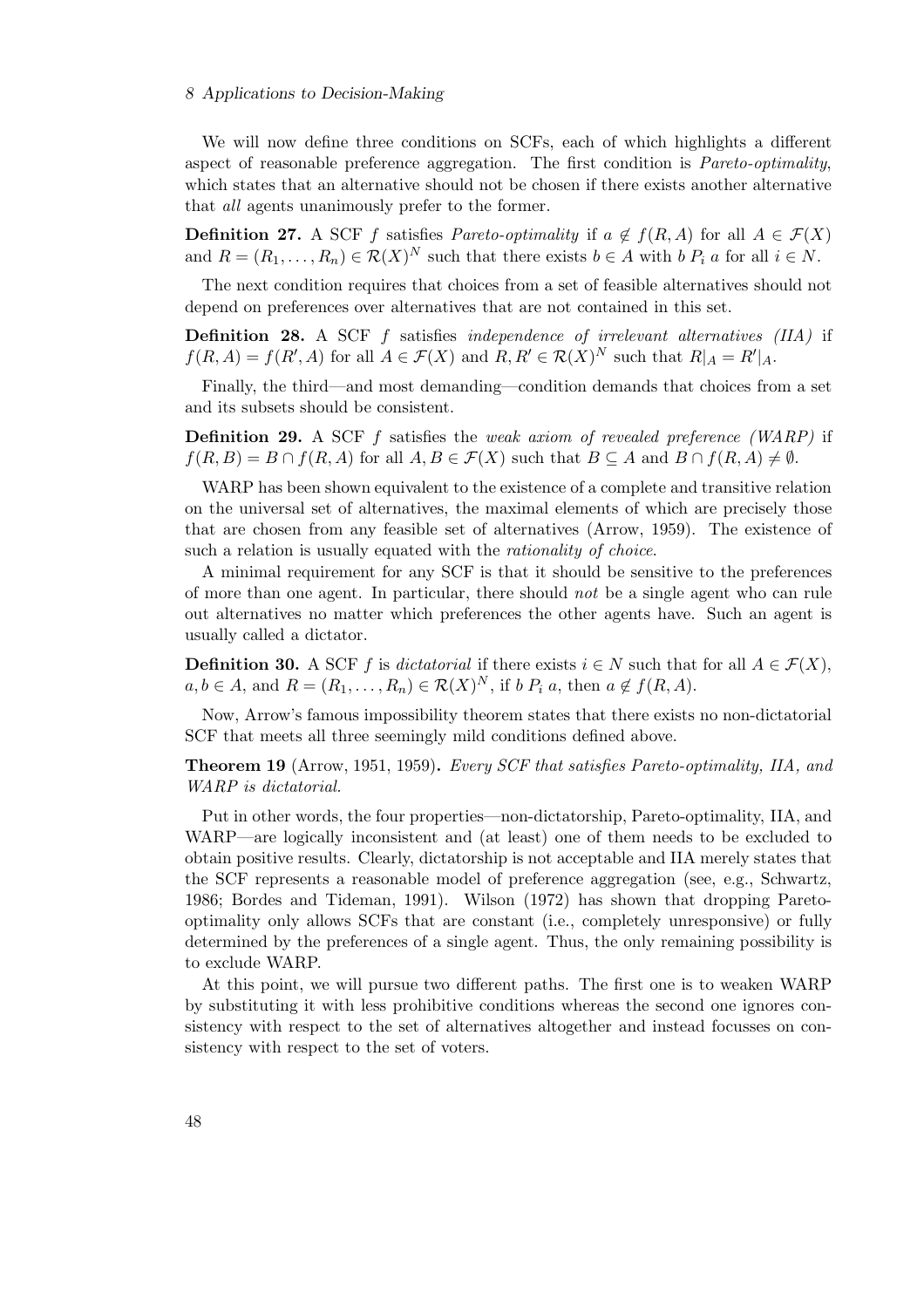#### 8.1.1 Variable Set of Alternatives

Before addressing WARP, let us add a small number of intuitively acceptable conditions, which yield a one-to-one correspondence between SCFs and tournament solutions. The first two conditions simply require the SCF to be symmetric with respect to the agents and the alternatives, i.e., agents and alternatives are treated equally. These conditions are strengthenings of non-dictatorship and IIA, respectively.

**Definition 31.** A SCF f is anonymous if  $f(R, A) = f(R', A)$  for all  $A \in \mathcal{F}(X)$ ,  $R =$  $(R_1,\ldots,R_n), R' = (R'_1,\ldots,R'_n) \in \mathcal{R}(X)^N$ , and permutations  $\pi : N \to N$  such that  $R'_i = R_{\pi(i)}$  for all  $i \in N$ .

Clearly, a dictatorial SCF cannot be anonymous.

**Definition 32.** A SCF f is *neutral* if  $\pi(f(R,A)) = f(R',A)$  for all  $A \in \mathcal{F}(X)$ ,  $R =$  $(R_1,\ldots,R_n), R' = (R'_1,\ldots,R'_n) \in \mathcal{R}(X)^N$ , and permutations  $\pi : A \to A$  such that  $a R'_i$  b if and only if  $\pi(a) R_i \pi(b)$  for all  $a, b \in X$  and  $i \in N$ .

Neutrality can be seen to imply IIA by letting  $\pi$  be the identity function in the definition above.

It also appears to be reasonable to demand that SCFs are monotonic in the sense that increased support may not hurt an alternative in feasible sets that only consist of two alternatives.

**Definition 33.** A SCF f is *positive responsive* if  $f(R', A) = \{a\}$  for all  $a, b \in X$ ,  $R = (R_1, \ldots, R_n), R' = (R'_1, \ldots, R'_n) \in \mathcal{R}(X)^N$  such that exists  $i \in N$  with  $R_j = R'_j$  for all  $i \neq i$  and

- (*i*)  $f(R, \{a, b\}) = \{a\}, b R_i a$ , and  $a R'_i b$ , or
- (*ii*)  $f(R, \{a, b\}) = \{a, b\}, a I_i b$  and  $a P_i b$ , or  $b P_i a$  and  $a R_i b$ .

May (1952) has shown that in the case of only two alternatives, anonymity, neutrality, and positive responsiveness completely characterize *majority rule*, i.e., the voting rule that chooses an alternative whenever at least half of the voters prefer it to the other alternative. Now, given a preference profile  $R \in \mathcal{R}(X)$  and a set of feasible alternatives  $A \in \mathcal{F}(X)$ , define a dominance relation such that alternative a dominates alternative b whenever more than half of the voters prefer  $a$  to  $b$ . Obviously, this dominance relation is asymmetric and guaranteed to be complete, i.e., a tournament, if the number of agents is odd and individual preferences are linear.<sup>2</sup> Moreover, McGarvey  $(1953)$  has shown that *any* such dominance relation can be obtained under the given conditions.<sup>3</sup> The remaining condition for our characterization is a strengthening of IIA that prescribes that all choices must only depend on the dominance relation or, more generally, on pairwise choices.

<sup>&</sup>lt;sup>2</sup>The reasonable, but relatively strong, assumption of so-called *single-peaked* individual preferences guarantees that the dominance relation is transitive (Black, 1948; Inada, 1969).

<sup>&</sup>lt;sup>3</sup>Improving on McGarvey's result, Stearns (1959) has shown that any tournament can be realized via the simple majority rule when the number of voters is at least two greater than the number of alternatives.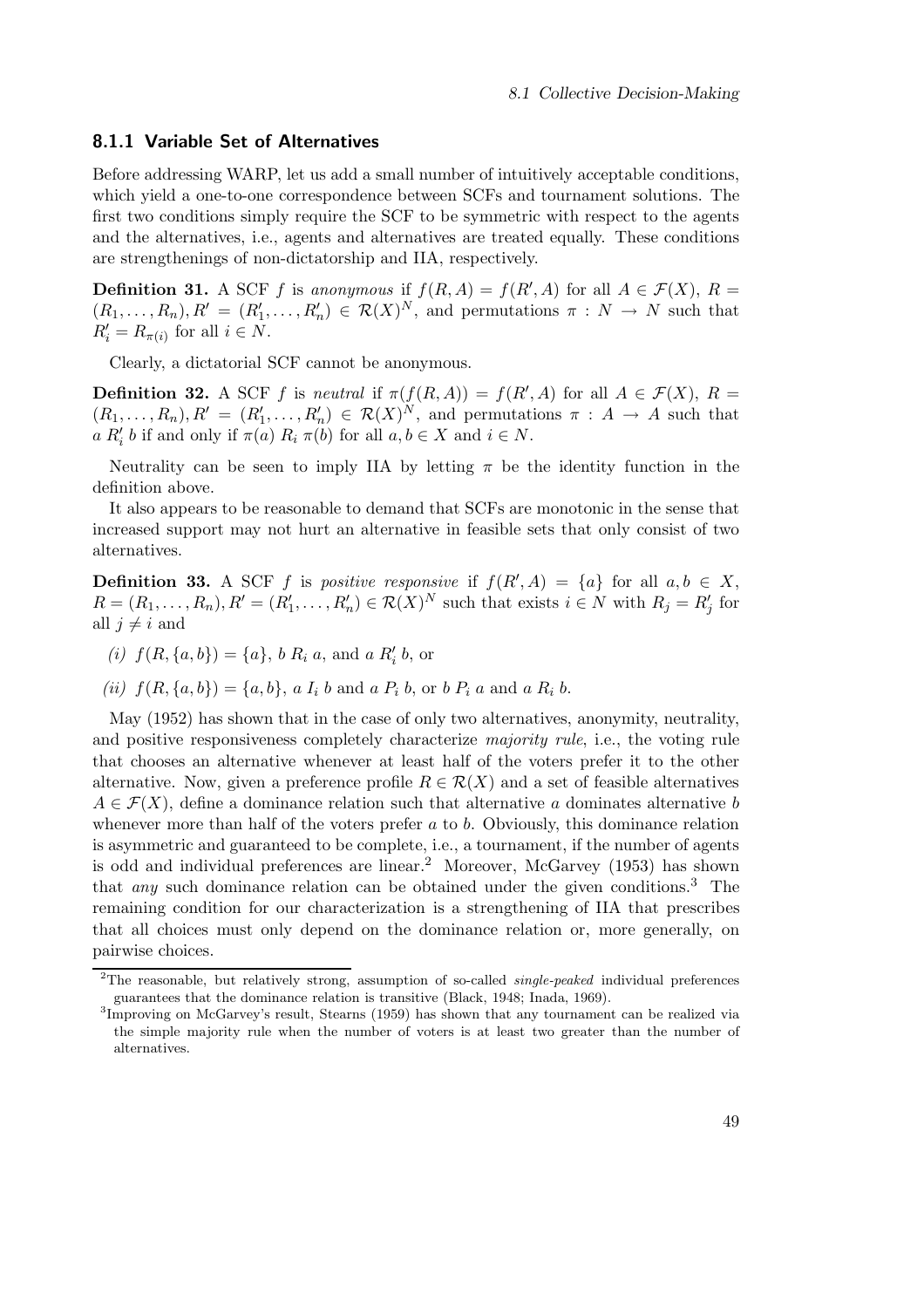**Definition 34.** A SCF f is based on pairwise choices if  $f(R, A) = f(R', A)$  for all  $A \in \mathcal{F}(X), R, R' \in \mathcal{R}(X)^N$ , and  $a, b \in A$  such that  $f(R, \{a, b\}) = f(R', \{a, b\}).$ 

We thus arrive at the following correspondence between tournament solutions and SCFs.

Let the number of agents be odd and all individual preference relations linear. Then every SCF that is based on pairwise choices and satisfies neutrality, anonymity, and positive responsiveness corresponds to a tournament solution and vice versa.

Consider for example the preference relations of the three voters given in Figure 8.1. A majority of voters (two out of three) prefers a to b. Another one prefers b to c and yet another one c to a.

|          | $P_1$ $P_2$ $P_3$ |            |                   |
|----------|-------------------|------------|-------------------|
| $\alpha$ | h                 | $\epsilon$ | a)                |
| h        |                   | $\alpha$   | $\rightarrowtail$ |
|          |                   |            |                   |

Figure 8.1: Condorcet's paradox (de Condorcet, 1785). The left-hand side shows the individual preferences of three agents such that the pairwise majority relation, depicted on the right-hand side, is cyclic. Each column represents the strict preference relation of a voter, e.g.,  $a P_1 b P_1 c$ .

Inspired by earlier work by Sen (1969), Bordes (1976) factorized the set equality of the WARP condition into two inclusion conditions, namely  $\alpha$  and  $\beta^+$ . Accordingly, WARP is equivalent to the conjunction of  $\alpha$ , an inclusion *contraction* condition, and  $\beta^+$ , an inclusion *expansion* condition.

**Definition 35.** A SCF satisfies  $\alpha$  if  $B \cap f(R, A) \subseteq f(R, B)$  for all  $A, B \in \mathcal{F}(X)$  such that  $B \subseteq A$  and  $B \cap f(R, A) \neq \emptyset$ .

Intuitively,  $\alpha$  means that if an alternative is chosen from some set of alternatives, then it will also be chosen from all subsets in which it is contained. Clearly, the corresponding statement in terms of set expansion (a chosen alternative will be chosen in all supersets) would be unduly strong as *every* alternative is chosen in some singleton set. The intuition behind  $\beta^+$  is that if alternative a is chosen from some set that contains another alternative b, then it will also be chosen in all supersets, which contain  $a$  and in which b is chosen.

**Definition 36.** A SCF satisfies  $\beta^+$  if  $f(R, B) \subseteq B \cap f(R, A)$  for all  $A, B \in \mathcal{F}(X)$  such that  $B \subseteq A$  and  $B \cap f(R, A) \neq \emptyset$ .

Conditions  $\alpha$  and  $\beta^+$  are known as the strongest contraction and expansion consistency condition, respectively. It turns out that the mildest dose of contraction consistency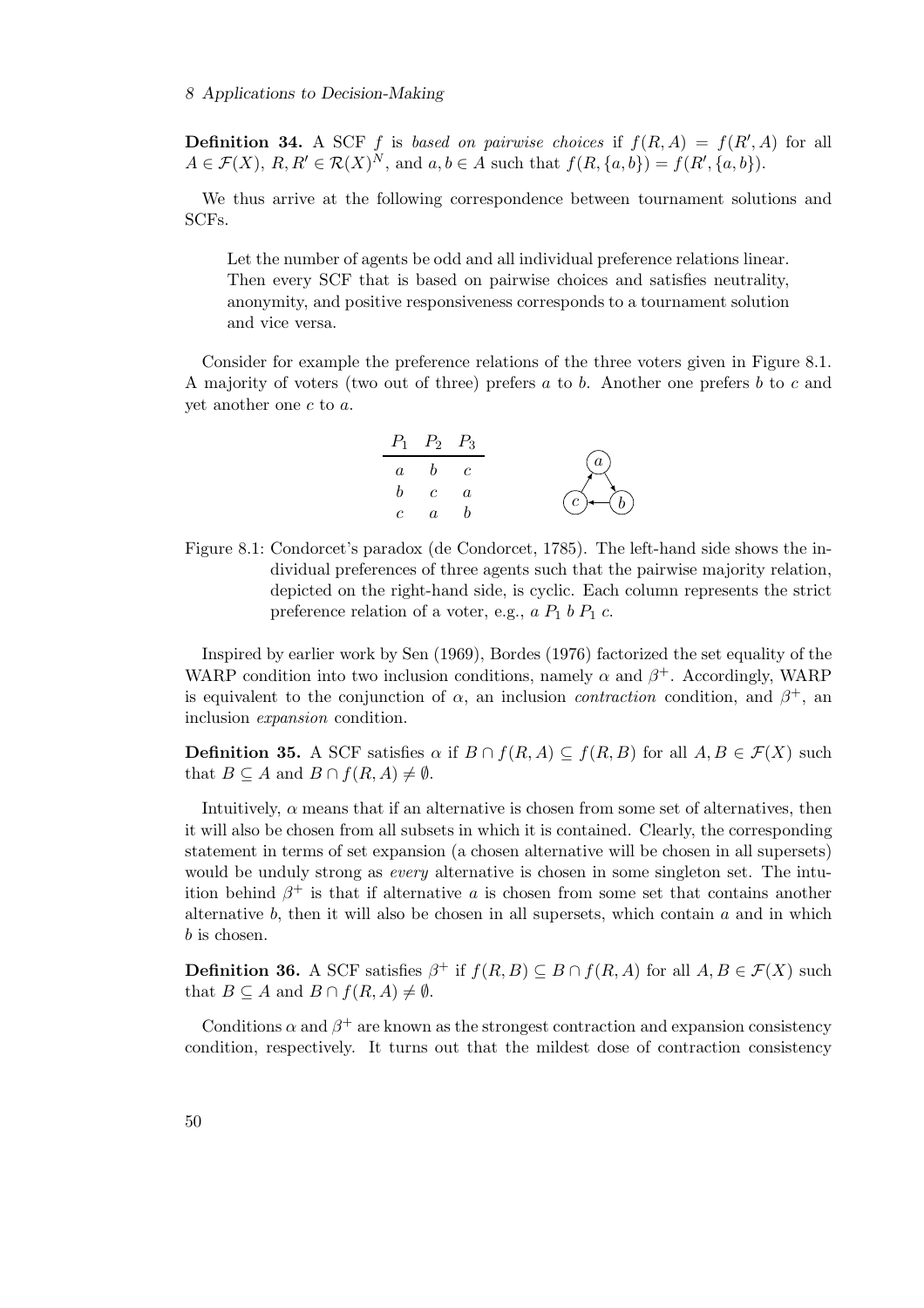gives rise to impossibility results that retain Arrow's spirit (Sen, 1977). Expansion consistency conditions, on the other hand, are much less restrictive. In fact, under the given conditions,  $\beta^+$ , the strongest expansion condition, and minimality characterize the top cycle  $TC$  (Bordes, 1976). It therefore appears advisable to discard  $\alpha$  and characterize SCFs using weakened versions of  $\beta^+$ . This has, for example, been achieved for the uncovered set, which is characterized by a weakening of  $\beta^+$  called  $\gamma$  and minimality (Moulin, 1986).

Anonymity, neutrality, and positive responsiveness are elementary, undisputed conditions that are satisfied by all common SCFs. This leaves two avenues to generalize the correspondence above. First, when the number of agents is not odd or their preferences are not linear, the pairwise majority relation may not be complete; it can be represented by an oriented graph or so-called *incomplete tournament*. While the definitions of many tournament solutions have been extended to this generalized setting, no uncontroversial extensions are known for some tournament solutions (see Chapter 9). Secondly, the pairwise choice condition is often replaced with the *Condorcet condition*, which states that the Condorcet winner has to be the unique choice whenever it exists (de Condorcet, 1785). This class includes all common tournament solutions as well as some SCFs that take into account more information than just pairwise comparisons, such as Kemeny's and Dodgson's SCFs (see, e.g., Fishburn, 1977).

#### 8.1.2 Variable Electorate

In the previous section, we pointed out how to circumvent Arrow's impossibility by substituting the prohibitively strong WARP condition with weaker conditions. The essence of all these properties is to impose restrictions on SCFs based on changes in the set of feasible alternatives. Alternatively, one can focus on changes in the set of voters. A very natural consistency property with respect to the electorate was suggested independently by Smith (1973) and Young (1974). It states that all alternatives that are chosen simultaneously by two disjoint sets of voters should be precisely the alternatives chosen by the union of both sets of voters.

**Definition 37.** A SCF f is *consistent* if  $f(R\cup R', A) = f(R, A) \cap f(R', A)$  for all disjoint sets N and N',  $R \in \mathcal{R}^N$ ,  $R' \in \mathcal{R}^{N'}$ , and  $A \in \mathcal{F}(X)$  such that  $f(R, A) \cap f(R', A) \neq \emptyset$ .

Smith (1973) and Young (1975), again independently, showed that consistency characterizes so-called scoring rules. For the remainder of this section, we assume that individual preference relations are linear. Let a *score function*  $s : \mathbb{N} \times \mathbb{N} \to \mathbb{R}$  be a function that for a given number of alternatives m and rank r yields the score  $s(r, m)$  of the rth-ranked alternative in a linear order. Every score function s yields a SCF  $f_s$  by letting

$$
f_s(R, A) = \{a \in A \mid S(a) \ge S(b) \text{ for all } b \in A\}
$$

where  $S(a) = \sum_{i \in N} s(|\{b \in A \mid b \; P_i \; a\}| + 1, |A|)$ . *f<sub>s</sub>* will be called a *simple scoring rule*. Simple scoring rules are by far the most used voting rules in practice. Common simple scoring rules are *plurality*  $(s(r, m)$  equals 1 if  $r = 1$  and 0 otherwise), *Borda*  $(s(r, m) = m - r)$ , and *anti-plurality*  $(s(r, m)$  equals 0 if  $r = m$  and 1 otherwise).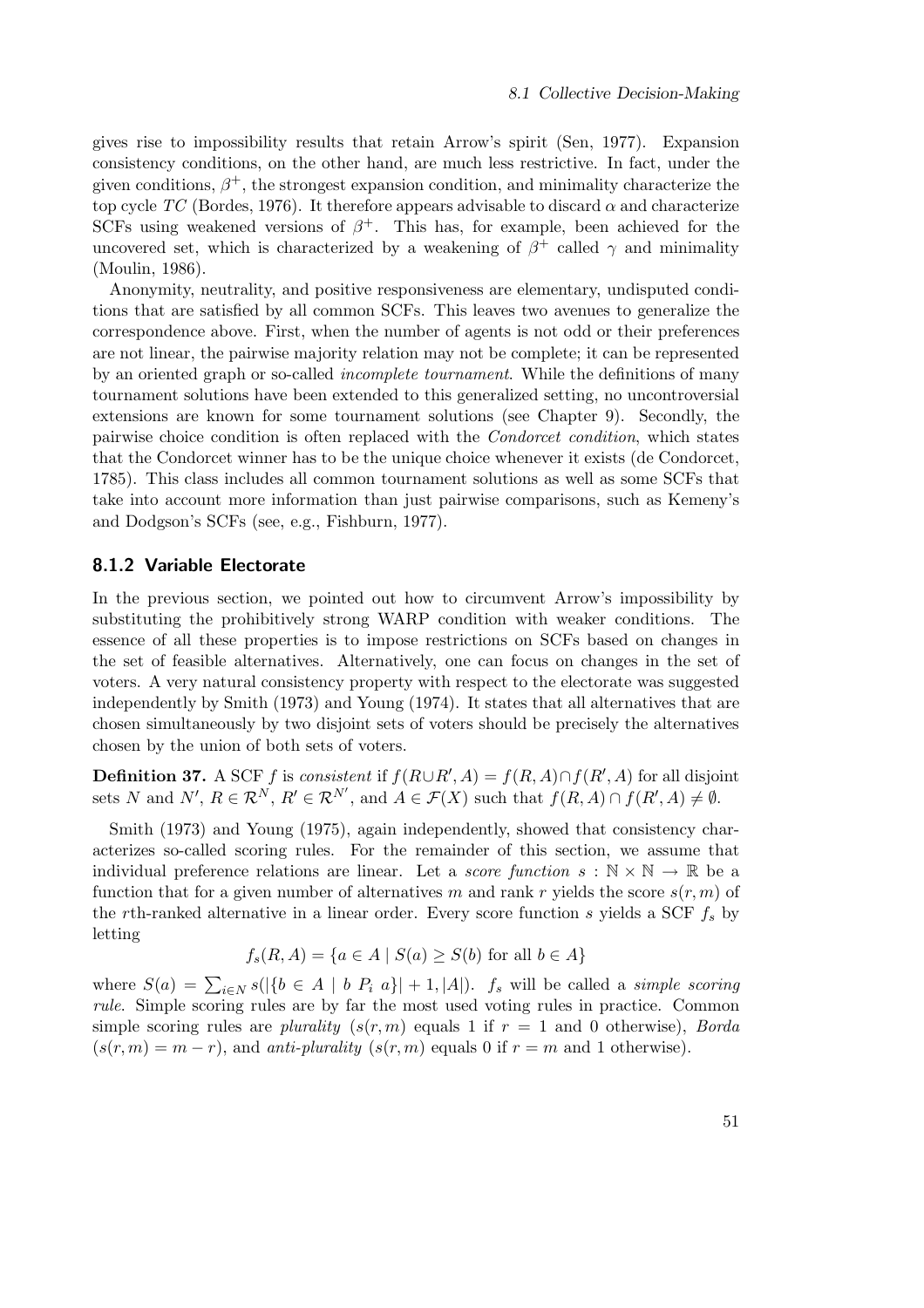#### 8 Applications to Decision-Making

For an anonymous SCF g and a simple scoring rule  $f_s$ , the composition of  $f_s$  and g is defined as

$$
(f_s \circ g)(R, A) = \{a \in g(R, A) \mid S(a) \ge S(b) \text{ for all } b \in g(R, A)\}
$$

where  $S(a)$  is defined as above. That is, the scores of  $f_s$  are used to break the ties of g.

Definition 38. A SCF f is a *scoring rule* if there is a sequence of simple scoring rules  $s_1, \ldots, s_k$  such that  $f = f_{s_1} \circ \cdots \circ f_{s_k}$ .

Theorem 20 (Smith, 1973; Young, 1975). *A SCF is a scoring rule if and only if it satisfies anonymity, neutrality, and consistency.*

One of the earliest advocates of scoring rules was the Chevalier de Borda, whose dispute with the Marquis de Condorcet in the French Royal Academy of Sciences is often regarded the birthplace of social choice theory (see, e.g., Black, 1958; Young, 1988, 1995). Interestingly, the disagreement between Borda and Condorcet even prevails in contemporary social choice theory and is manifested in the following theorem.

Theorem 21 (Young and Levenglick, 1978). *There is no SCF that satisfies the Condorcet condition and consistency.*

Laslier (1996) further deepens the dichotomy between consistency with respect to the set of alternatives and the electorate by showing that no rank-based Paretian SCF (and thus no scoring rule) satisfies composition-consistency. Moreover, Laslier (2000) contrasts the characterization of Borda's rule in terms of a variable electorate (Smith, 1973; Young, 1974) with a characterization of a generalization of the bipartisan set in terms of a variable set of alternatives.

### 8.2 Adversarial Decision-Making

One of the oldest endeavors in *non-cooperative game theory* is to investigate the optimal course of action in strictly competitive situations with two agents. The characteristic difficulty of such situations is that the optimality of an action depends on the action chosen by the other player. Game theory has numerous applications in economics, biology, philosophy, and computer science.

Let X be a universal set of actions. A *two-player zero-sum game*  $\Gamma = (A_1, A_2, u)$  is a tuple consisting of a finite non-empty subset  $A_1 \in \mathcal{F}(X)$  of feasible actions of player 1, a finite non-empty set  $A_2 \in \mathcal{F}(X)$  of feasible actions of player 2, and a utility function  $u: X \times X \to \mathbb{R}$ . Both players are assumed to simultaneously choose one of their actions,  $a_1 \in A_1$  and  $a_2 \in A_2$ , in order to maximize their utility, which is given by  $u(a_1, a_2)$  in the case of player 1 and  $-u(a_1, a_2)$  in the case of player 2. It is convenient to represent a zero-sum game as a matrix  $U = (U_{i,j})_{i \in A_1, j \in A_2}$  with  $U_{i,j} = u(i,j)$ . The set of all utility functions on X will be denoted by  $\mathcal{U}(X)$ .

In this section, we will be concerned with *set-valued solution concepts*, i.e., solution concepts that identify subsets of preferable actions for both players.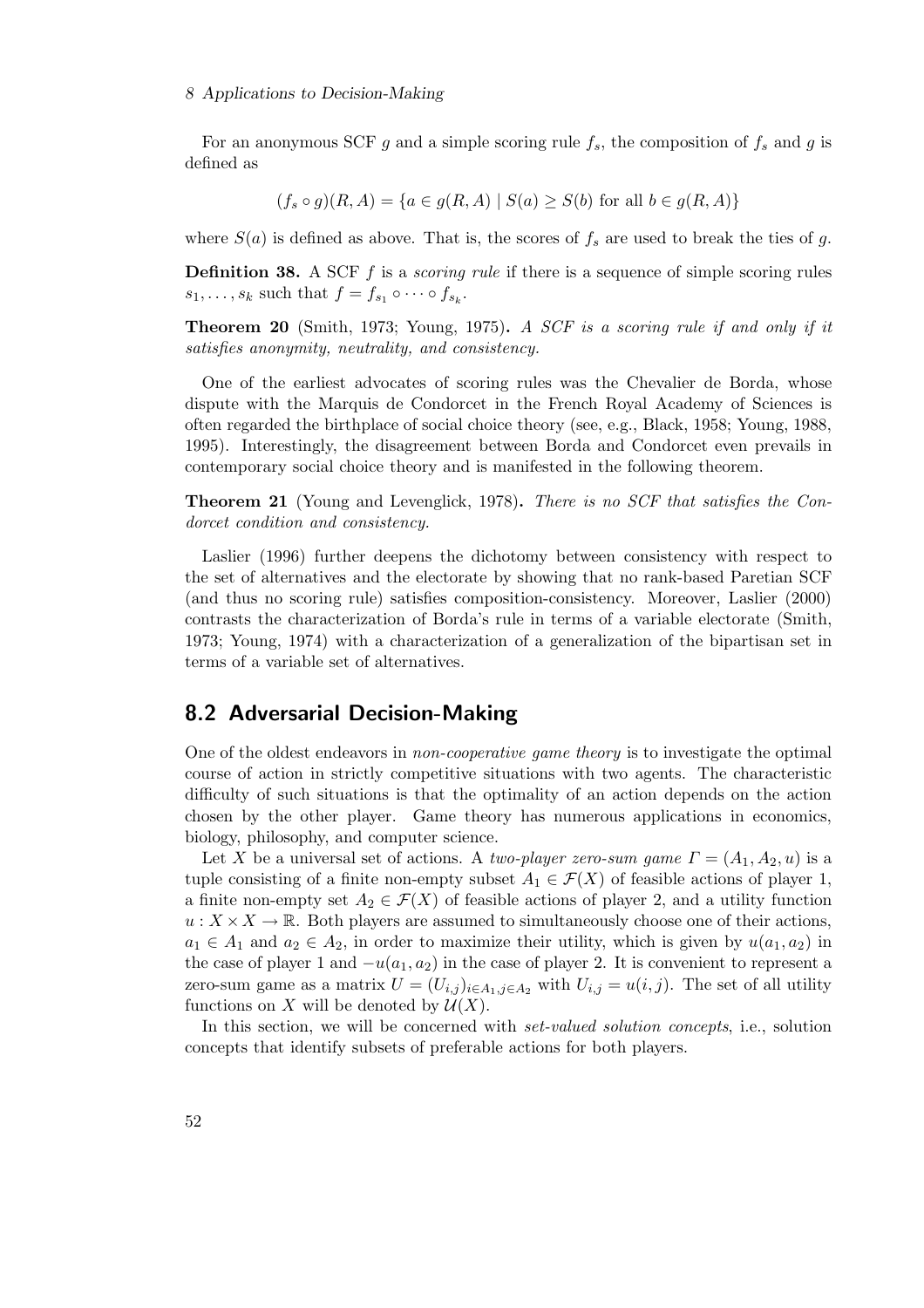Definition 39. An *adversarial game-theoretic solution concept (AGS)* is a function  $f : \mathcal{F}(X) \times \mathcal{F}(X) \times \mathcal{U}(X) \to \mathcal{F}(X) \times \mathcal{F}(X)$  such that, for any zero-sum game  $(A_1, A_2, u)$ ,  $B_1 \subseteq A_1$  and  $B_2 \subseteq A_2$  where  $(B_1, B_2) = f(A_1, A_2, u)$ .

A zero-sum game  $\Gamma = (A_1, A_2, u)$  is called *symmetric* if  $A_1 = A_2$  and  $u(a, b) = -u(b, a)$ for all  $a, b \in A_1$ . In other words,  $\Gamma$  is symmetric if and only if  $A_1 = A_2$  and U is *skew symmetric*, i.e.,  $U^T = -U$ . In the following, we will restrict our attention to so-called tournament games, a subclass of symmetric zero-sum games that is characterized by the fact that players may only win, lose, or draw and that both players get the same payoff if and only if they play the same action (see, e.g., Laffond et al., 1993b; Fisher and Ryan, 1995).

**Definition 40.** A symmetric zero-sum game  $\Gamma = (A, A, u)$  is a *tournament game* if the domain of u is  $\{-1, 0, 1\}$  and, for all  $a, b \in A$ ,  $u(a, b) = 0$  if and only if  $a = b$ .

Even though tournament games appear to be rather restricted, they are rich enough to model most of the characteristic peculiarities of zero-sum games.

Two games  $\Gamma = (A_1, A_2, u)$  and  $\Gamma' = (A'_1, A'_2, u')$  are isomorphic if there is a pair of bijective mappings  $\pi_1 : A_1 \to A'_1$  and  $\pi_2 : A_2 \to A'_2$  such that  $u(\pi_1(a_1), \pi_2(a_2)) =$  $u'(a_1, a_2)$  for all  $a_1 \in A_1$  and  $a_2 \in A_2$ . It is very natural to assume that an AGS is independent of infeasible actions and stable with respect to isomorphisms. We will call such an AGS *independent*.

Definition 41. An AGS f is *independent* if

- (*i*)  $f(\Gamma) = f(\Gamma')$  for all games  $\Gamma = (A_1, A_2, u)$  and  $\Gamma' = (A_1, A_2, u')$  such that  $u(a_1, a_2) = u'(a_1, a_2)$  for all  $a_1 \in A_1$ ,  $a_2 \in A_2$ , and
- *(ii)*  $f((\pi_1(A_1),(\pi_2(A_2), u')) = (\pi_1(f(\Gamma),\pi_2(f(\Gamma)))$  for all games  $\Gamma = (A_1, A_2, u)$  and  $\Gamma' = (A'_1, A'_2, u')$ , and isomorphisms  $\pi_1 : A_1 \to A'_1$  and  $\pi_2 : A_2 \to A'_2$  of  $\Gamma$  and  $\Gamma'$ .

While not as natural as the previous condition, there are reasons to assume that an AGS should give identical recommendations to both players in a symmetric game.

**Definition 42.** An AGS f is *symmetric* if for all symmetric games  $\Gamma$ ,  $B_1 = B_2$  where  $(B_1, B_2) = f(\Gamma).$ 

There is a straightforward correspondence between tournament games and tournaments as the utility matrix of any tournament game may be interpreted as the adjacency matrix of a tournament graph. For a given tournament game  $(A, A, u)$ , a tournament  $(A, \succ)$  can be constructed by letting, for all  $a, b \in A$ ,  $a \succ b$  if  $u(a, b) = 1$  and  $b \succ a$ if  $u(a, b) = -1$ . We thus have a direct relationship between tournament solutions and symmetric and independent AGSs in the case of tournament games.

For tournament games, every symmetric and independent AGS corresponds to a tournament solution and vice versa.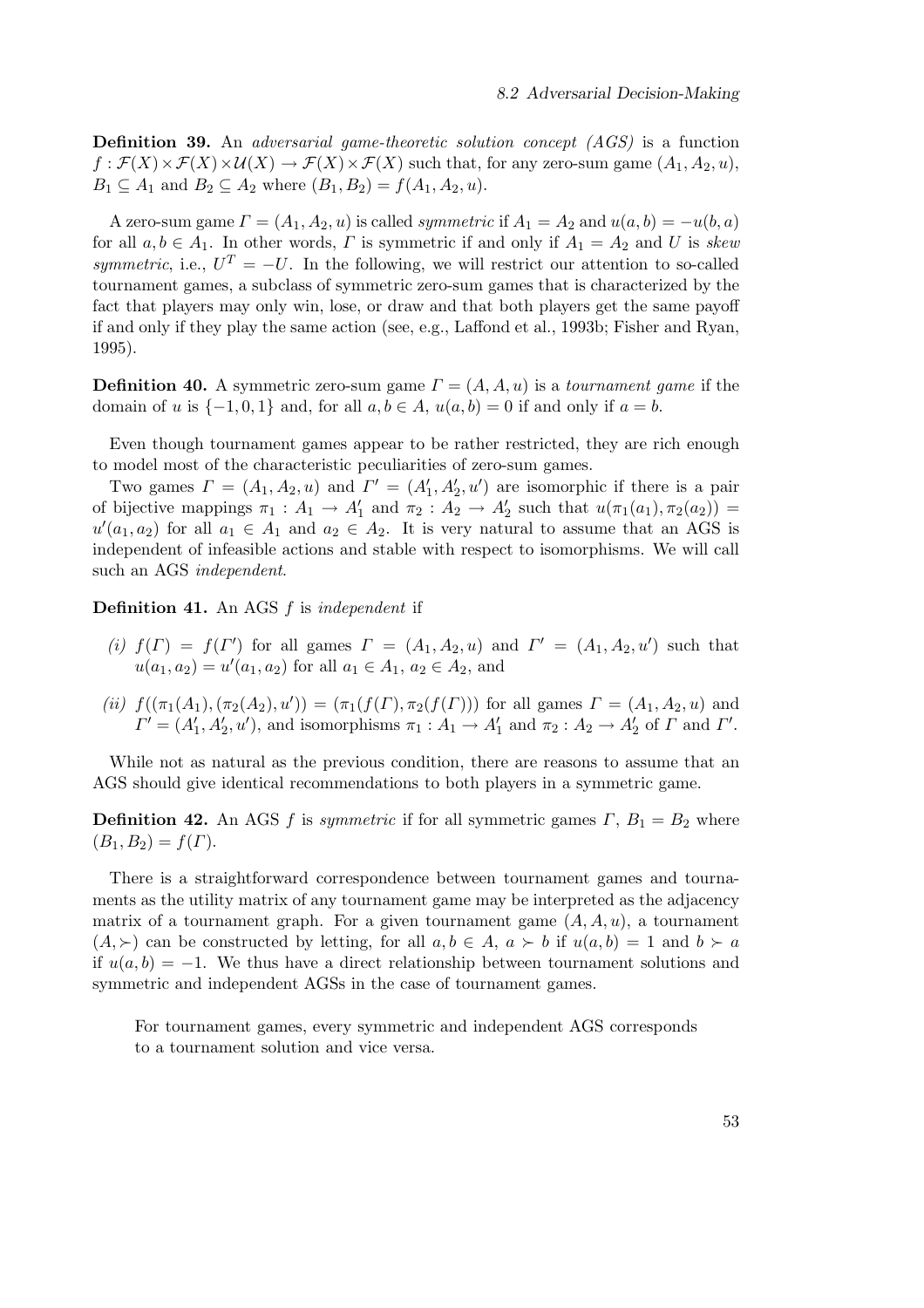#### 8 Applications to Decision-Making

$$
\begin{array}{ccc}\n & R & P & S \\
R & \begin{pmatrix} 0 & -1 & +1 \\
+1 & 0 & -1 \\
S & -1 & +1 & 0 \end{pmatrix} & \text{(R)} \\
\end{array}
$$

Figure 8.2: Tournament game Rock-Paper-Scissors and its corresponding tournament graph

As an example, Figure 8.2 shows the well-known tournament game Rock-Paper-Scissors and the corresponding tournament, a 3-cycle.

A *best response* is an action that maximizes a player's utility for a given action of the opponent. Action a is a *better response* than action b for some action of the opponent, if a yields more utility than b. In tournament games, where actions correspond to alternatives, the set of best responses for a given action simply consists of the dominators of the corresponding alternative. An action that is the unique best response to all actions of the other player is called a *dominant action*. Clearly, such an action should be played without any reservations. In tournament games, any such action corresponds to a Condorcet winner of the corresponding tournament. Interestingly, many other solution concepts that have been developed independently in game theory are equivalent to certain tournament solutions within the restricted class of tournament games (see Table 8.1).

For example, action a is *dominated* if there exists another action b such that, for all actions of the opponent,  $b$  is always a better response then  $a$ . In tournament games, an action is dominated if it is never a best response, which is only possible if it is the Condorcet loser of the corresponding tournament. It may be the case that removing a dominated action from consideration renders another action dominated. This enables the definition of an *iterative process* in which dominated actions are deleted one after another. The resulting set of actions is the set of iterated undominated or *rationalizable* actions.

Action a is *weakly dominated* if there exists another action b such that, for all actions of the opponent,  $a$  is never a better response than  $b$  and  $b$  is a better response at least once. The set of weakly undominated actions corresponds to the uncovered set. As in the case of strict dominance, one can define an iterative process of deleting weakly dominated actions. In general games, the resulting set of actions depends on the order of eliminations. In tournament games, however, this process invariably leads to the same set of actions, which corresponds to the iterated uncovered set.

Another solution concept in game theory is that of a *CURB ("closed under rational behavior") set* (Basu and Weibull, 1991). A CURB set if a set of actions for each player such that each set contains all best responses to actions within the other player's set.<sup>4</sup> Typically, one is interested in inclusion-minimal CURB sets. Every tournament game contains a unique minimal CURB set which coincides with the top cycle of the

<sup>4</sup>Originally, CURB sets are defined as sets of mixed, i.e., randomized, strategies. However, both definitions are equivalent in tournament games.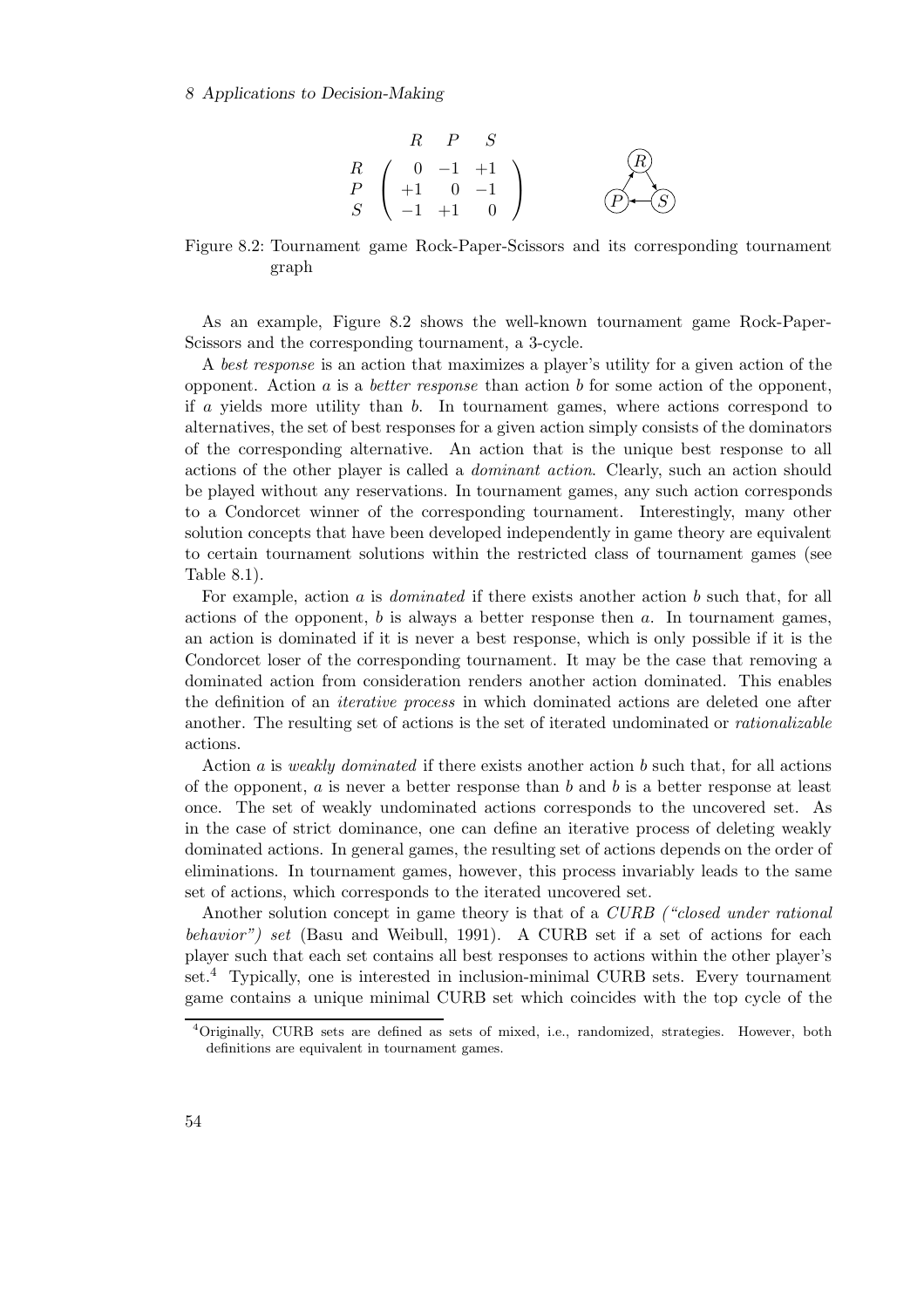tournament.

Shapley (1964) proposed a similar set-valued solution concept. A weak generalized saddle point (WGSP) is a set of actions for each player such that every action not contained in these sets is weakly dominated when restricting the opponent's actions to those included in his set. An inclusion-minimal WGSP is called a weak saddle and is equivalent to the minimal covering set of the corresponding tournament. This equivalence is particularly astounding as it was discovered eight years after the minimal covering set was proposed and 43 years after the weak saddle was first mentioned (Duggan and Le Breton, 1996a).

Finally, the bipartisan set is a tournament solution whose definition directly refers to the corresponding tournament game. A (mixed) strategy is a probability distribution over the actions of one player. A pair of strategies is a *Nash equilibrium* if neither of the two players can increase his expected utility by deviating from his strategy (Nash, 1951). Thus, a Nash equilibrium is a mutual mixed best response. Tournament games contain a unique Nash equilibrium and the bipartisan set is defined as the set of all alternatives that correspond to actions that are played with positive probability in the Nash equilibrium.<sup>5</sup>

| Tournament solution                            | Game-theoretic concept                |
|------------------------------------------------|---------------------------------------|
| Condorcet winner                               | Dominant action/pure Nash equilibrium |
| Condorcet non-losers $(CNL)$                   | Undominated actions                   |
| Uncovered set $(UC)$                           | Weakly undominated actions            |
| Iterated Condorcet non-losers $(CNL^{\infty})$ | Rationalizability                     |
| Iterated uncovered set $(UC^{\infty})$         | Iterated weakly undominated actions   |
| Top cycle $(TC)$                               | Minimal CURB set                      |
| Minimal covering set $(MC)$                    | Weak saddle                           |
| Bipartisan set $(BP)$                          | Support of Nash equilibrium           |

Table 8.1: Tournament solutions and their game-theoretic counterparts

## 8.3 Coalitional Decision-Making

*Coalitional game theory* (or *cooperative game theory*) studies strategic settings in which players can make binding commitments, form coalitions, and thus correlate their actions. Here, we will consider what is known as the case of *non-transferable utility (NTU)*, i.e., there is no possibility of side-payments between players.

A *finite NTU game* is a tuple  $(N, H, V)$ , where  $N = \{1, \ldots, n\}$  is a set of players,  $H \in \mathcal{F}(\mathbb{R}^N)$  is a set of outcomes, and  $V : \mathcal{F}(N) \to \mathcal{F}(H)$  is a characteristic function. Each outcome denotes how much utility each agent derives from this particular outcome. The *characteristic function* describes the coalitional effectivity, i.e., it yields

<sup>&</sup>lt;sup>5</sup>Mutual best response *actions* constitute a *pure* Nash equilibrium. In tournament games, a pure Nash equilibrium exists if and only if the tournament contains a Condorcet winner.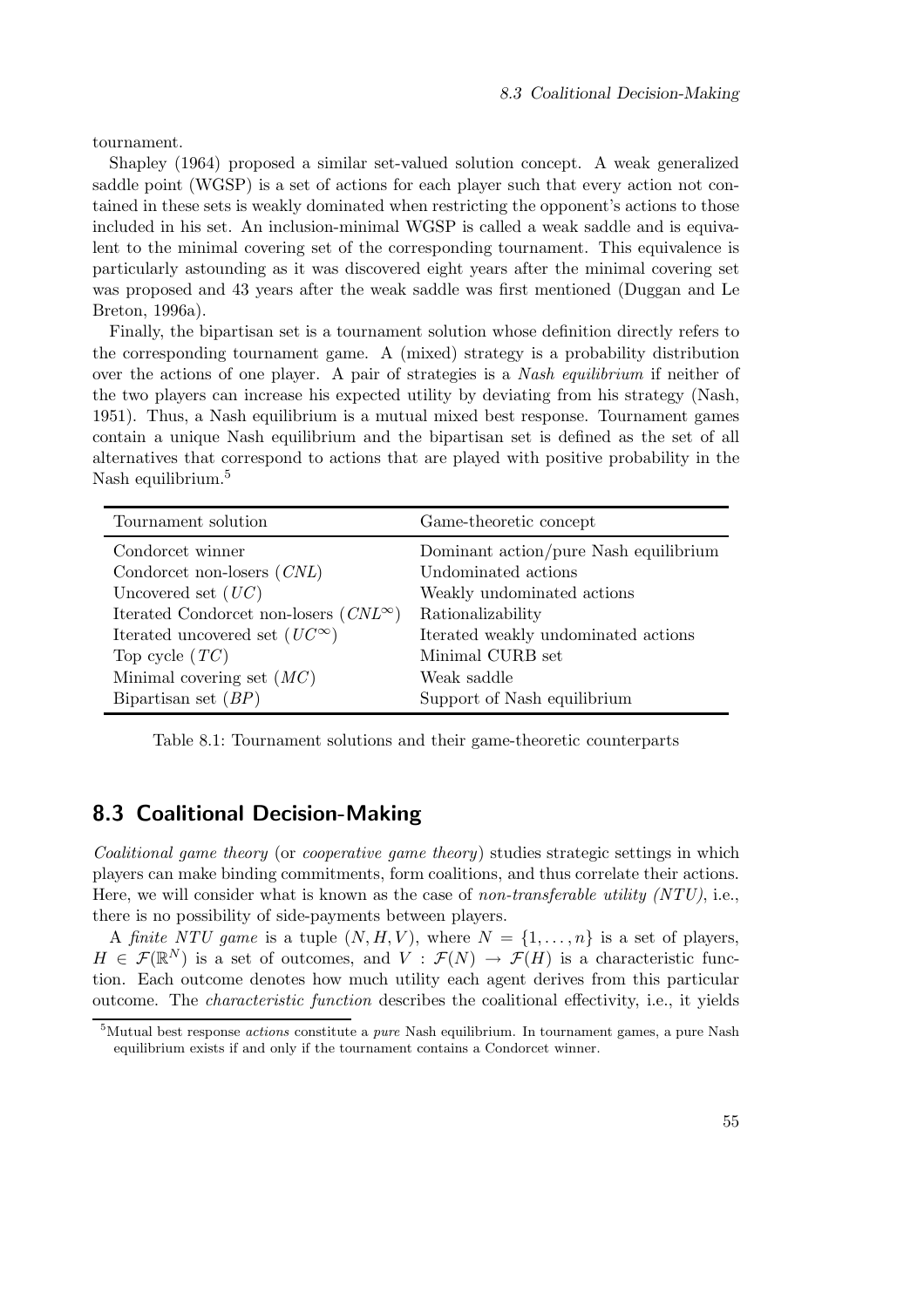#### 8 Applications to Decision-Making

which outcomes each coalition can enforce to come about. An important question is which outcomes are to be expected in a given NTU game when players are assumed to maximize their utility. Differing answers to this question have been given in the form of *solution concepts* that map NTU games to sets of outcomes. Some of these concepts (e.g., the core or von Neumann-Morgenstern stable sets) are defined on the basis of a binary dominance relation that is typically defined in terms of coalitional effectivity and individual preferences.

**Definition 43.** Let  $(N, H, V)$  be a finite NTU game and  $a, b \in H$  two outcomes. a *dominates* b if there exists a coalition  $C \in \mathcal{F}(N)$  such that C is effective for a, i.e.,  $a \in V(C)$ , and all members of C strictly prefer a over b, i.e.,  $a(i) > b(i)$  for all  $i \in C$ .

Obviously this dominance relation is irreflexive since no outcome dominates itself. However, it may be the case that two outcomes dominate each other (via different coalitions). In other words, the dominance relation does not have to be asymmetric and thus differs from the dominance relations we have considered so far. Nevertheless, the specific structural properties of the dominance relation are of great importance when reasoning about coalitional games. It turns out that *every* irreflexive relation on a finite set of alternatives can be obtained as the dominance relation of some finite coalitional NTU game.

Theorem 22 (Brandt and Harrenstein, 2009). *Let* R *be an irreflexive relation on a finite set of outcomes. Then,* R *is induced as the dominance relation of some finite NTU game.*

This result is very similar in spirit to that of McGarvey (1953) who has shown that any asymmetric dominance relation can be obtained via pairwise majority voting (see Section 8.1.1). In general, *cooperative majority voting* can be seen as the special case of finite NTU games in which majorities are universally effective and all other coalitions are impotent (see e.g., Schwartz, 1986).

By now it has become obvious that all solution concepts studied in this thesis, be their roots in social choice theory, non-cooperative game theory, or in cooperative game theory, have to deal with what is essentially the same problem: to come to grips with a possibly intransitive dominance relation. Each of them incorporates a different intuition and approaches the issue from a different angle. In order to apply tournament solutions as solution concepts for finite NTU games, however, we need to bridge the gap between asymmetric and complete dominance relations on the one hand, and irreflexive dominance relations on the other. This can be achieved either by extending the definitions of tournament solutions to irreflexive relations or by identifying reasonable subclasses of finite NTU games (other than cooperative majority voting) that yield asymmetric and complete dominance relations. Both approaches are left as future work.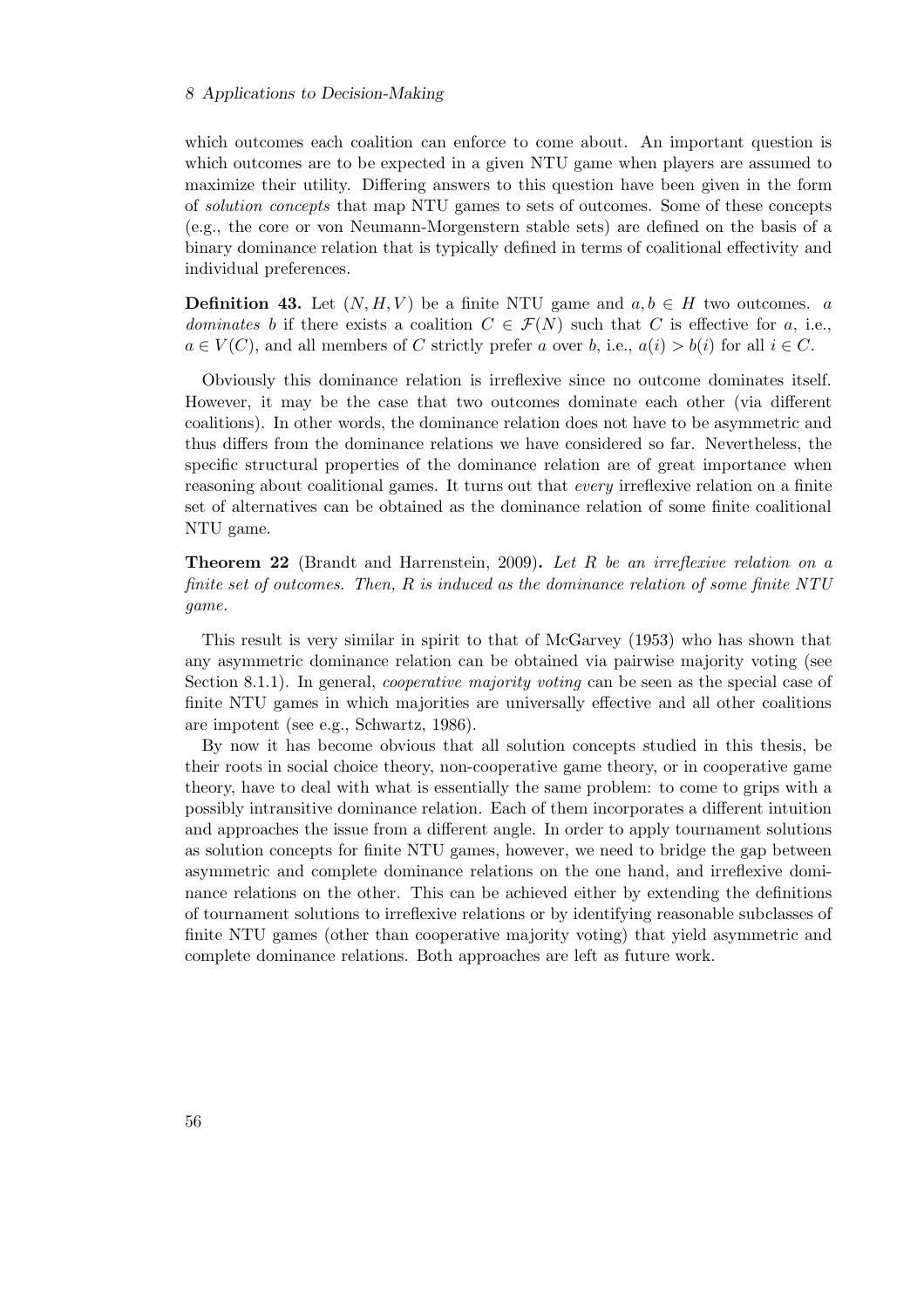*There is every reason to expect that the various social sciences will serve as incentives for the development of great new branches of mathematics and that some day the theoretical social scientist will have to know more mathematics than the physicist needs to know today.* Social sciences will serve<br>branches of mathematics<br>the will have to know more<br>day.<br>J. G. Kemeny, 1959

## Conclusions and Open Problems

We suggested a unifying treatment of tournament solutions based on maximal qualified subsets and minimal stable sets. Given the results of Chapter 4 and Chapter 5, a central role in the theory of tournament solutions may be ascribed to Conjecture 2, which states that no tournament contains two disjoint *TEQ*-retentive sets. Conjecture 2 (or the equivalent statement that there are no two disjoint *TEQ*-stable sets) has a number of appealing consequences on minimal stable sets:

- Every tournament T admits a unique *minimal dominating set TC*(T) (as shown by Good, 1971). *TC* satisfies all basic properties and is the finest solution concept satisfying SSP and *CNL*-exclusivity.
- Every tournament T admits a unique *minimal covering set MC*(T) (as shown by Dutta, 1988). *MC* satisfies all basic properties and is the finest solution concept satisfying SSP and *UC*-exclusivity.
- Every tournament T admits a unique *minimal extending set ME*(T) (open problem). *ME* satisfies all basic properties and is the finest solution concept satisfying SSP and *BA*-exclusivity.
- Every tournament T admits a unique *minimal TEQ -retentive set TEQ*(T) (open problem). *TEQ* satisfies all basic properties and is the finest solution concept satisfying WDCON and the finest solution concept  $S$  such that  $S$  satisfies SSP and, for any tournament T,  $S(T) = A \setminus \{a\}$  implies  $a \notin S(\overline{D}(b))$  for any  $b \in A$ . Moreover, *TEQ* is the finest solution concept S satisfying WSP and  $\hat{S} = \dot{S}$ .
- $TEQ \subseteq ME \subseteq MC \subseteq TC$  and  $ME \subseteq BA$ <sup>1</sup>

Conjecture 1 is a weaker version of Conjecture 2, which implies all of the above statements except those that involve *TEQ*.

Table 9.1 and Figure 9.1 summarize the properties and set-theoretic relationships of the most important considered tournament solutions, respectively.

<sup>&</sup>lt;sup>1</sup>A consequence of these inclusions is that deciding whether an alternative is contained in the minimal extending set of a tournament is NP-hard.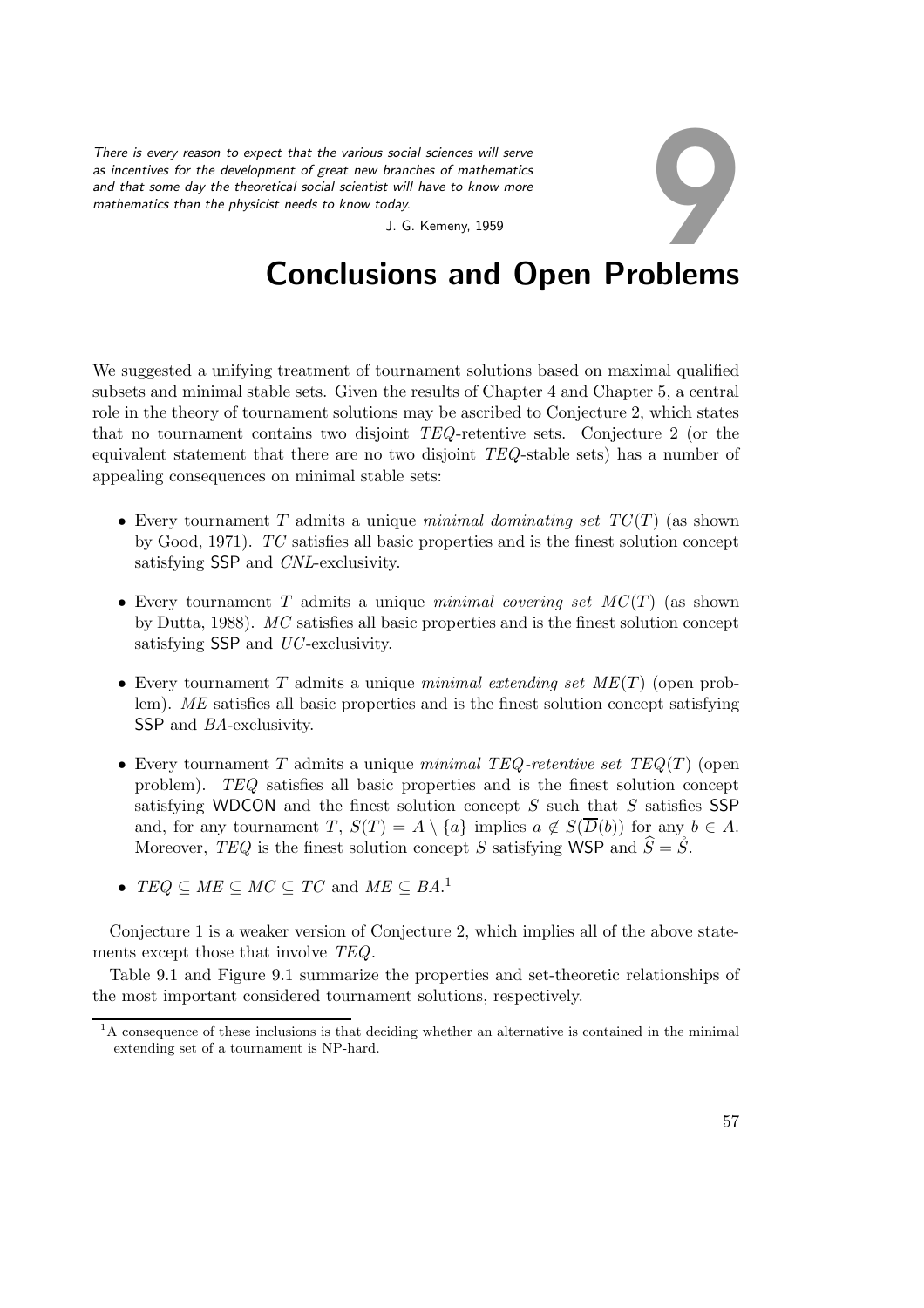#### 9 Conclusions and Open Problems

| Solution Concept                                         |       | Origin                              | <b>MON</b>      | IUA             | <b>WSP</b>      | <b>SSP</b>     | COM | <b>IRR</b> | EFF     |
|----------------------------------------------------------|-------|-------------------------------------|-----------------|-----------------|-----------------|----------------|-----|------------|---------|
| $S_{\mathcal{M}_2}$                                      | (CNL) |                                     |                 |                 |                 |                |     |            |         |
| $S_{\mathcal{M}}$                                        | (UC)  | Fishburn $(1977)$ ; Miller $(1980)$ |                 |                 |                 |                |     |            |         |
| $S_{\mathcal{M}^*}$                                      | (BA)  | Banks (1985)                        |                 |                 |                 |                |     |            | $-a$    |
| $\widehat{S}_{\mathcal{M}_2}$                            | (TC)  | Good (1971); Smith (1973)           |                 |                 |                 |                |     |            |         |
| $\widehat{S}_\mathcal{M}$                                | (MC)  | Dutta (1988)                        |                 |                 |                 |                |     |            |         |
| $\widehat{S}_{\mathcal{M}^*}$                            | (ME)  | <b>Brandt</b> (2008)                | $\mathcal{L}^b$ | $\checkmark$    | $\checkmark$    |                |     |            | a,b     |
| $\widehat{TEQ}$                                          | (TEQ) | Schwartz (1990)                     | $\mathcal{N}^c$ | $\mathcal{L}^c$ | $\mathcal{N}^c$ | $\checkmark$ c |     |            | $-{}^a$ |
| $S^{\#}_{\mathcal{M}} \\ \widehat{S^{\#}_{\mathcal{M}}}$ | (CO)  | Copeland $(1951)$                   |                 |                 |                 |                |     |            |         |
|                                                          | BP    | Laffond et al. $(1993b)$            |                 |                 |                 |                |     |            |         |

<sup>a</sup>There exists no efficient algorithm unless P equals NP.

 ${}^{b}$ This statement relies on Conjecture 1.

<sup>c</sup>This statement relies on Conjecture 2.

Table 9.1: Properties of solution concepts (MON: monotonicity, IUA: independence of unchosen alternatives, WSP: weak superset property, SSP: strong superset property, COM: composition-consistency, IRR: irregularity, EFF: efficient computability (the tournament solution can be computed in polynomial time))

Many challenging open problems remain. Among them are the following:

**Stability and retentiveness.** Prove or disprove that no tournament admits two disjoint  $S_{\mathcal{M}_{4}^{*}}$ -stable sets. Prove or disprove that no tournament admits two disjoint extending sets (Conjecture 1). Prove or disprove that no tournament admits two disjoint *TEQ*retentive sets (Conjecture 2). Investigate  $S^{\#}_{\mathcal{M}^*}$  and  $\widetilde{S}^{\#}_{\mathcal{M}^*}$ . Study  $\widetilde{S}$  for solution concepts S other than *TEQ*.

**Generalization of tournament solutions.** The definitions of most of the concepts considered in this thesis have been generalized to incomplete tournaments (Dutta and Laslier, 1999; Peris and Subiza, 1999). Brandt and Fischer (2008) and Brandt et al. (2009a) investigate whether and how these generalizations affect the computational complexity. For some concepts (*BA*, *ME*, and *TEQ*) no uncontroversial generalization is known. Ideally one would want to extend the definition to arbitrary binary relations.

Computational aspects. Is there a simpler method for computing a subset of *MC* than solving a linear feasibility problem? Is there a purely combinatorial algorithm for computing *MC* (one that does not rely on linear feasibility)? How hard is it to compute  $S_{\mathcal{M}_k}$ ? Is it possible to compute a subset of  $ME$  or  $TEQ$  in polynomial time? Pinpoint the complexity of  $ME$  and  $TEQ$  (the best upper bounds are  $\Pi_2^p$  and PSPACE, respectively). Complexity of *ME* and  $TEQ$  (the best upper bounds are  $H_2$  and 1 SI ACE, respectively).<br>Is deciding membership in *MC* (or  $UC^{\infty}$ ) TC<sup>0</sup>-hard. Is deciding membership in *BP* or *MC* P-complete in tournaments? Is there a linear-time algorithm for computing *UC*?

Apart from these technical issues, it remains to be seen which other application areas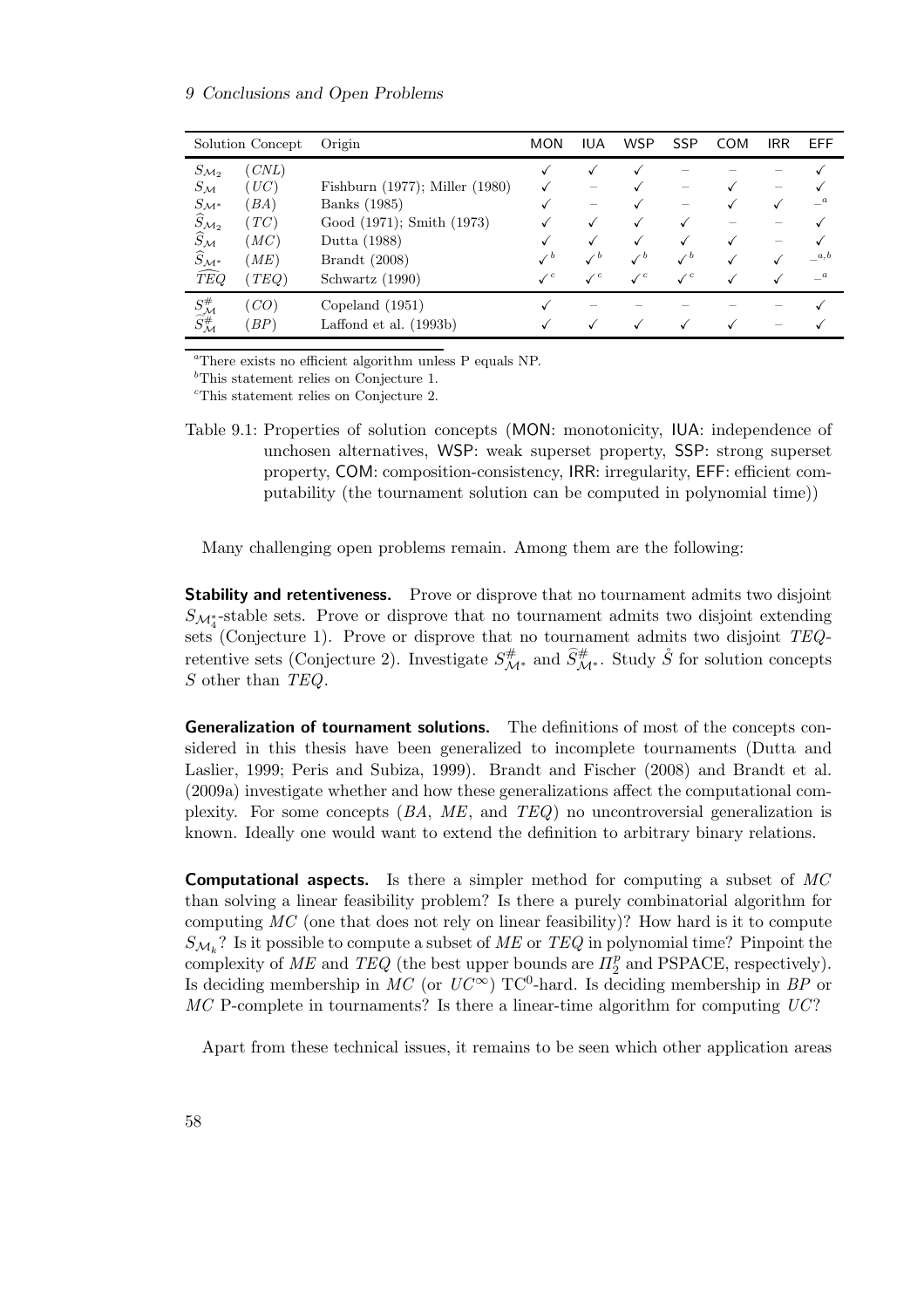

Figure 9.1: Set-theoretic relationships between qualitative tournament solutions. *BA* and *MC* are not included in each other, but they always intersect (see, e.g., Laslier, 1997). The inclusion of *TEQ* in *ME* relies on Conjecture 2 and that of *ME* in *MC* on Conjecture 1 (which is implied by Conjecture 2). *CO* is contained in *UC* but may be disjoint from *MC* and *BA*. The exact location of *BP* in this diagram is unknown (*BP* is contained in *MC* and intersects with *TEQ* in all known instances (Laslier, 1997)).

(besides the ones already mentioned in Chapter 8) will be found for tournament solutions. It is to be expected that the problem of identifying the "best" elements according to some binary relation arises in numerous contexts and various fields.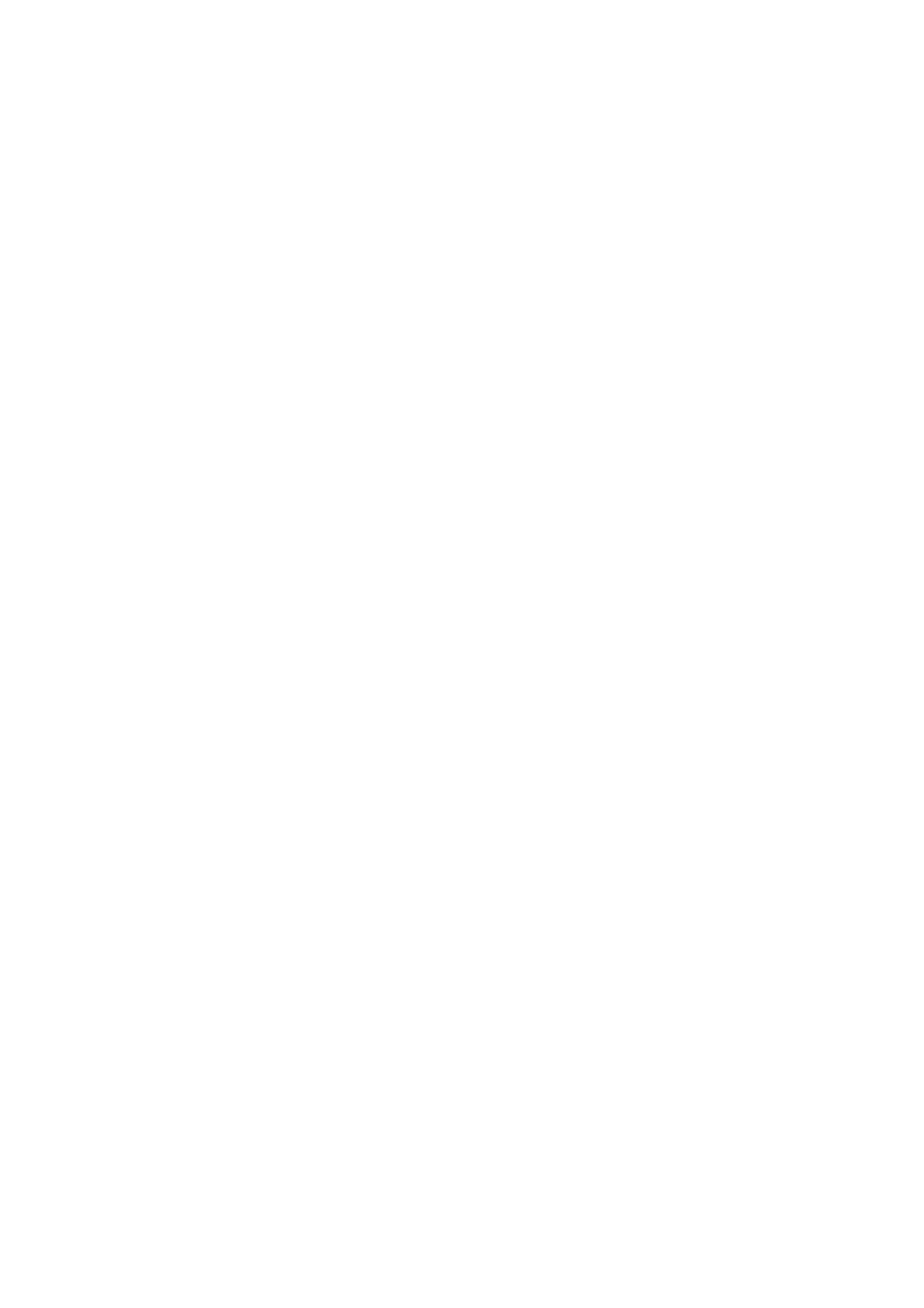## Acknowledgments

I am indebted to Paul Harrenstein for countless valuable discussions. Furthermore, I thank Haris Aziz, Markus Brill, and Felix Fischer for providing helpful feedback on drafts of this thesis. This material is based upon work supported by the Deutsche Forschungsgemeinschaft under grant BR 2312/3-2.

The chapter quotes are taken from the following publications. Chapter 1: Bordes (1976, page 453), Chapter 2: Reid and Beineke (1978, page 169), Chapter 3: Kemeny (1959, page 577), Chapter 4: von Neumann and Morgenstern (1944, page 42, 'as' has been replaced with 'that' in order to rectify what appears to be a typographical error), Chapter 5: Schwartz (1986, page 1), Chapter 6: Zermelo (1929, page 437), Chapter 7: van Damme (1998, page 202), Chapter 8: Landau (1951a, page 2), Chapter 9: Kemeny (1959, page 578).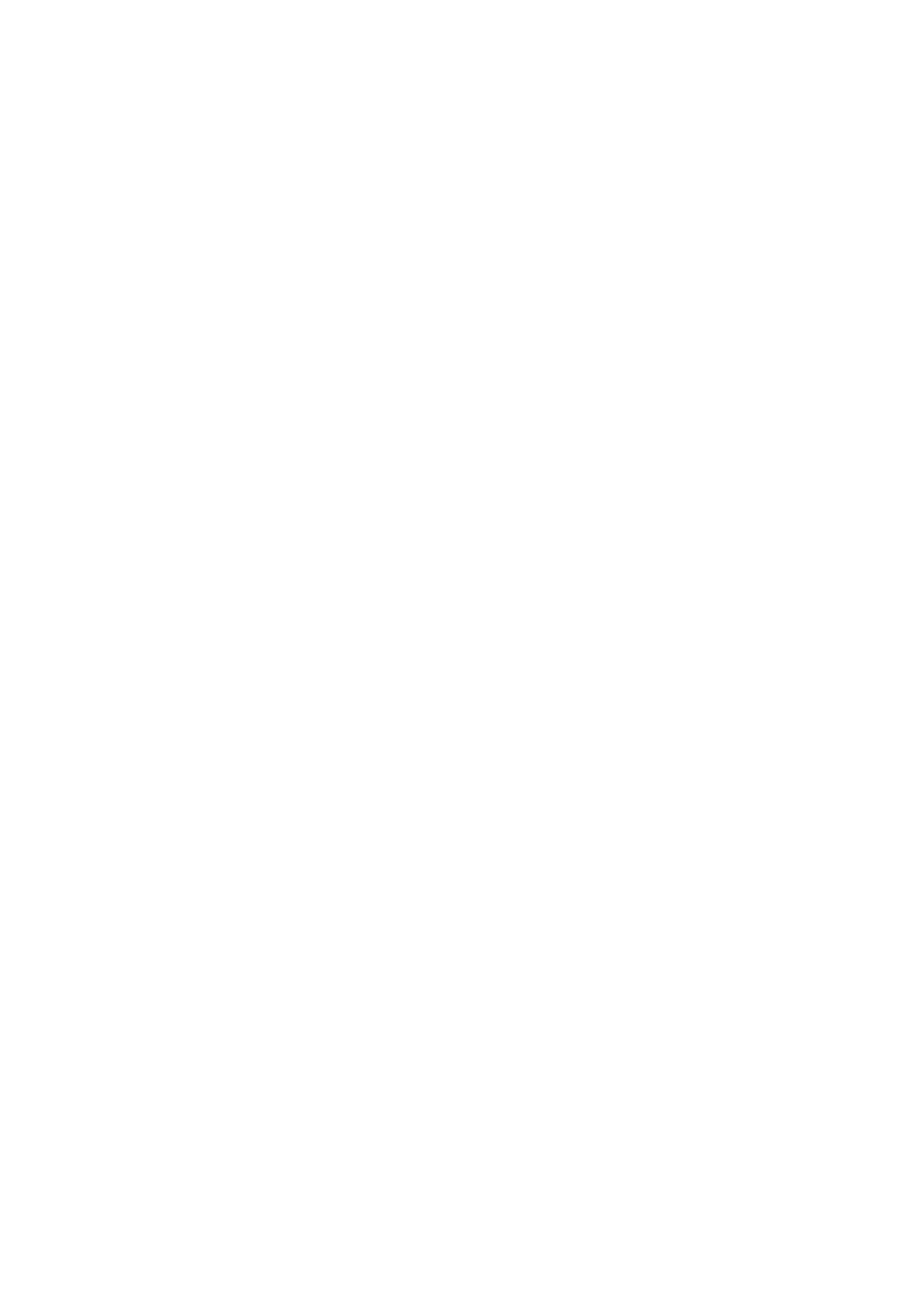## Bibliography

- K. J. Arrow. *Social Choice and Individual Values*. New Haven: Cowles Foundation, 1st edition, 1951. 2nd edition 1963.
- K. J. Arrow. Rational choice functions and orderings. *Economica*, 26:121–127, 1959.
- J. S. Banks. Sophisticated voting outcomes and agenda control. *Social Choice and Welfare*, 3:295–306, 1985.
- K. Basu and J. Weibull. Strategy subsets closed under rational behavior. *Economics Letters*, 36:141–146, 1991.
- D. Black. On the rationale of group decision-making. *Journal of Political Economy*, 56 (1):23–34, 1948.
- D. Black. *The Theory of Committees and Elections*. Cambridge University Press, 1958.
- G. Bordes. Consistency, rationality and collective choice. *Review of Economic Studies*, 43(3):451–457, 1976.
- G. Bordes and N. Tideman. Independence of irrelevant alternatives in the theory of voting. *Theory and Decision*, 30(2):163–186, 1991.
- D. Bouyssou, T. Marchant, M. Pirlot, A. Tsouki`as, and P. Vincke. *Evaluation and Decision Models: Stepping Stones for the Analyst*. Springer-Verlag, 2006.
- F. Brandt. Minimal stable sets in tournaments. Technical report, http://arxiv.org/abs/0803.2138, 2008. Presented at the 9th International Meeting of the Society of Social Choice and Welfare.
- F. Brandt and F. Fischer. PageRank as a weak tournament solution. In X. Deng and F. Chung Graham, editors, *Proceedings of the 3rd International Workshop on Internet and Network Economics (WINE)*, volume 4858 of *Lecture Notes in Computer Science (LNCS)*, pages 300–305. Springer-Verlag, 2007.
- F. Brandt and F. Fischer. Computing the minimal covering set. *Mathematical Social Sciences*, 56(2):254–268, 2008.
- F. Brandt and P. Harrenstein. Characterization of dominance relations in finite coalitional games. *Theory and Decision*, 2009. To appear.
- F. Brandt, F. Fischer, and P. Harrenstein. The computational complexity of choice sets. *Mathematical Logic Quarterly*, 55(4):444–459, 2009a.
- F. Brandt, F. Fischer, P. Harrenstein, and M. Mair. A computational analysis of the tournament equilibrium set. *Social Choice and Welfare*, 2009b. To appear.
- H. Cohn, R. Kleinberg, B. Szegedy, and C. Umans. Group-theoretic algorithms for matrix multiplication. In *Proceedings of the 46th Symposium on Foundations of Computer Science (FOCS)*, pages 379–388. IEEE Computer Society Press, 2005.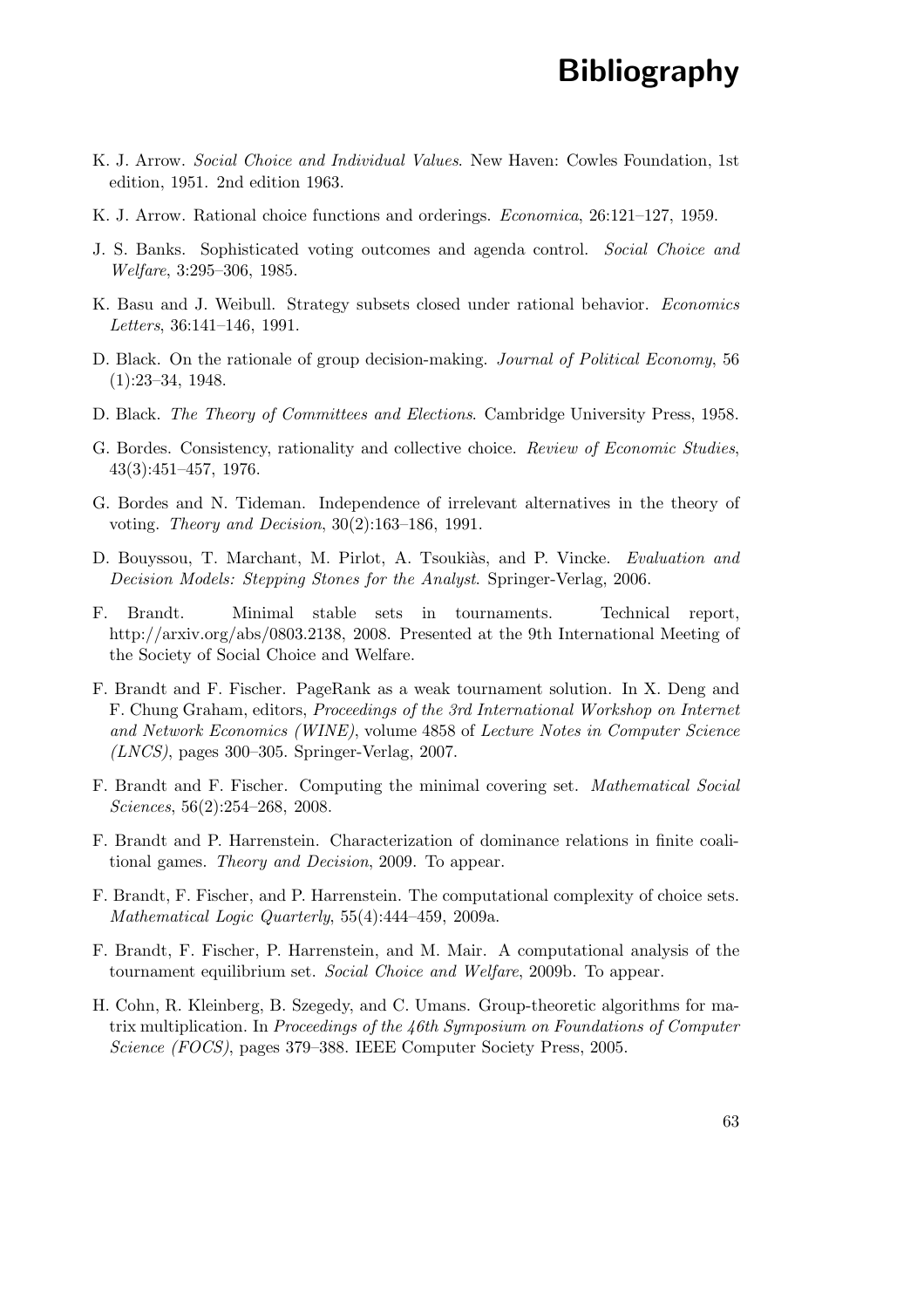#### Bibliography

- A. H. Copeland. A 'reasonable' social welfare function. Mimeographed, University of Michigan Seminar on Applications of Mathematics to the Social Sciences, 1951.
- D. Coppersmith and S. Winograd. Matrix multiplication via arithmetic progressions. *Journal of Symbolic Computation*, 9(3):251–280, 1990.
- Marquis de Condorcet. *Essai sur l'application de l'analyse `a la probabilit´e des d´ecisions rendues `a la pluralit´e des voix*. Imprimerie Royale, 1785. Facsimile published in 1972 by Chelsea Publishing Company, New York.
- J. C. C. B. S. de Mello, L. F. A. M. Gomes, E. G. Gomes, and M. H. C. S. de Mello. Use of ordinal multi-criteria methods in the analysis of the Formula 1 World Championship. *Cadernos EBAPE.BR*, 3(2):1–8, 2005.
- J. Duggan and M. Le Breton. Dutta's minimal covering set and Shapley's saddles. *Journal of Economic Theory*, 70:257–265, 1996a.
- J. Duggan and M. Le Breton. Dominance-based solutions for strategic form games. Unpublished Manuscript, 1996b.
- B. Dutta. Covering sets and a new Condorcet choice correspondence. *Journal of Economic Theory*, 44:63–80, 1988.
- B. Dutta. On the tournament equilibrium set. *Social Choice and Welfare*, 7(4):381–383, 1990.
- B. Dutta and J.-F. Laslier. Comparison functions and choice correspondences. *Social Choice and Welfare*, 16(4):513–532, 1999.
- P. C. Fishburn. Condorcet social choice functions. *SIAM Journal on Applied Mathematics*, 33(3):469–489, 1977.
- D. C. Fisher and J. Ryan. Tournament games and positive tournaments. *Journal of Graph Theory*, 19(2):217–236, 1995.
- I. J. Good. A note on Condorcet sets. *Public Choice*, 10:97–101, 1971.
- G. Hägele and F. Pukelsheim. The electoral writings of Ramon Llull. *Studia Lulliana*, 41(97):3–38, 2001.
- N. Houy. Still more on the tournament equilibrium set. *Social Choice and Welfare*, 32: 93–99, 2009a.
- N. Houy. A few new results on TEQ. Unpublished Manuscript, 2009b.
- O. Hudry. A note on "Banks winners in tournaments are difficult to recognize" by G. J. Woeginger. *Social Choice and Welfare*, 23:113–114, 2004.
- O. Hudry. A survey on the complexity of tournament solutions. *Mathematical Social Sciences*, 57(3):292–303, 2009.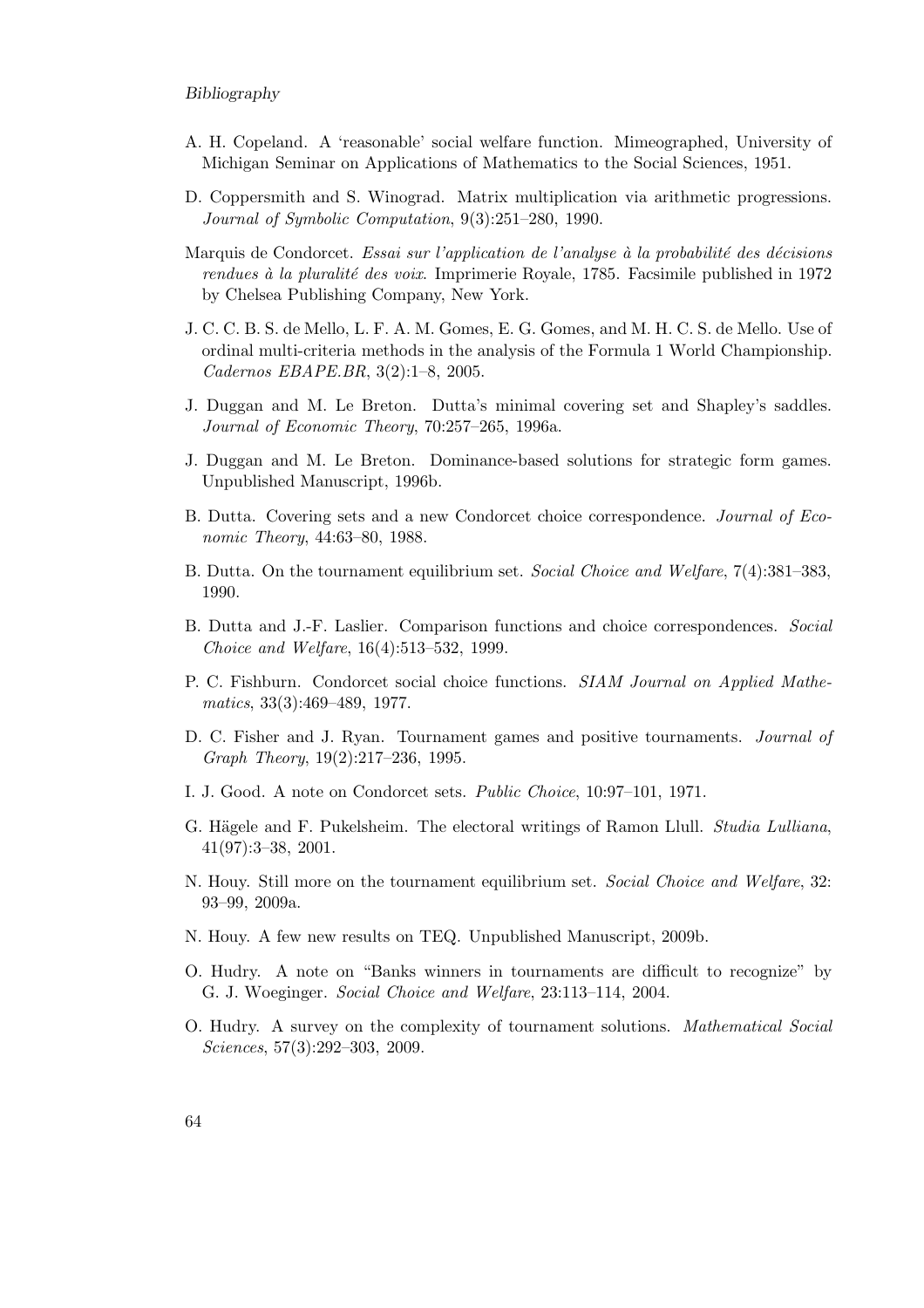- N. Immerman. *Descriptive Complexity*. Springer-Verlag, 1998.
- K. Inada. The simple majority decision rule. *Econometrica*, 37:490–506, 1969.
- J. G. Kemeny. Mathematics without numbers. *Daedalus*, 88:577–591, 1959.
- L. A. Kóczy and M. Strobel. The ranking of economics journals by a tournament method. Mimeographed, University of Maastricht, 2007.
- G. Laffond, J.-F. Laslier, and M. Le Breton. More on the tournament equilibrium set. *Math´ematiques et sciences humaines*, 31(123):37–44, 1993a.
- G. Laffond, J.-F. Laslier, and M. Le Breton. The bipartisan set of a tournament game. *Games and Economic Behavior*, 5:182–201, 1993b.
- H. G. Landau. On dominance relations and the structure of animal societies: I. Effect of inherent characteristics. *Bulletin of Mathematical Biophysics*, 13(1):1–19, 1951a.
- H. G. Landau. On dominance relations and the structure of animal societies: II. Some effects of possible social factors. *Bulletin of Mathematical Biophysics*, 13(1):245–262, 1951b.
- H. G. Landau. On dominance relations and the structure of animal societies: III. The condition for a score structure. *Bulletin of Mathematical Biophysics*, 15(2):143–148, 1953.
- J.-F. Laslier. Aggregation of preferences with a variable set of alternatives. *Social Choice and Welfare*, 17:269–282, 2000.
- J.-F. Laslier. Rank-based choice correspondences. *Economics Letters*, 52:279–286, 1996.
- J.-F. Laslier. *Tournament Solutions and Majority Voting*. Springer-Verlag, 1997.
- L. Libkin. *Elements of Finite Model Theory*. Springer-Verlag, 2004.
- K. May. A set of independent, necessary and sufficient conditions for simple majority decisions. *Econometrica*, 20:680–684, 1952.
- D. C. McGarvey. A theorem on the construction of voting paradoxes. *Econometrica*, 21 (4):608–610, 1953.
- N. R. Miller. A new solution set for tournaments and majority voting: Further graphtheoretical approaches to the theory of voting. *American Journal of Political Science*, 24(1):68–96, 1980.
- J. W. Moon. *Topics on Tournaments*. Holt, Reinhard and Winston, 1968.
- H. Moulin. Choosing from a tournament. *Social Choice and Welfare*, 3:271–291, 1986.
- H. Moulin. *Axioms of Cooperative Decision Making*. Cambridge University Press, 1988.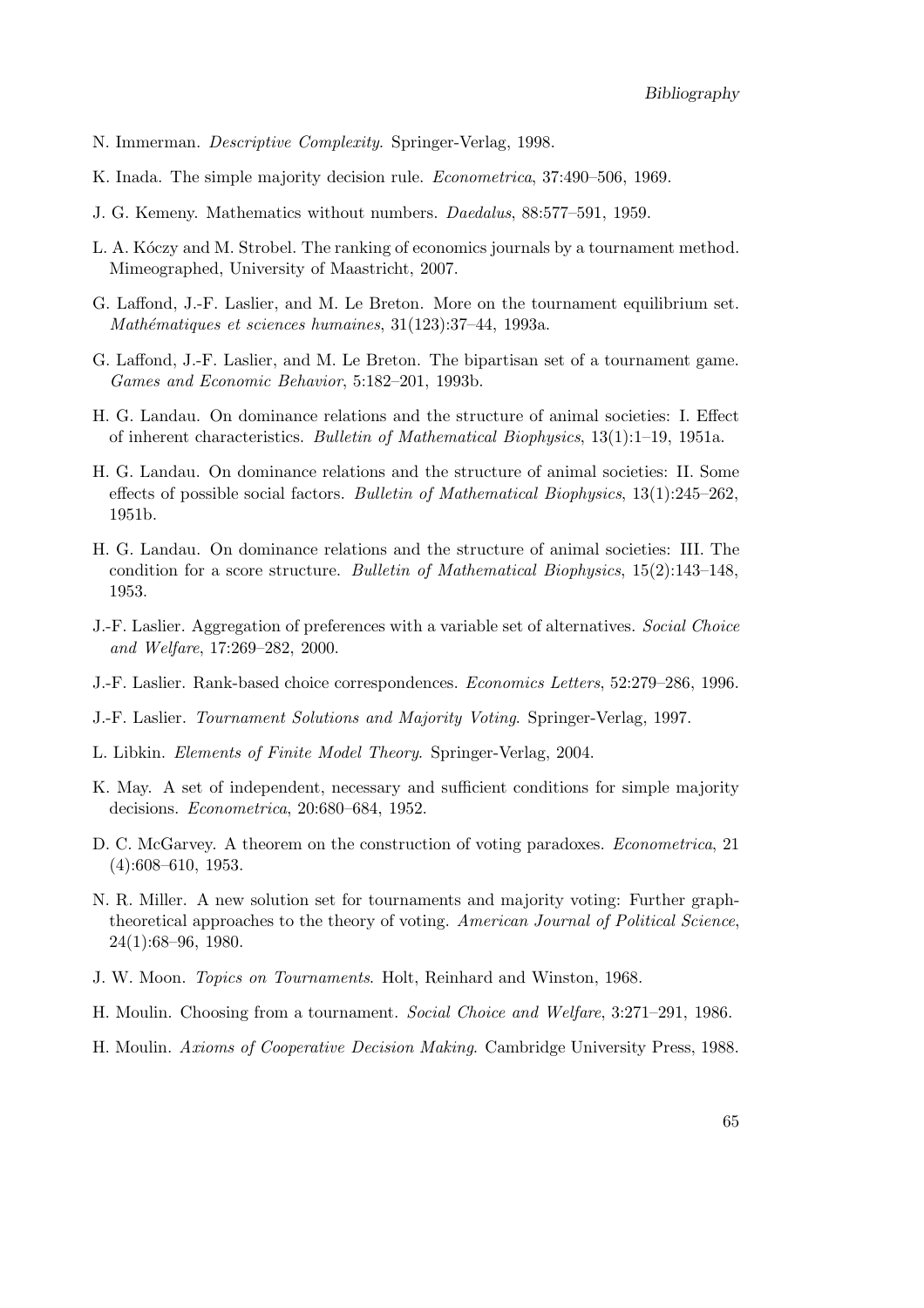#### Bibliography

- J. F. Nash. Non-cooperative games. *Annals of Mathematics*, 54(2):286–295, 1951.
- A. Nickelsen and T. Tantau. The complexity of finding paths in graphs with bounded independence number. *SIAM Journal on Computing*, 34(5):1176–1195, 2005.
- C. H. Papadimitriou. *Computational Complexity*. Addison-Wesley, 1994.
- J. E. Peris and B. Subiza. Condorcet choice correspondences for weak tournaments. *Social Choice and Welfare*, 16(2):217–231, 1999.
- K. B. Reid and L. W. Beineke. Tournaments. In L. W. Beineke and R. J. Wilson, editors, *Selected Topics in Graph Theory*, pages 169–204. Academic Press, 1978.
- T. Schjelderup-Ebbe. Beiträge zur Sozialpsychologie des Haushuhns. Zeitschrift für *Psychologie*, 88:225–252, 1922.
- T. Schwartz. *The Logic of Collective Choice*. Columbia University Press, 1986.
- T. Schwartz. Cyclic tournaments and cooperative majority voting: A solution. *Social Choice and Welfare*, 7:19–29, 1990.
- A. K. Sen. Quasi-transitivity, rational choice and collective decision. *Review of Economic Studies*, 36(3):381–393, 1969.
- A. K. Sen. Social choice theory: A re-examination. *Econometrica*, 45(1):53–89, 1977.
- L. Shapley. Some topics in two-person games. In M. Dresher, L. S. Shapley, and A. W. Tucker, editors, *Advances in Game Theory*, volume 52 of *Annals of Mathematics Studies*, pages 1–29. Princeton University Press, 1964.
- K. A. Shepsle and B. R. Weingast. Uncovered sets and sophisticated outcomes with implications for agenda institutions. *American Journal of Political Science*, 28(1): 49–74, 1984.
- P. Slater. Inconsistencies in a schedule of paired comparisons. *Biometrika*, 48(3–4): 303–312, 1961.
- J. H. Smith. Aggregation of preferences with variable electorate. *Econometrica*, 41(6): 1027–1041, 1973.
- R. Stearns. The voting problem. *American Mathematical Monthly*, 66(9):761–763, 1959.
- R. Tarjan. Depth-first search and linear graph algorithms. *SIAM Journal on Computing*, 1(2):146–160, 1972.
- I. A. Ushakov. The problem of choosing the preferred element: An application to sport games. In R. E. Machol, S. P. Ladany, and D. G. Morrison, editors, *Management Science in Sports*, pages 153–161. North-Holland, 1976.